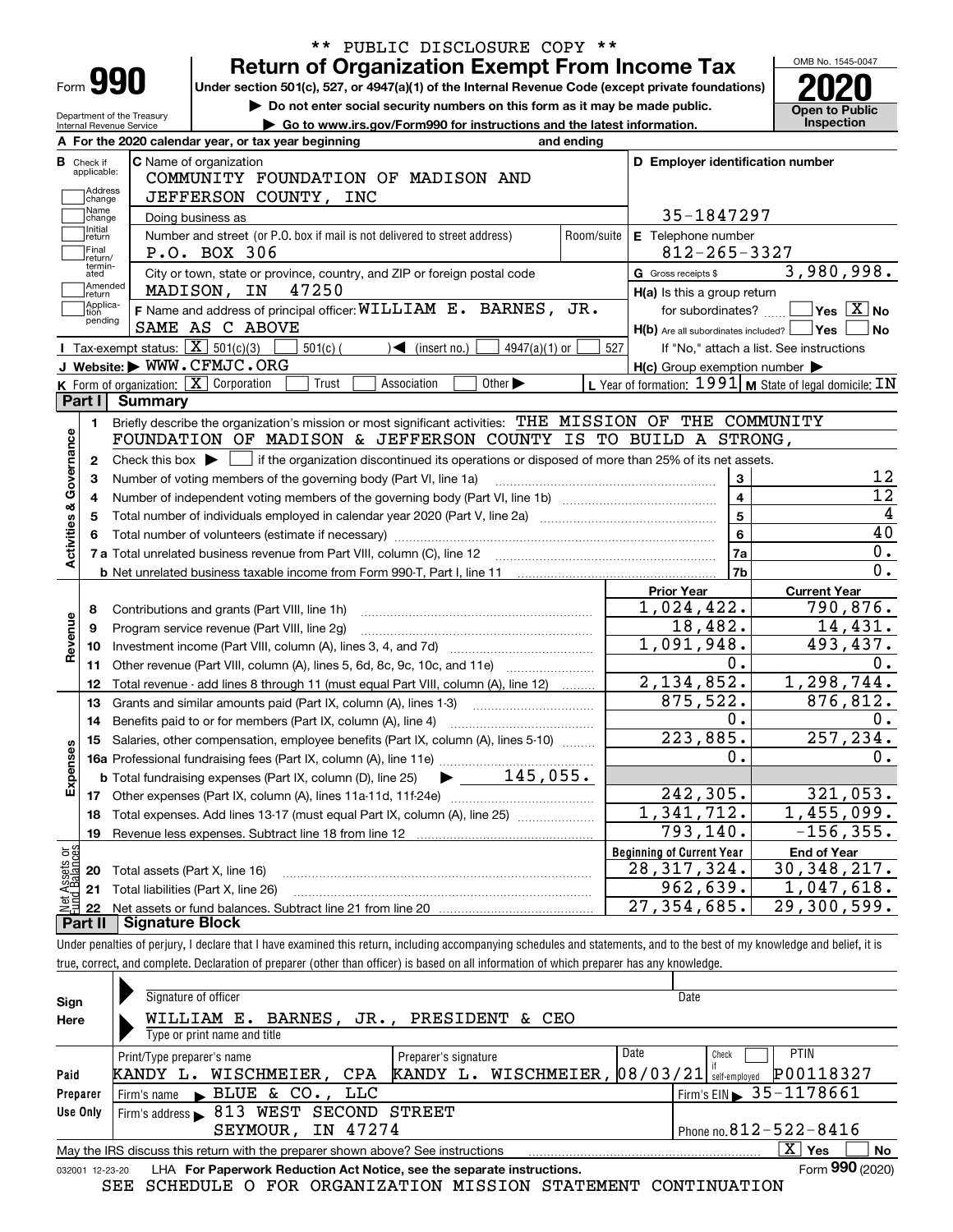|              | COMMUNITY FOUNDATION OF MADISON AND                                                                                                          |                                                 |                                         |
|--------------|----------------------------------------------------------------------------------------------------------------------------------------------|-------------------------------------------------|-----------------------------------------|
|              | JEFFERSON COUNTY, INC<br>Form 990 (2020)                                                                                                     | 35-1847297 $_{Page}$ 2                          |                                         |
|              | Part III   Statement of Program Service Accomplishments                                                                                      |                                                 |                                         |
|              |                                                                                                                                              |                                                 |                                         |
| 1            | Briefly describe the organization's mission:                                                                                                 |                                                 |                                         |
|              | THE MISSION OF THE COMMUNITY FOUNDATION OF MADISON & JEFFERSON COUNTY                                                                        |                                                 |                                         |
|              | IS TO BUILD A STRONG, VIBRANT COMMUNITY BY HELPING DONORS PROVIDE                                                                            |                                                 |                                         |
|              | PERPETUAL FUNDING FOR THE PEOPLE, PROJECTS, AND PASSIONS OF JEFFERSON                                                                        |                                                 |                                         |
|              | COUNTY.                                                                                                                                      |                                                 |                                         |
| $\mathbf{2}$ | Did the organization undertake any significant program services during the year which were not listed on the                                 |                                                 |                                         |
|              | prior Form 990 or 990-EZ?                                                                                                                    |                                                 | $\Box$ Yes $[\overline{\mathrm{X}}]$ No |
|              | If "Yes," describe these new services on Schedule O.                                                                                         |                                                 |                                         |
| 3            | Did the organization cease conducting, or make significant changes in how it conducts, any program services?                                 | $\boxed{\phantom{1}}$ Yes $\boxed{\text{X}}$ No |                                         |
|              | If "Yes," describe these changes on Schedule O.                                                                                              |                                                 |                                         |
| 4            | Describe the organization's program service accomplishments for each of its three largest program services, as measured by expenses.         |                                                 |                                         |
|              | Section 501(c)(3) and 501(c)(4) organizations are required to report the amount of grants and allocations to others, the total expenses, and |                                                 |                                         |
|              | revenue, if any, for each program service reported.                                                                                          |                                                 |                                         |
| 4a l         | ) (Expenses \$ $1$ , $126$ , $899$ $\cdot$ including grants of \$ $876$ , $812$ $\cdot$ ) (Revenue \$<br>(Code:                              |                                                 | 14,431.                                 |
|              | GRANTS MADE TO LOCAL CHARITIES AND OTHER NON-PROFIT ORGANIZATIONS AND                                                                        |                                                 |                                         |
|              | ESTABLISHMENT AND MAINTENANCE OF ENDOWMENT FUNDS.                                                                                            |                                                 |                                         |
|              |                                                                                                                                              |                                                 |                                         |
|              |                                                                                                                                              |                                                 |                                         |
|              |                                                                                                                                              |                                                 |                                         |
|              |                                                                                                                                              |                                                 |                                         |
|              |                                                                                                                                              |                                                 |                                         |
|              |                                                                                                                                              |                                                 |                                         |
|              |                                                                                                                                              |                                                 |                                         |
|              |                                                                                                                                              |                                                 |                                         |
|              |                                                                                                                                              |                                                 |                                         |
|              |                                                                                                                                              |                                                 |                                         |
| 4b           |                                                                                                                                              |                                                 |                                         |
|              |                                                                                                                                              |                                                 |                                         |
|              |                                                                                                                                              |                                                 |                                         |
|              |                                                                                                                                              |                                                 |                                         |
|              |                                                                                                                                              |                                                 |                                         |
|              |                                                                                                                                              |                                                 |                                         |
|              |                                                                                                                                              |                                                 |                                         |
|              |                                                                                                                                              |                                                 |                                         |
|              |                                                                                                                                              |                                                 |                                         |
|              |                                                                                                                                              |                                                 |                                         |
|              |                                                                                                                                              |                                                 |                                         |
|              |                                                                                                                                              |                                                 |                                         |
|              |                                                                                                                                              |                                                 |                                         |
| 4с           | (Code: ) (Expenses \$<br>including grants of $$$                                                                                             | (Revenue \$                                     |                                         |
|              |                                                                                                                                              |                                                 |                                         |
|              |                                                                                                                                              |                                                 |                                         |
|              |                                                                                                                                              |                                                 |                                         |
|              |                                                                                                                                              |                                                 |                                         |
|              |                                                                                                                                              |                                                 |                                         |
|              |                                                                                                                                              |                                                 |                                         |
|              |                                                                                                                                              |                                                 |                                         |
|              |                                                                                                                                              |                                                 |                                         |
|              |                                                                                                                                              |                                                 |                                         |
|              |                                                                                                                                              |                                                 |                                         |
|              |                                                                                                                                              |                                                 |                                         |
|              |                                                                                                                                              |                                                 |                                         |
| 4d           | Other program services (Describe on Schedule O.)                                                                                             |                                                 |                                         |
|              | (Expenses \$<br>(Revenue \$<br>including grants of \$                                                                                        |                                                 |                                         |
| 4е           | 1,126,899.<br>Total program service expenses                                                                                                 |                                                 |                                         |
|              |                                                                                                                                              |                                                 | $000$ (2222)                            |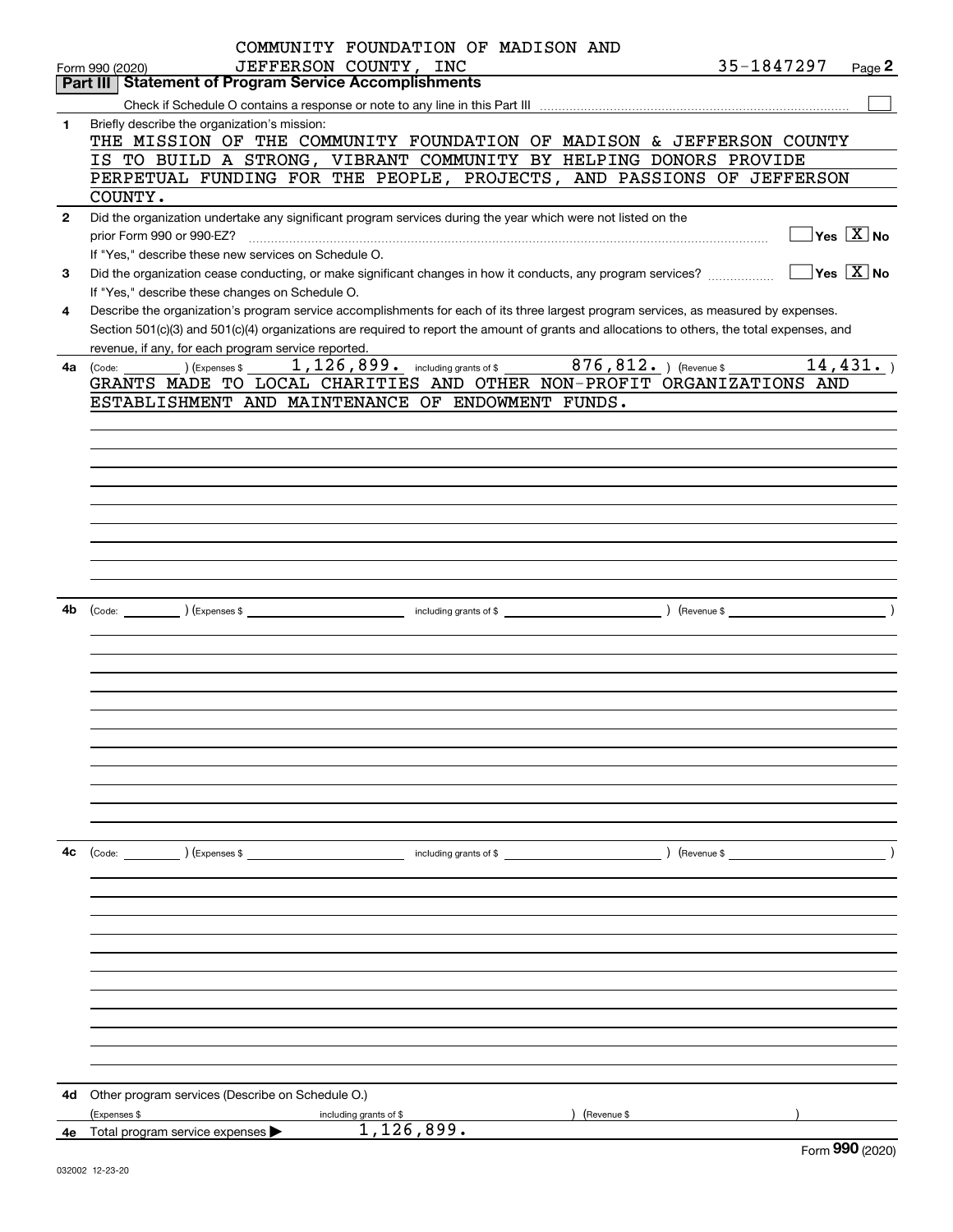|     |                                                                                                                                       |                 |   | Yes   No |
|-----|---------------------------------------------------------------------------------------------------------------------------------------|-----------------|---|----------|
| 1   | Is the organization described in section $501(c)(3)$ or $4947(a)(1)$ (other than a private foundation)?                               |                 |   |          |
|     |                                                                                                                                       | 1               | х |          |
| 2   |                                                                                                                                       | $\overline{2}$  | X |          |
| 3   | Did the organization engage in direct or indirect political campaign activities on behalf of or in opposition to candidates for       |                 |   |          |
|     |                                                                                                                                       | з               |   | x        |
| 4   | Section 501(c)(3) organizations. Did the organization engage in lobbying activities, or have a section 501(h) election in effect      |                 |   |          |
|     |                                                                                                                                       | 4               |   | x        |
| 5   | Is the organization a section 501(c)(4), 501(c)(5), or 501(c)(6) organization that receives membership dues, assessments, or          |                 |   |          |
|     |                                                                                                                                       | 5               |   | x        |
| 6   | Did the organization maintain any donor advised funds or any similar funds or accounts for which donors have the right to             |                 |   |          |
|     | provide advice on the distribution or investment of amounts in such funds or accounts? If "Yes," complete Schedule D, Part I          | 6               | x |          |
| 7   | Did the organization receive or hold a conservation easement, including easements to preserve open space,                             |                 |   |          |
|     |                                                                                                                                       | $\overline{7}$  |   | x        |
| 8   | Did the organization maintain collections of works of art, historical treasures, or other similar assets? If "Yes," complete          |                 |   |          |
|     |                                                                                                                                       | 8               |   | x        |
| 9   | Did the organization report an amount in Part X, line 21, for escrow or custodial account liability, serve as a custodian for         |                 |   |          |
|     | amounts not listed in Part X; or provide credit counseling, debt management, credit repair, or debt negotiation services?             |                 |   |          |
|     |                                                                                                                                       | 9               | X |          |
| 10  | Did the organization, directly or through a related organization, hold assets in donor-restricted endowments                          |                 |   |          |
|     |                                                                                                                                       | 10              | х |          |
| 11  | If the organization's answer to any of the following questions is "Yes," then complete Schedule D, Parts VI, VII, VIII, IX, or X      |                 |   |          |
|     | as applicable.                                                                                                                        |                 |   |          |
|     | a Did the organization report an amount for land, buildings, and equipment in Part X, line 10? If "Yes," complete Schedule D.         |                 |   |          |
|     |                                                                                                                                       | 11a             | X |          |
|     | <b>b</b> Did the organization report an amount for investments - other securities in Part X, line 12, that is 5% or more of its total |                 |   | x        |
|     |                                                                                                                                       | 11 <sub>b</sub> |   |          |
|     | c Did the organization report an amount for investments - program related in Part X, line 13, that is 5% or more of its total         | 11c             |   | x        |
|     | d Did the organization report an amount for other assets in Part X, line 15, that is 5% or more of its total assets reported in       |                 |   |          |
|     |                                                                                                                                       | 11d             |   | x        |
|     | e Did the organization report an amount for other liabilities in Part X, line 25? If "Yes," complete Schedule D, Part X               | 11e             | X |          |
| f   | Did the organization's separate or consolidated financial statements for the tax year include a footnote that addresses               |                 |   |          |
|     | the organization's liability for uncertain tax positions under FIN 48 (ASC 740)? If "Yes," complete Schedule D, Part X                | 11f             | x |          |
|     | 12a Did the organization obtain separate, independent audited financial statements for the tax year? If "Yes," complete               |                 |   |          |
|     |                                                                                                                                       | 12a             |   | x        |
|     | <b>b</b> Was the organization included in consolidated, independent audited financial statements for the tax year?                    |                 |   |          |
|     | If "Yes," and if the organization answered "No" to line 12a, then completing Schedule D, Parts XI and XII is optional                 | 12 <sub>b</sub> | X |          |
| 13  |                                                                                                                                       | 13              |   | X        |
| 14a | Did the organization maintain an office, employees, or agents outside of the United States?                                           | 14a             |   | x        |
|     | <b>b</b> Did the organization have aggregate revenues or expenses of more than \$10,000 from grantmaking, fundraising, business,      |                 |   |          |
|     | investment, and program service activities outside the United States, or aggregate foreign investments valued at \$100,000            |                 |   |          |
|     |                                                                                                                                       | 14b             |   | x        |
| 15  | Did the organization report on Part IX, column (A), line 3, more than \$5,000 of grants or other assistance to or for any             |                 |   |          |
|     |                                                                                                                                       | 15              |   | x        |
| 16  | Did the organization report on Part IX, column (A), line 3, more than \$5,000 of aggregate grants or other assistance to              |                 |   |          |
|     |                                                                                                                                       | 16              |   | x        |
| 17  | Did the organization report a total of more than \$15,000 of expenses for professional fundraising services on Part IX,               |                 |   |          |
|     |                                                                                                                                       | 17              |   | x        |
| 18  | Did the organization report more than \$15,000 total of fundraising event gross income and contributions on Part VIII, lines          |                 |   |          |
|     |                                                                                                                                       | 18              |   | x        |
| 19  | Did the organization report more than \$15,000 of gross income from gaming activities on Part VIII, line 9a? If "Yes."                |                 |   |          |
|     |                                                                                                                                       | 19              |   | x        |
|     |                                                                                                                                       | 20a             |   | x        |
|     | <b>b</b> If "Yes" to line 20a, did the organization attach a copy of its audited financial statements to this return?                 | 20 <sub>b</sub> |   |          |
| 21  | Did the organization report more than \$5,000 of grants or other assistance to any domestic organization or                           |                 |   |          |
|     |                                                                                                                                       | 21              | х |          |

Form (2020) **990**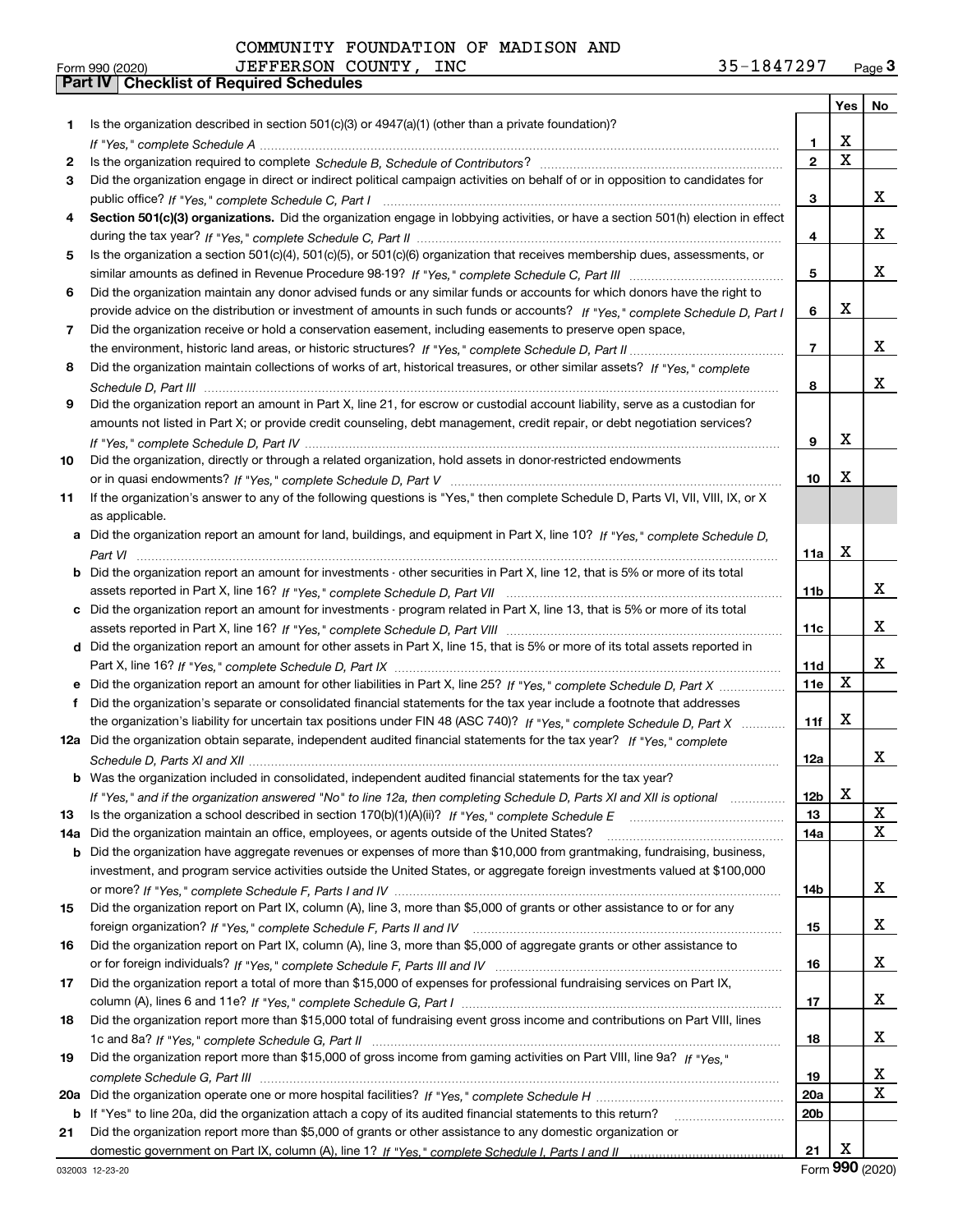|        | JEFFERSON COUNTY, INC<br>35-1847297<br>Form 990 (2020)                                                                       |                 |     | Page 4      |
|--------|------------------------------------------------------------------------------------------------------------------------------|-----------------|-----|-------------|
|        | <b>Checklist of Required Schedules</b> (continued)<br>  Part IV                                                              |                 |     |             |
|        |                                                                                                                              |                 | Yes | No          |
| 22     | Did the organization report more than \$5,000 of grants or other assistance to or for domestic individuals on                |                 |     |             |
|        |                                                                                                                              | 22              | х   |             |
| 23     | Did the organization answer "Yes" to Part VII, Section A, line 3, 4, or 5 about compensation of the organization's current   |                 |     |             |
|        | and former officers, directors, trustees, key employees, and highest compensated employees? If "Yes," complete               |                 |     |             |
|        |                                                                                                                              | 23              |     | x           |
|        | 24a Did the organization have a tax-exempt bond issue with an outstanding principal amount of more than \$100,000 as of the  |                 |     |             |
|        | last day of the year, that was issued after December 31, 2002? If "Yes," answer lines 24b through 24d and complete           |                 |     |             |
|        |                                                                                                                              | 24a             |     | x           |
|        | <b>b</b> Did the organization invest any proceeds of tax-exempt bonds beyond a temporary period exception?                   | 24b             |     |             |
|        | c Did the organization maintain an escrow account other than a refunding escrow at any time during the year to defease       |                 |     |             |
|        |                                                                                                                              | 24c             |     |             |
|        |                                                                                                                              | 24d             |     |             |
|        | 25a Section 501(c)(3), 501(c)(4), and 501(c)(29) organizations. Did the organization engage in an excess benefit             |                 |     |             |
|        |                                                                                                                              | 25a             |     | x           |
|        |                                                                                                                              |                 |     |             |
|        | b Is the organization aware that it engaged in an excess benefit transaction with a disqualified person in a prior year, and |                 |     |             |
|        | that the transaction has not been reported on any of the organization's prior Forms 990 or 990-EZ? If "Yes," complete        |                 |     | x           |
|        | Schedule L, Part I                                                                                                           | 25 <sub>b</sub> |     |             |
| 26     | Did the organization report any amount on Part X, line 5 or 22, for receivables from or payables to any current              |                 |     |             |
|        | or former officer, director, trustee, key employee, creator or founder, substantial contributor, or 35%                      |                 |     |             |
|        | controlled entity or family member of any of these persons? If "Yes," complete Schedule L, Part II                           | 26              |     | x           |
| 27     | Did the organization provide a grant or other assistance to any current or former officer, director, trustee, key employee,  |                 |     |             |
|        | creator or founder, substantial contributor or employee thereof, a grant selection committee member, or to a 35% controlled  |                 |     |             |
|        | entity (including an employee thereof) or family member of any of these persons? If "Yes," complete Schedule L, Part III     | 27              |     | х           |
| 28     | Was the organization a party to a business transaction with one of the following parties (see Schedule L, Part IV            |                 |     |             |
|        | instructions, for applicable filing thresholds, conditions, and exceptions):                                                 |                 |     |             |
| а      | A current or former officer, director, trustee, key employee, creator or founder, or substantial contributor? If             |                 |     |             |
|        |                                                                                                                              | 28a             |     | х           |
|        |                                                                                                                              | 28b             |     | $\mathbf x$ |
|        | c A 35% controlled entity of one or more individuals and/or organizations described in lines 28a or 28b? If                  |                 |     |             |
|        |                                                                                                                              | 28c             |     | х           |
| 29     |                                                                                                                              | 29              |     | $\mathbf X$ |
| 30     | Did the organization receive contributions of art, historical treasures, or other similar assets, or qualified conservation  |                 |     |             |
|        |                                                                                                                              | 30              |     | х           |
| 31     | Did the organization liquidate, terminate, or dissolve and cease operations? If "Yes," complete Schedule N, Part I           | 31              |     | $\mathbf X$ |
| 32     | Did the organization sell, exchange, dispose of, or transfer more than 25% of its net assets? If "Yes," complete             |                 |     |             |
|        |                                                                                                                              | 32              |     | x           |
| 33     | Did the organization own 100% of an entity disregarded as separate from the organization under Regulations                   |                 |     |             |
|        |                                                                                                                              | 33              | х   |             |
| 34     | Was the organization related to any tax-exempt or taxable entity? If "Yes," complete Schedule R, Part II, III, or IV, and    |                 |     |             |
|        |                                                                                                                              | 34              |     | x           |
|        | 35a Did the organization have a controlled entity within the meaning of section 512(b)(13)?                                  | 35a             |     | X           |
|        |                                                                                                                              |                 |     |             |
|        | b If "Yes" to line 35a, did the organization receive any payment from or engage in any transaction with a controlled entity  |                 |     |             |
|        |                                                                                                                              | 35b             |     |             |
| 36     | Section 501(c)(3) organizations. Did the organization make any transfers to an exempt non-charitable related organization?   |                 |     |             |
|        |                                                                                                                              | 36              |     | x           |
| 37     | Did the organization conduct more than 5% of its activities through an entity that is not a related organization             |                 |     |             |
|        |                                                                                                                              | 37              |     | x           |
| 38     | Did the organization complete Schedule O and provide explanations in Schedule O for Part VI, lines 11b and 19?               |                 |     |             |
|        | Note: All Form 990 filers are required to complete Schedule O                                                                | 38              | х   |             |
| Part V | <b>Statements Regarding Other IRS Filings and Tax Compliance</b>                                                             |                 |     |             |
|        | Check if Schedule O contains a response or note to any line in this Part V                                                   |                 |     |             |
|        |                                                                                                                              |                 | Yes | No          |
|        | 1a<br>1a Enter the number reported in Box 3 of Form 1096. Enter -0- if not applicable                                        | 4               |     |             |

| <b>1a</b> Enter the number reported in Box 3 of Form 1096. Enter -0- if not applicable                               | 1a             |  |
|----------------------------------------------------------------------------------------------------------------------|----------------|--|
| <b>b</b> Enter the number of Forms W-2G included in line 1a. Enter -0- if not applicable                             | 1 <sub>b</sub> |  |
| c Did the organization comply with backup withholding rules for reportable payments to vendors and reportable gaming |                |  |
| (gambling) winnings to prize winners?                                                                                |                |  |

**1c**

 $\overline{0}$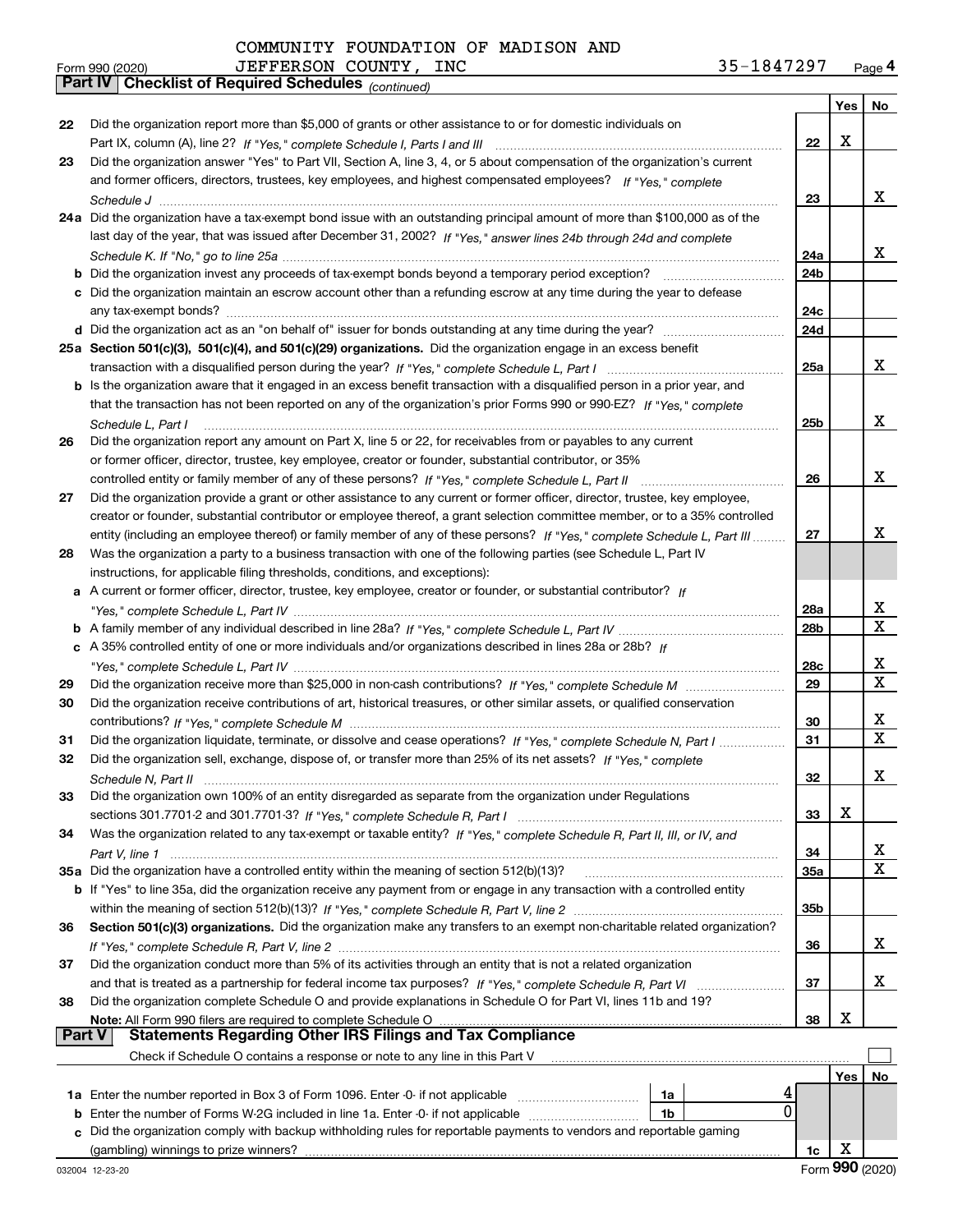| COMMUNITY FOUNDATION OF MADISON AND |  |  |
|-------------------------------------|--|--|
|-------------------------------------|--|--|

|               | 35-1847297<br>JEFFERSON COUNTY, INC<br>Form 990 (2020)                                                                                          |                |     | $_{\text{Page}}$ 5 |
|---------------|-------------------------------------------------------------------------------------------------------------------------------------------------|----------------|-----|--------------------|
| <b>Part V</b> | Statements Regarding Other IRS Filings and Tax Compliance (continued)                                                                           |                |     |                    |
|               |                                                                                                                                                 |                | Yes | No                 |
|               | 2a Enter the number of employees reported on Form W-3, Transmittal of Wage and Tax Statements,                                                  |                |     |                    |
|               | 4<br>filed for the calendar year ending with or within the year covered by this return <i>manumumumum</i><br>2a                                 |                |     |                    |
|               |                                                                                                                                                 | 2 <sub>b</sub> | X   |                    |
|               |                                                                                                                                                 |                |     |                    |
|               | 3a Did the organization have unrelated business gross income of \$1,000 or more during the year?                                                | 3a             |     | х                  |
|               |                                                                                                                                                 | 3b             |     |                    |
|               | 4a At any time during the calendar year, did the organization have an interest in, or a signature or other authority over, a                    |                |     |                    |
|               |                                                                                                                                                 | 4a             |     | х                  |
|               | <b>b</b> If "Yes," enter the name of the foreign country $\blacktriangleright$                                                                  |                |     |                    |
|               | See instructions for filing requirements for FinCEN Form 114, Report of Foreign Bank and Financial Accounts (FBAR).                             |                |     |                    |
|               |                                                                                                                                                 | 5a             |     | х                  |
|               |                                                                                                                                                 | 5b             |     | Χ                  |
|               |                                                                                                                                                 | 5c             |     |                    |
|               | 6a Does the organization have annual gross receipts that are normally greater than \$100,000, and did the organization solicit                  |                |     |                    |
|               |                                                                                                                                                 | 6a             |     | x                  |
|               | <b>b</b> If "Yes," did the organization include with every solicitation an express statement that such contributions or gifts                   |                |     |                    |
|               |                                                                                                                                                 | 6b             |     |                    |
| 7             | Organizations that may receive deductible contributions under section 170(c).                                                                   |                |     |                    |
| а             | Did the organization receive a payment in excess of \$75 made partly as a contribution and partly for goods and services provided to the payor? | 7a             |     | х                  |
|               | <b>b</b> If "Yes," did the organization notify the donor of the value of the goods or services provided?                                        | 7b             |     |                    |
|               | c Did the organization sell, exchange, or otherwise dispose of tangible personal property for which it was required                             |                |     |                    |
|               |                                                                                                                                                 | 7c             |     | х                  |
|               | 7d                                                                                                                                              |                |     |                    |
| е             |                                                                                                                                                 | 7e             |     | х                  |
| f             | Did the organization, during the year, pay premiums, directly or indirectly, on a personal benefit contract?                                    | 7f             |     | X                  |
| g             | If the organization received a contribution of qualified intellectual property, did the organization file Form 8899 as required?                | 7g             |     |                    |
| h.            | If the organization received a contribution of cars, boats, airplanes, or other vehicles, did the organization file a Form 1098-C?              | 7h             |     |                    |
| 8             | Sponsoring organizations maintaining donor advised funds. Did a donor advised fund maintained by the                                            |                |     |                    |
|               | sponsoring organization have excess business holdings at any time during the year?                                                              | 8              |     | х                  |
| 9             | Sponsoring organizations maintaining donor advised funds.                                                                                       |                |     |                    |
| а             | Did the sponsoring organization make any taxable distributions under section 4966?                                                              | 9а             |     | х                  |
|               | <b>b</b> Did the sponsoring organization make a distribution to a donor, donor advisor, or related person?                                      | 9b             |     | х                  |
| 10            | Section 501(c)(7) organizations. Enter:                                                                                                         |                |     |                    |
|               | 10a                                                                                                                                             |                |     |                    |
|               | 10b <br>Gross receipts, included on Form 990, Part VIII, line 12, for public use of club facilities                                             |                |     |                    |
| 11            | Section 501(c)(12) organizations. Enter:                                                                                                        |                |     |                    |
|               | 11a                                                                                                                                             |                |     |                    |
|               | b Gross income from other sources (Do not net amounts due or paid to other sources against                                                      |                |     |                    |
|               | <b>11b</b>                                                                                                                                      |                |     |                    |
|               | 12a Section 4947(a)(1) non-exempt charitable trusts. Is the organization filing Form 990 in lieu of Form 1041?                                  | 12a            |     |                    |
|               | 12b<br><b>b</b> If "Yes," enter the amount of tax-exempt interest received or accrued during the year                                           |                |     |                    |
| 13            | Section 501(c)(29) qualified nonprofit health insurance issuers.                                                                                |                |     |                    |
|               | <b>a</b> Is the organization licensed to issue qualified health plans in more than one state?                                                   | 13a            |     |                    |
|               | Note: See the instructions for additional information the organization must report on Schedule O.                                               |                |     |                    |
|               | <b>b</b> Enter the amount of reserves the organization is required to maintain by the states in which the                                       |                |     |                    |
|               | 13b                                                                                                                                             |                |     |                    |
|               | 13с                                                                                                                                             |                |     |                    |
| 14a           | Did the organization receive any payments for indoor tanning services during the tax year?                                                      | 14a            |     | х                  |
|               | <b>b</b> If "Yes," has it filed a Form 720 to report these payments? If "No," provide an explanation on Schedule O                              | 14b            |     |                    |
| 15            | Is the organization subject to the section 4960 tax on payment(s) of more than \$1,000,000 in remuneration or                                   |                |     |                    |
|               |                                                                                                                                                 | 15             |     | х                  |
|               | If "Yes," see instructions and file Form 4720, Schedule N.                                                                                      |                |     |                    |
| 16            | Is the organization an educational institution subject to the section 4968 excise tax on net investment income?                                 | 16             |     | х                  |
|               | If "Yes," complete Form 4720, Schedule O.                                                                                                       |                |     |                    |

Form (2020) **990**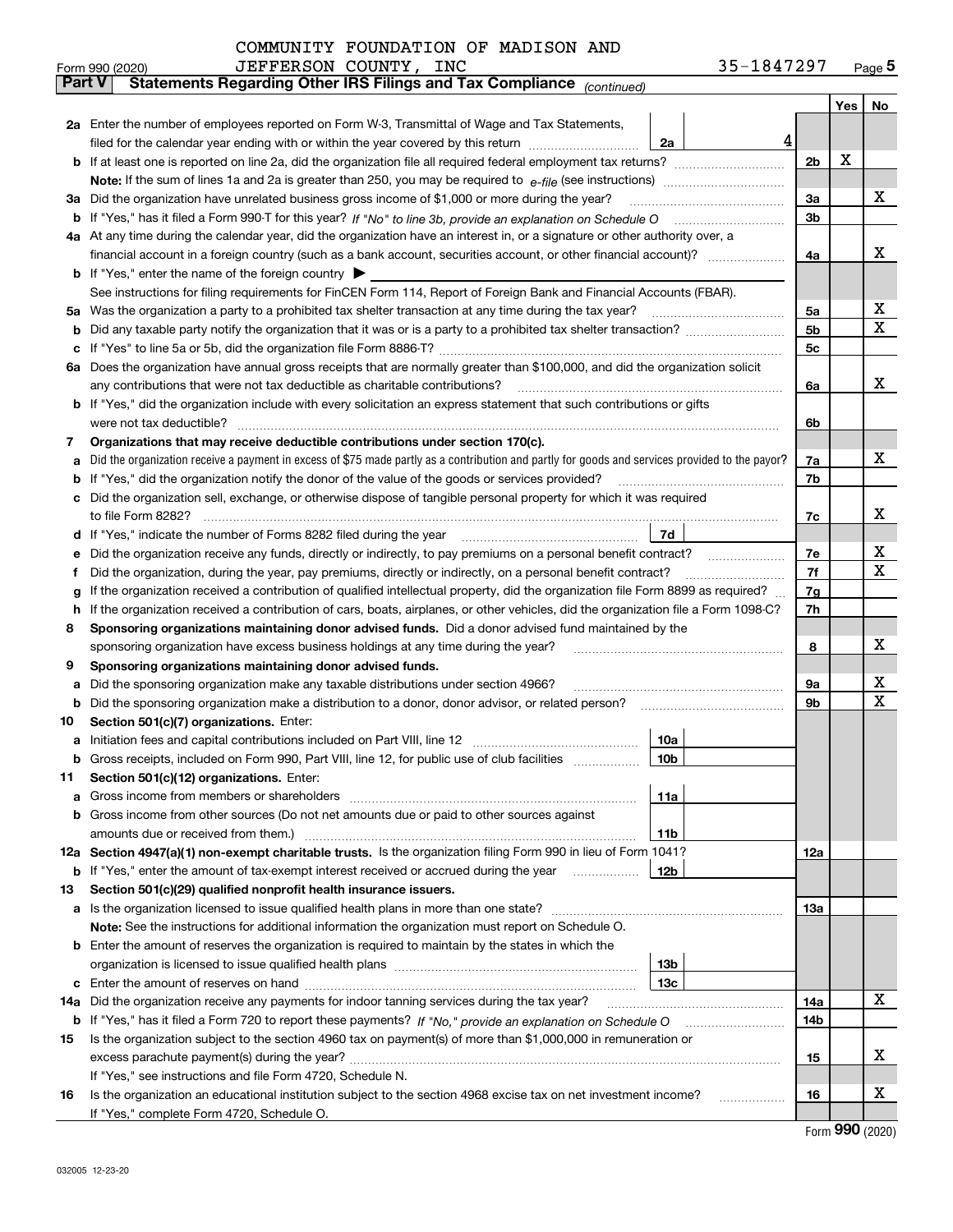| Form 990 (2020) | JEFFERSON COUNTY, INC                                                                                                       | 35-1847297 | $P$ <sub>age</sub> $6$   |
|-----------------|-----------------------------------------------------------------------------------------------------------------------------|------------|--------------------------|
|                 | Part VI Governance, Management, and Disclosure For each "Yes" response to lines 2 through 7b below, and for a "No" response |            |                          |
|                 | to line 8a, 8b, or 10b below, describe the circumstances, processes, or changes on Schedule O. See instructions.            |            |                          |
|                 |                                                                                                                             |            | $\overline{\phantom{a}}$ |

|     | Check if Schedule O contains a response or note to any line in this Part VI                                                                                           |    |    |                 |     | $\mathbf{x}$ |
|-----|-----------------------------------------------------------------------------------------------------------------------------------------------------------------------|----|----|-----------------|-----|--------------|
|     | Section A. Governing Body and Management                                                                                                                              |    |    |                 |     |              |
|     |                                                                                                                                                                       |    |    |                 | Yes | No           |
|     | 1a Enter the number of voting members of the governing body at the end of the tax year                                                                                | 1a | 12 |                 |     |              |
|     | If there are material differences in voting rights among members of the governing body, or if the governing                                                           |    |    |                 |     |              |
|     | body delegated broad authority to an executive committee or similar committee, explain on Schedule O.                                                                 |    |    |                 |     |              |
| b   | Enter the number of voting members included on line 1a, above, who are independent                                                                                    | 1b | 12 |                 |     |              |
| 2   | Did any officer, director, trustee, or key employee have a family relationship or a business relationship with any other                                              |    |    |                 |     |              |
|     | officer, director, trustee, or key employee?                                                                                                                          |    |    | 2               |     | х            |
| 3   | Did the organization delegate control over management duties customarily performed by or under the direct supervision                                                 |    |    |                 |     |              |
|     | of officers, directors, trustees, or key employees to a management company or other person?                                                                           |    |    | 3               |     | x            |
| 4   | Did the organization make any significant changes to its governing documents since the prior Form 990 was filed?                                                      |    |    | 4               |     | X            |
| 5   |                                                                                                                                                                       |    |    | 5               |     | X            |
| 6   | Did the organization have members or stockholders?                                                                                                                    |    |    | 6               |     | X            |
| 7a  | Did the organization have members, stockholders, or other persons who had the power to elect or appoint one or                                                        |    |    |                 |     |              |
|     | more members of the governing body?                                                                                                                                   |    |    | 7a              |     | х            |
|     | <b>b</b> Are any governance decisions of the organization reserved to (or subject to approval by) members, stockholders, or                                           |    |    |                 |     |              |
|     | persons other than the governing body?                                                                                                                                |    |    | 7b              |     | x            |
| 8   | Did the organization contemporaneously document the meetings held or written actions undertaken during the year by the following:                                     |    |    |                 |     |              |
| a   |                                                                                                                                                                       |    |    | 8а              | x   |              |
| b   | Each committee with authority to act on behalf of the governing body?                                                                                                 |    |    | 8b              | X   |              |
| 9   | Is there any officer, director, trustee, or key employee listed in Part VII, Section A, who cannot be reached at the                                                  |    |    |                 |     |              |
|     |                                                                                                                                                                       |    |    | 9               |     | x            |
|     | Section B. Policies <sub>(This Section B requests information about policies not required by the Internal Revenue Code.)</sub>                                        |    |    |                 |     |              |
|     |                                                                                                                                                                       |    |    |                 | Yes | No           |
|     |                                                                                                                                                                       |    |    | 10a             |     | x            |
|     | <b>b</b> If "Yes," did the organization have written policies and procedures governing the activities of such chapters, affiliates,                                   |    |    |                 |     |              |
|     | and branches to ensure their operations are consistent with the organization's exempt purposes?                                                                       |    |    | 10 <sub>b</sub> |     |              |
|     | 11a Has the organization provided a complete copy of this Form 990 to all members of its governing body before filing the form?                                       |    |    | 11a             | X   |              |
| b   | Describe in Schedule O the process, if any, used by the organization to review this Form 990.                                                                         |    |    |                 |     |              |
| 12a |                                                                                                                                                                       |    |    | 12a             | X   |              |
| b   |                                                                                                                                                                       |    |    | 12 <sub>b</sub> | X   |              |
| с   | Did the organization regularly and consistently monitor and enforce compliance with the policy? If "Yes." describe                                                    |    |    |                 |     |              |
|     | in Schedule O how this was done measured and contained a state of the state of the state of the state of the s                                                        |    |    | 12c             | х   |              |
| 13  | Did the organization have a written whistleblower policy?                                                                                                             |    |    | 13              | X   |              |
| 14  | Did the organization have a written document retention and destruction policy?                                                                                        |    |    | 14              | X   |              |
| 15  | Did the process for determining compensation of the following persons include a review and approval by independent                                                    |    |    |                 |     |              |
|     | persons, comparability data, and contemporaneous substantiation of the deliberation and decision?                                                                     |    |    |                 | Χ   |              |
| a   | The organization's CEO, Executive Director, or top management official manufactured content of the organization's CEO, Executive Director, or top management official |    |    | 15a             | X   |              |
|     |                                                                                                                                                                       |    |    | 15b             |     |              |
|     | If "Yes" to line 15a or 15b, describe the process in Schedule O (see instructions).                                                                                   |    |    |                 |     |              |
|     | 16a Did the organization invest in, contribute assets to, or participate in a joint venture or similar arrangement with a                                             |    |    |                 |     | х            |
|     | taxable entity during the year?<br>b If "Yes," did the organization follow a written policy or procedure requiring the organization to evaluate its participation     |    |    | 16a             |     |              |
|     | in joint venture arrangements under applicable federal tax law, and take steps to safeguard the organization's                                                        |    |    |                 |     |              |
|     | exempt status with respect to such arrangements?                                                                                                                      |    |    | 16b             |     |              |
|     | <b>Section C. Disclosure</b>                                                                                                                                          |    |    |                 |     |              |
| 17  | List the states with which a copy of this Form 990 is required to be filed $\blacktriangleright$ IN                                                                   |    |    |                 |     |              |
| 18  | Section 6104 requires an organization to make its Forms 1023 (1024 or 1024-A, if applicable), 990, and 990-T (Section 501(c)(3)s only) available                      |    |    |                 |     |              |
|     | for public inspection. Indicate how you made these available. Check all that apply.                                                                                   |    |    |                 |     |              |
|     | $X$ Upon request<br>Another's website<br>Own website<br>Other (explain on Schedule O)                                                                                 |    |    |                 |     |              |
| 19  | Describe on Schedule O whether (and if so, how) the organization made its governing documents, conflict of interest policy, and financial                             |    |    |                 |     |              |
|     | statements available to the public during the tax year.                                                                                                               |    |    |                 |     |              |
| 20  | State the name, address, and telephone number of the person who possesses the organization's books and records                                                        |    |    |                 |     |              |
|     | WILLIAM E. BARNES, JR. - 812-265-3327                                                                                                                                 |    |    |                 |     |              |
|     | P.O. BOX 306, MADISON, IN<br>47250                                                                                                                                    |    |    |                 |     |              |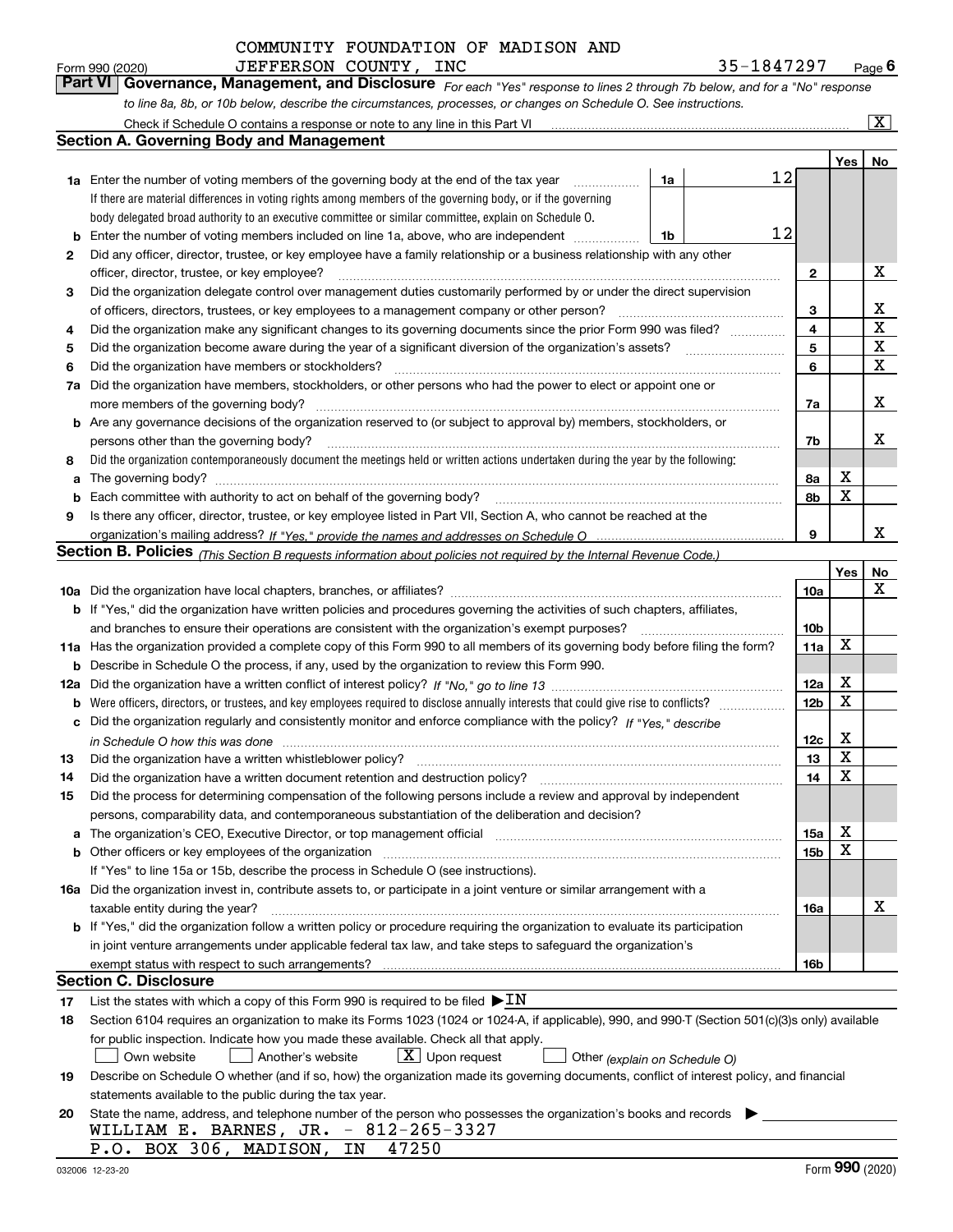$\mathcal{L}^{\text{max}}$ 

#### Form 990 (2020) JEFFERSON COUNTY, INC 35-1847297 Page **7Part VII Compensation of Officers, Directors, Trustees, Key Employees, Highest Compensated Employees, and Independent Contractors**

#### Check if Schedule O contains a response or note to any line in this Part VII

**Section A. Officers, Directors, Trustees, Key Employees, and Highest Compensated Employees**

**1a**  Complete this table for all persons required to be listed. Report compensation for the calendar year ending with or within the organization's tax year. **•** List all of the organization's current officers, directors, trustees (whether individuals or organizations), regardless of amount of compensation.

Enter -0- in columns (D), (E), and (F) if no compensation was paid.

 $\bullet$  List all of the organization's  $\,$ current key employees, if any. See instructions for definition of "key employee."

**•** List the organization's five current highest compensated employees (other than an officer, director, trustee, or key employee) who received reportable compensation (Box 5 of Form W-2 and/or Box 7 of Form 1099-MISC) of more than \$100,000 from the organization and any related organizations.

**•** List all of the organization's former officers, key employees, and highest compensated employees who received more than \$100,000 of reportable compensation from the organization and any related organizations.

**former directors or trustees**  ¥ List all of the organization's that received, in the capacity as a former director or trustee of the organization, more than \$10,000 of reportable compensation from the organization and any related organizations.

See instructions for the order in which to list the persons above.

Check this box if neither the organization nor any related organization compensated any current officer, director, or trustee.  $\mathcal{L}^{\text{max}}$ 

| (A)                              | (B)                  |                               |                                                              | (C)                     |              |                                  |        | (D)                        | (E)                        | (F)                    |
|----------------------------------|----------------------|-------------------------------|--------------------------------------------------------------|-------------------------|--------------|----------------------------------|--------|----------------------------|----------------------------|------------------------|
| Name and title                   | Average<br>hours per |                               | (do not check more than one<br>box, unless person is both an | Position                |              |                                  |        | Reportable<br>compensation | Reportable<br>compensation | Estimated<br>amount of |
|                                  | week                 |                               | officer and a director/trustee)                              |                         |              |                                  |        | from                       | from related               | other                  |
|                                  | (list any            |                               |                                                              |                         |              |                                  |        | the                        | organizations              | compensation           |
|                                  | hours for            |                               |                                                              |                         |              |                                  |        | organization               | (W-2/1099-MISC)            | from the               |
|                                  | related              |                               |                                                              |                         |              |                                  |        | (W-2/1099-MISC)            |                            | organization           |
|                                  | organizations        |                               |                                                              |                         |              |                                  |        |                            |                            | and related            |
|                                  | below<br>line)       | ndividual trustee or director | Institutional trustee                                        | Officer                 | Key employee | Highest compensated<br> employee | Former |                            |                            | organizations          |
| MR. WILLIAM E. BARNES JR.<br>(1) | 40.00                |                               |                                                              |                         |              |                                  |        |                            |                            |                        |
| PRESIDENT & CEO                  |                      |                               |                                                              | $\overline{\mathbf{X}}$ |              |                                  |        | 105,524.                   | 0.                         | 10,365.                |
| (2)<br>ANN SCHWARTZ              | 2.00                 |                               |                                                              |                         |              |                                  |        |                            |                            |                        |
| SECRETARY                        |                      | $\overline{\textbf{X}}$       |                                                              | $\overline{\textbf{X}}$ |              |                                  |        | 0.                         | 0.                         | $\mathbf 0$ .          |
| (3)<br><b>BEN FOLEY</b>          | 2.00                 |                               |                                                              |                         |              |                                  |        |                            |                            |                        |
| CHAIR                            |                      | $\mathbf x$                   |                                                              | $\overline{\mathbf{X}}$ |              |                                  |        | 0.                         | $\mathbf 0$ .              | $\mathbf 0$ .          |
| STEPHANIE WITHERED<br>(4)        | 2.00                 |                               |                                                              |                         |              |                                  |        |                            |                            |                        |
| TREASURER                        |                      | $\overline{\textbf{X}}$       |                                                              | $\overline{\textbf{X}}$ |              |                                  |        | 0.                         | 0.                         | $\mathbf 0$ .          |
| LYNN MARICLE<br>(5)              | 1.00                 |                               |                                                              |                         |              |                                  |        |                            |                            |                        |
| VICE CHAIR                       |                      | $\rm X$                       |                                                              | $\overline{\textbf{X}}$ |              |                                  |        | $0$ .                      | 0.                         | $\mathbf 0$ .          |
| (6)<br>ANN SUCHOCKI              | 2.00                 |                               |                                                              |                         |              |                                  |        |                            |                            |                        |
| <b>BOARD MEMBER</b>              |                      | X                             |                                                              |                         |              |                                  |        | 0.                         | 0.                         | $\mathbf 0$ .          |
| <b>BETSEY VONDERHEIDE</b><br>(7) | 1.00                 |                               |                                                              |                         |              |                                  |        |                            |                            |                        |
| <b>BOARD MEMBER</b>              |                      | $\mathbf X$                   |                                                              |                         |              |                                  |        | 0.                         | $\mathbf 0$ .              | $0_{.}$                |
| <b>TODD BRUTHER</b><br>(8)       | 1.00                 |                               |                                                              |                         |              |                                  |        |                            |                            |                        |
| BOARD MEMBER                     |                      | $\overline{\textbf{X}}$       |                                                              |                         |              |                                  |        | 0.                         | $\mathbf 0$ .              | $\mathbf 0$ .          |
| <b>JOE JENNER</b><br>(9)         | 1.00                 |                               |                                                              |                         |              |                                  |        |                            |                            |                        |
| BOARD MEMBER                     |                      | $\rm X$                       |                                                              |                         |              |                                  |        | 0.                         | $\mathbf 0$ .              | $\mathbf 0$ .          |
| (10) JAMAN GEYMAN                | 1.00                 |                               |                                                              |                         |              |                                  |        |                            |                            |                        |
| <b>BOARD MEMBER</b>              |                      | X                             |                                                              |                         |              |                                  |        | 0.                         | 0.                         | $\mathbf 0$ .          |
| (11) SCOTT HUBBARD               | 1.00                 |                               |                                                              |                         |              |                                  |        |                            |                            |                        |
| <b>BOARD MEMBER</b>              |                      | $\mathbf x$                   |                                                              |                         |              |                                  |        | 0.                         | $\mathbf{0}$ .             | $\mathbf 0$ .          |
| (12) BETH LICHLYTER              | 1.00                 |                               |                                                              |                         |              |                                  |        |                            |                            |                        |
| <b>BOARD MEMBER</b>              |                      | X                             |                                                              |                         |              |                                  |        | 0.                         | 0.                         | 0.                     |
| (13) JD WEBSTER                  | 1.00                 |                               |                                                              |                         |              |                                  |        |                            |                            |                        |
| BOARD MEMBER                     |                      | X                             |                                                              |                         |              |                                  |        | 0.                         | $\mathbf 0$ .              | 0.                     |
|                                  |                      |                               |                                                              |                         |              |                                  |        |                            |                            |                        |
|                                  |                      |                               |                                                              |                         |              |                                  |        |                            |                            |                        |
|                                  |                      |                               |                                                              |                         |              |                                  |        |                            |                            |                        |
|                                  |                      |                               |                                                              |                         |              |                                  |        |                            |                            |                        |
|                                  |                      |                               |                                                              |                         |              |                                  |        |                            |                            |                        |
|                                  |                      |                               |                                                              |                         |              |                                  |        |                            |                            |                        |
|                                  |                      |                               |                                                              |                         |              |                                  |        |                            |                            |                        |
|                                  |                      |                               |                                                              |                         |              |                                  |        |                            |                            |                        |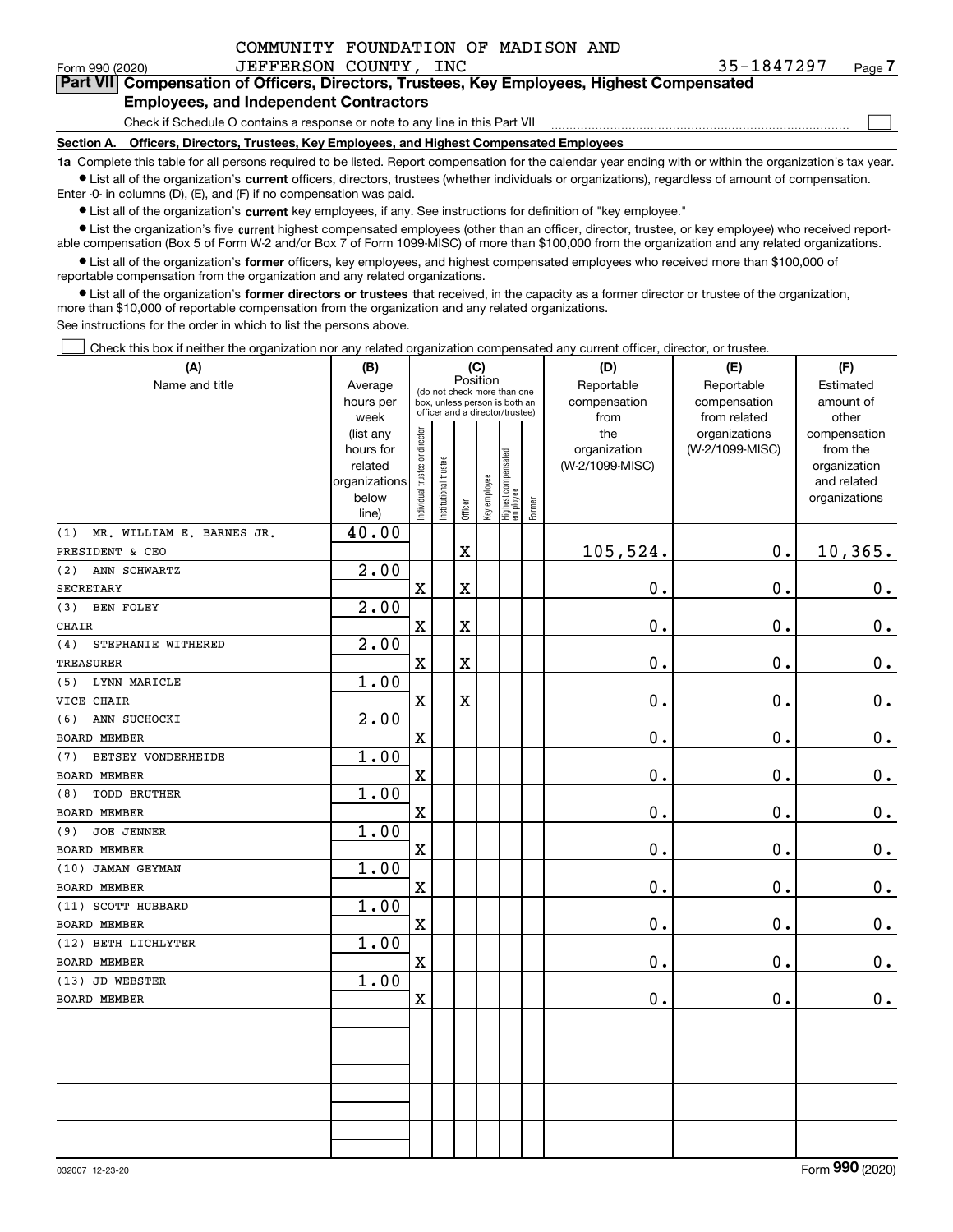|                              | COMMUNITY FOUNDATION OF MADISON AND<br>JEFFERSON COUNTY, INC                                                                                                                                                                                                |                                                                      |                                |                       |          |              |                                                                                                 |        |                                           | 35-1847297                                        |          |                     |                                                          | Page 8 |
|------------------------------|-------------------------------------------------------------------------------------------------------------------------------------------------------------------------------------------------------------------------------------------------------------|----------------------------------------------------------------------|--------------------------------|-----------------------|----------|--------------|-------------------------------------------------------------------------------------------------|--------|-------------------------------------------|---------------------------------------------------|----------|---------------------|----------------------------------------------------------|--------|
| Form 990 (2020)<br> Part VII | Section A. Officers, Directors, Trustees, Key Employees, and Highest Compensated Employees (continued)                                                                                                                                                      |                                                                      |                                |                       |          |              |                                                                                                 |        |                                           |                                                   |          |                     |                                                          |        |
|                              | (A)<br>Name and title                                                                                                                                                                                                                                       | (B)<br>Average<br>hours per<br>week                                  |                                |                       | Position | (C)          | (do not check more than one<br>box, unless person is both an<br>officer and a director/trustee) |        | (D)<br>Reportable<br>compensation<br>from | (E)<br>Reportable<br>compensation<br>from related |          |                     | (F)<br>Estimated<br>amount of<br>other                   |        |
|                              |                                                                                                                                                                                                                                                             | (list any<br>hours for<br>related<br>organizations<br>below<br>line) | Individual trustee or director | Institutional trustee | Officer  | Key employee | Highest compensated<br>  employee                                                               | Former | the<br>organization<br>(W-2/1099-MISC)    | organizations<br>(W-2/1099-MISC)                  |          | compensation        | from the<br>organization<br>and related<br>organizations |        |
|                              |                                                                                                                                                                                                                                                             |                                                                      |                                |                       |          |              |                                                                                                 |        |                                           |                                                   |          |                     |                                                          |        |
|                              |                                                                                                                                                                                                                                                             |                                                                      |                                |                       |          |              |                                                                                                 |        |                                           |                                                   |          |                     |                                                          |        |
|                              |                                                                                                                                                                                                                                                             |                                                                      |                                |                       |          |              |                                                                                                 |        |                                           |                                                   |          |                     |                                                          |        |
|                              |                                                                                                                                                                                                                                                             |                                                                      |                                |                       |          |              |                                                                                                 |        |                                           |                                                   |          |                     |                                                          |        |
|                              |                                                                                                                                                                                                                                                             |                                                                      |                                |                       |          |              |                                                                                                 |        |                                           |                                                   |          |                     |                                                          |        |
|                              |                                                                                                                                                                                                                                                             |                                                                      |                                |                       |          |              |                                                                                                 |        |                                           |                                                   |          |                     |                                                          |        |
|                              | 1b Subtotal                                                                                                                                                                                                                                                 |                                                                      |                                |                       |          |              |                                                                                                 |        | 105,524.                                  |                                                   | 0.       |                     | 10, 365.                                                 |        |
|                              | c Total from continuation sheets to Part VII, Section A <b>manufarity</b>                                                                                                                                                                                   |                                                                      |                                |                       |          |              |                                                                                                 |        | 0.<br>105, 524.                           |                                                   | 0.<br>0. |                     | 10, 365.                                                 | $0$ .  |
| $\mathbf{2}$                 | Total number of individuals (including but not limited to those listed above) who received more than \$100,000 of reportable<br>compensation from the organization $\blacktriangleright$                                                                    |                                                                      |                                |                       |          |              |                                                                                                 |        |                                           |                                                   |          |                     |                                                          | 1      |
|                              |                                                                                                                                                                                                                                                             |                                                                      |                                |                       |          |              |                                                                                                 |        |                                           |                                                   |          |                     | Yes                                                      | No     |
| 3                            | Did the organization list any former officer, director, trustee, key employee, or highest compensated employee on<br>line 1a? If "Yes," complete Schedule J for such individual manufactured contains and the Yes," complete Schedule J for such individual |                                                                      |                                |                       |          |              |                                                                                                 |        |                                           |                                                   |          | 3                   |                                                          | X      |
| 4                            | For any individual listed on line 1a, is the sum of reportable compensation and other compensation from the organization                                                                                                                                    |                                                                      |                                |                       |          |              |                                                                                                 |        |                                           |                                                   |          |                     |                                                          |        |
| 5                            | Did any person listed on line 1a receive or accrue compensation from any unrelated organization or individual for services                                                                                                                                  |                                                                      |                                |                       |          |              |                                                                                                 |        |                                           |                                                   |          | 4                   |                                                          | x      |
|                              |                                                                                                                                                                                                                                                             |                                                                      |                                |                       |          |              |                                                                                                 |        |                                           |                                                   |          | 5                   |                                                          | x      |
|                              | <b>Section B. Independent Contractors</b>                                                                                                                                                                                                                   |                                                                      |                                |                       |          |              |                                                                                                 |        |                                           |                                                   |          |                     |                                                          |        |
| 1                            | Complete this table for your five highest compensated independent contractors that received more than \$100,000 of compensation from<br>the organization. Report compensation for the calendar year ending with or within the organization's tax year.      |                                                                      |                                |                       |          |              |                                                                                                 |        |                                           |                                                   |          |                     |                                                          |        |
|                              | (A)<br>Name and business address                                                                                                                                                                                                                            |                                                                      |                                | <b>NONE</b>           |          |              |                                                                                                 |        | (B)<br>Description of services            |                                                   |          | (C)<br>Compensation |                                                          |        |
|                              |                                                                                                                                                                                                                                                             |                                                                      |                                |                       |          |              |                                                                                                 |        |                                           |                                                   |          |                     |                                                          |        |
|                              |                                                                                                                                                                                                                                                             |                                                                      |                                |                       |          |              |                                                                                                 |        |                                           |                                                   |          |                     |                                                          |        |
|                              |                                                                                                                                                                                                                                                             |                                                                      |                                |                       |          |              |                                                                                                 |        |                                           |                                                   |          |                     |                                                          |        |
|                              |                                                                                                                                                                                                                                                             |                                                                      |                                |                       |          |              |                                                                                                 |        |                                           |                                                   |          |                     |                                                          |        |
|                              |                                                                                                                                                                                                                                                             |                                                                      |                                |                       |          |              |                                                                                                 |        |                                           |                                                   |          |                     |                                                          |        |

**2**Total number of independent contractors (including but not limited to those listed above) who received more than \$100,000 of compensation from the organization 0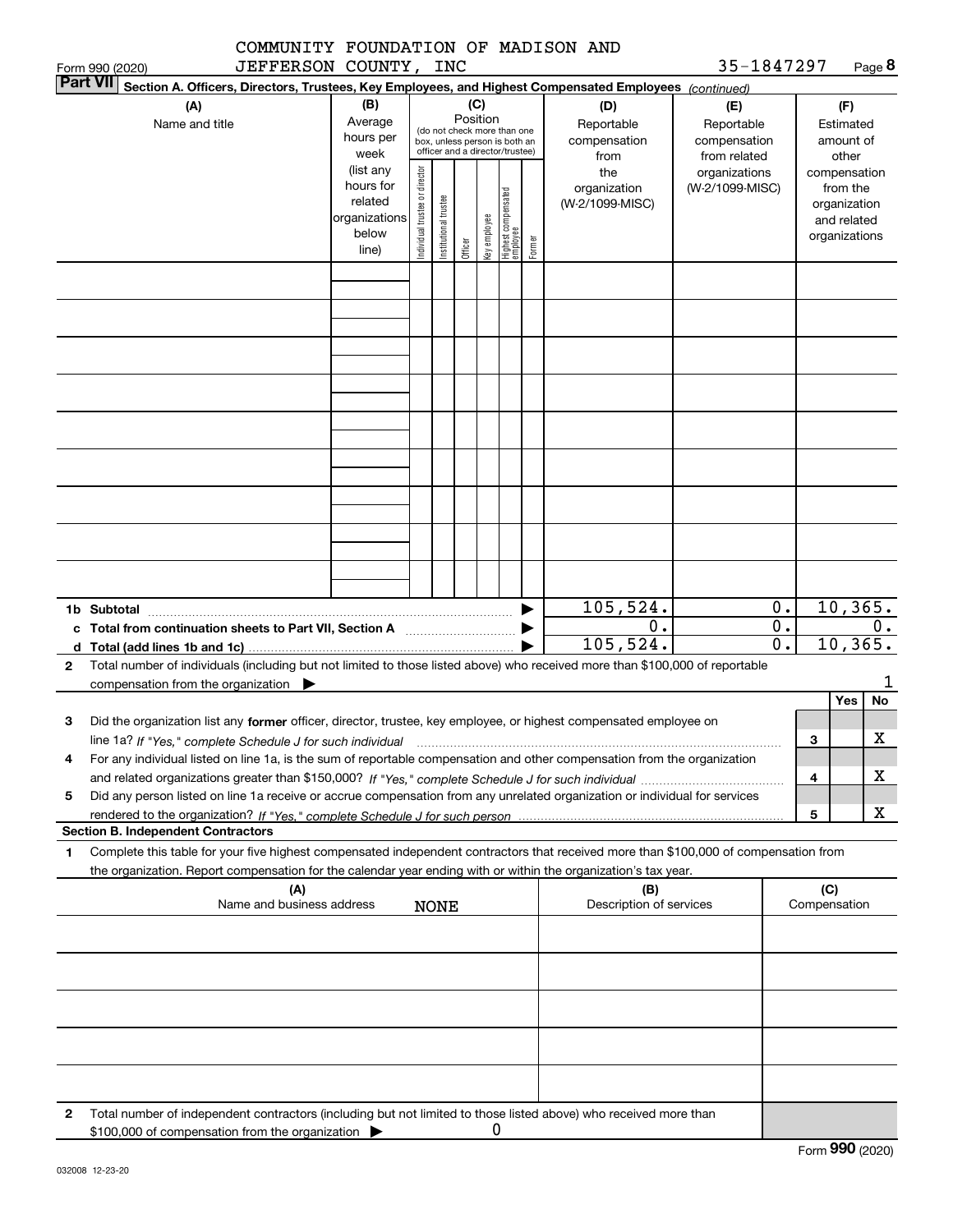|                                                                                         |      |    | Form 990 (2020)                                                               |    |                 | JEFFERSON COUNTY, INC |                      |                                              | 35-1847297                                              | Page 9                                                          |
|-----------------------------------------------------------------------------------------|------|----|-------------------------------------------------------------------------------|----|-----------------|-----------------------|----------------------|----------------------------------------------|---------------------------------------------------------|-----------------------------------------------------------------|
| <b>Part VIII</b>                                                                        |      |    | <b>Statement of Revenue</b>                                                   |    |                 |                       |                      |                                              |                                                         |                                                                 |
|                                                                                         |      |    | Check if Schedule O contains a response or note to any line in this Part VIII |    |                 |                       |                      |                                              |                                                         |                                                                 |
|                                                                                         |      |    |                                                                               |    |                 |                       | (A)<br>Total revenue | (B)<br>Related or exempt<br>function revenue | $\overline{C}$<br>Unrelated<br><b>Ibusiness revenue</b> | (D)<br>Revenue excluded<br>from tax under<br>sections 512 - 514 |
|                                                                                         |      |    | 1 a Federated campaigns                                                       |    | 1a              |                       |                      |                                              |                                                         |                                                                 |
| Contributions, Gifts, Grants<br>and Other Similar Amounts<br>Program Service<br>Revenue |      |    | <b>b</b> Membership dues                                                      |    | 1 <sub>b</sub>  |                       |                      |                                              |                                                         |                                                                 |
|                                                                                         |      |    | c Fundraising events                                                          |    | 1 <sub>c</sub>  |                       |                      |                                              |                                                         |                                                                 |
|                                                                                         |      |    | d Related organizations                                                       |    | 1 <sub>d</sub>  |                       |                      |                                              |                                                         |                                                                 |
|                                                                                         |      |    | e Government grants (contributions)                                           |    | 1e              |                       |                      |                                              |                                                         |                                                                 |
|                                                                                         |      |    | f All other contributions, gifts, grants, and                                 |    |                 |                       |                      |                                              |                                                         |                                                                 |
|                                                                                         |      |    | similar amounts not included above                                            |    | 1f              | 790,876.              |                      |                                              |                                                         |                                                                 |
|                                                                                         |      |    | g Noncash contributions included in lines 1a-1f                               |    | $1g$ \$         |                       |                      |                                              |                                                         |                                                                 |
|                                                                                         |      |    |                                                                               |    |                 |                       | 790,876.             |                                              |                                                         |                                                                 |
|                                                                                         |      |    |                                                                               |    |                 | <b>Business Code</b>  |                      |                                              |                                                         |                                                                 |
|                                                                                         |      | 2а | PROGRAM SERVICE REVENUE                                                       |    |                 | 900099                | 8,084.               | 8,084.                                       |                                                         |                                                                 |
|                                                                                         |      |    | MANAGEMENT FEE REVENUE                                                        |    |                 | 900099                | 6,347.               | 6,347.                                       |                                                         |                                                                 |
|                                                                                         |      | c  | <u> 1989 - Johann Barbara, martxa alemaniar a</u>                             |    |                 |                       |                      |                                              |                                                         |                                                                 |
|                                                                                         |      | d  |                                                                               |    |                 |                       |                      |                                              |                                                         |                                                                 |
|                                                                                         |      | е  |                                                                               |    |                 |                       |                      |                                              |                                                         |                                                                 |
|                                                                                         |      |    | f All other program service revenue                                           |    |                 |                       |                      |                                              |                                                         |                                                                 |
|                                                                                         |      |    |                                                                               |    |                 |                       | 14,431.              |                                              |                                                         |                                                                 |
|                                                                                         | З    |    | Investment income (including dividends, interest, and                         |    |                 |                       |                      |                                              |                                                         |                                                                 |
|                                                                                         |      |    |                                                                               |    |                 |                       | 580,011.             |                                              |                                                         | 580,011.                                                        |
|                                                                                         | 4    |    | Income from investment of tax-exempt bond proceeds                            |    |                 |                       |                      |                                              |                                                         |                                                                 |
|                                                                                         | 5    |    |                                                                               |    |                 |                       |                      |                                              |                                                         |                                                                 |
|                                                                                         |      |    |                                                                               |    | (i) Real        | (ii) Personal         |                      |                                              |                                                         |                                                                 |
|                                                                                         |      |    | 6 a Gross rents                                                               | 6a |                 |                       |                      |                                              |                                                         |                                                                 |
|                                                                                         |      |    | <b>b</b> Less: rental expenses                                                | 6b |                 |                       |                      |                                              |                                                         |                                                                 |
|                                                                                         |      |    | c Rental income or (loss)                                                     | 6c |                 |                       |                      |                                              |                                                         |                                                                 |
|                                                                                         |      |    | d Net rental income or (loss)                                                 |    |                 |                       |                      |                                              |                                                         |                                                                 |
|                                                                                         |      |    | <b>7 a</b> Gross amount from sales of                                         |    | (i) Securities  | (ii) Other            |                      |                                              |                                                         |                                                                 |
|                                                                                         |      |    | assets other than inventory                                                   | 7a | 2,595,680.      |                       |                      |                                              |                                                         |                                                                 |
|                                                                                         |      |    | <b>b</b> Less: cost or other basis                                            |    |                 |                       |                      |                                              |                                                         |                                                                 |
|                                                                                         |      |    | and sales expenses                                                            | 7b | 2,682,254.      |                       |                      |                                              |                                                         |                                                                 |
| evenue                                                                                  |      |    | c Gain or (loss)                                                              | 7c | $-86, 574.$     |                       |                      |                                              |                                                         |                                                                 |
| č                                                                                       |      |    |                                                                               |    |                 |                       | $-86,574.$           |                                              |                                                         | $-86,574.$                                                      |
| Other                                                                                   |      |    | 8 a Gross income from fundraising events (not                                 |    |                 |                       |                      |                                              |                                                         |                                                                 |
|                                                                                         |      |    | including \$<br><u>of</u> of                                                  |    |                 |                       |                      |                                              |                                                         |                                                                 |
|                                                                                         |      |    | contributions reported on line 1c). See                                       |    |                 |                       |                      |                                              |                                                         |                                                                 |
|                                                                                         |      |    |                                                                               |    | 8a              |                       |                      |                                              |                                                         |                                                                 |
|                                                                                         |      |    |                                                                               |    | 8 <sub>b</sub>  |                       |                      |                                              |                                                         |                                                                 |
|                                                                                         |      |    | c Net income or (loss) from fundraising events                                |    |                 |                       |                      |                                              |                                                         |                                                                 |
|                                                                                         |      |    | 9 a Gross income from gaming activities. See                                  |    |                 |                       |                      |                                              |                                                         |                                                                 |
|                                                                                         |      |    |                                                                               |    | 9a              |                       |                      |                                              |                                                         |                                                                 |
|                                                                                         |      |    |                                                                               |    | 9 <sub>b</sub>  |                       |                      |                                              |                                                         |                                                                 |
|                                                                                         |      |    | c Net income or (loss) from gaming activities                                 |    |                 |                       |                      |                                              |                                                         |                                                                 |
|                                                                                         |      |    | 10 a Gross sales of inventory, less returns                                   |    |                 |                       |                      |                                              |                                                         |                                                                 |
|                                                                                         |      |    |                                                                               |    |                 |                       |                      |                                              |                                                         |                                                                 |
|                                                                                         |      |    | <b>b</b> Less: cost of goods sold                                             |    | 10 <sub>b</sub> |                       |                      |                                              |                                                         |                                                                 |
|                                                                                         |      |    | c Net income or (loss) from sales of inventory                                |    |                 |                       |                      |                                              |                                                         |                                                                 |
|                                                                                         |      |    |                                                                               |    |                 | <b>Business Code</b>  |                      |                                              |                                                         |                                                                 |
|                                                                                         | 11 a |    |                                                                               |    |                 |                       |                      |                                              |                                                         |                                                                 |
|                                                                                         |      | b  |                                                                               |    |                 |                       |                      |                                              |                                                         |                                                                 |
| Miscellaneous<br>Revenue                                                                |      | c  |                                                                               |    |                 |                       |                      |                                              |                                                         |                                                                 |
|                                                                                         |      |    |                                                                               |    |                 |                       |                      |                                              |                                                         |                                                                 |
|                                                                                         |      |    |                                                                               |    |                 | ▶                     |                      |                                              |                                                         |                                                                 |
|                                                                                         | 12   |    |                                                                               |    |                 |                       | 1, 298, 744.         | 14, 431.                                     | $\mathbf{0}$ .                                          | 493,437.                                                        |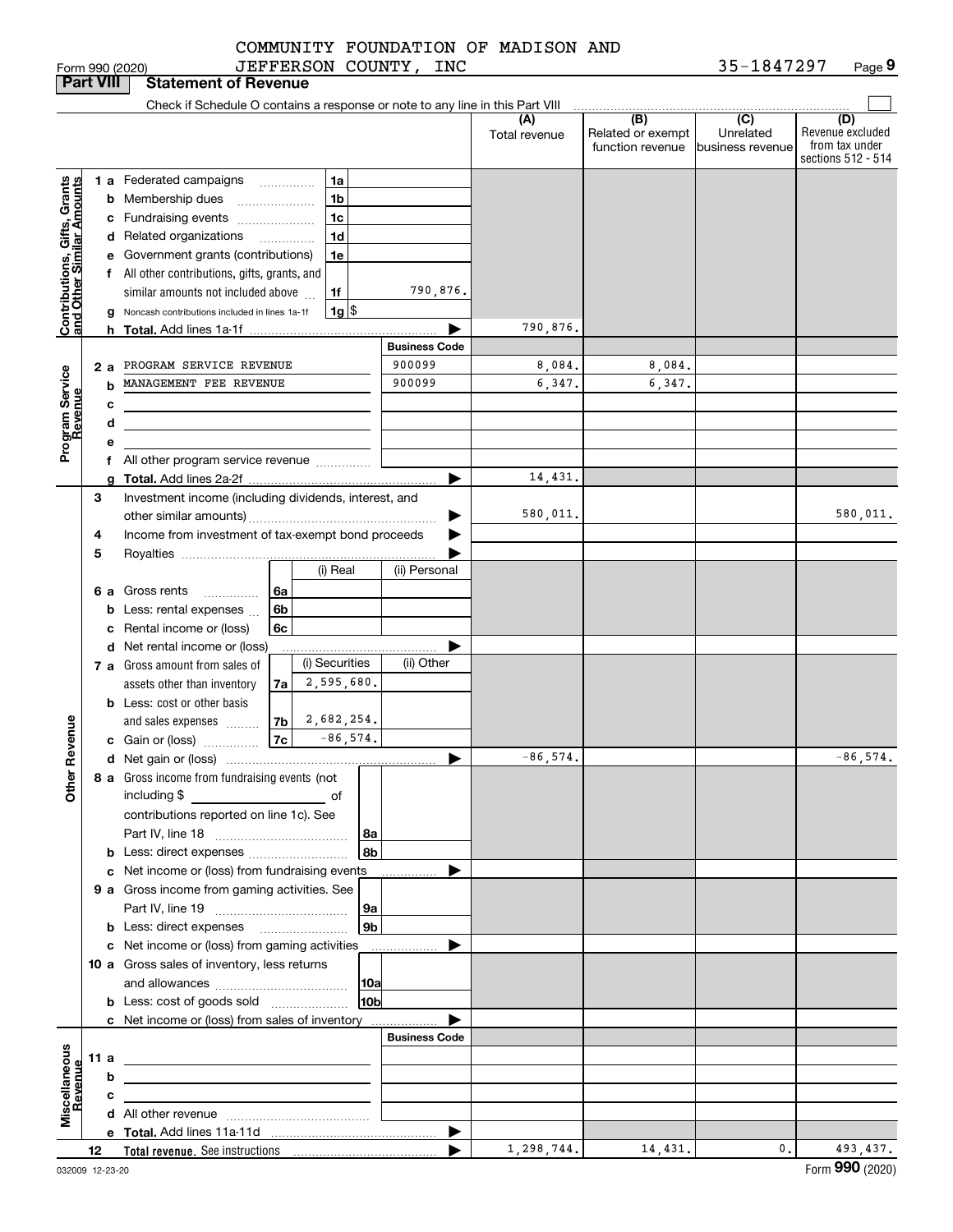#### Form 990 (2020) J EF F ERSON COUNTY, INC 5 5-I 8 4 7 2 9 7 Page JEFFERSON COUNTY, INC 35-1847297 COMMUNITY FOUNDATION OF MADISON AND

|  | Form 990 (2020) |  |
|--|-----------------|--|

**Part IX Statement of Functional Expenses**

|              | Section 501(c)(3) and 501(c)(4) organizations must complete all columns. All other organizations must complete column (A).                               |                       |                                    |                                           |                                |
|--------------|----------------------------------------------------------------------------------------------------------------------------------------------------------|-----------------------|------------------------------------|-------------------------------------------|--------------------------------|
|              | Check if Schedule O contains a response or note to any line in this Part IX                                                                              |                       |                                    |                                           |                                |
|              | Do not include amounts reported on lines 6b,<br>7b, 8b, 9b, and 10b of Part VIII.                                                                        | (A)<br>Total expenses | (B)<br>Program service<br>expenses | (C)<br>Management and<br>general expenses | (D)<br>Fundraising<br>expenses |
| $\mathbf 1$  | Grants and other assistance to domestic organizations                                                                                                    |                       |                                    |                                           |                                |
|              | and domestic governments. See Part IV, line 21                                                                                                           | 714,802.              | 714,802.                           |                                           |                                |
| $\mathbf{2}$ | Grants and other assistance to domestic                                                                                                                  |                       |                                    |                                           |                                |
|              | individuals. See Part IV, line 22                                                                                                                        | 162,010.              | 162,010.                           |                                           |                                |
| 3            | Grants and other assistance to foreign                                                                                                                   |                       |                                    |                                           |                                |
|              | organizations, foreign governments, and foreign                                                                                                          |                       |                                    |                                           |                                |
|              | individuals. See Part IV, lines 15 and 16                                                                                                                |                       |                                    |                                           |                                |
| 4            | Benefits paid to or for members                                                                                                                          |                       |                                    |                                           |                                |
| 5            | Compensation of current officers, directors,                                                                                                             |                       |                                    |                                           |                                |
|              | trustees, and key employees                                                                                                                              | 115,890.              | 47,666.                            | 38,072.                                   | 30, 152.                       |
| 6            | Compensation not included above to disqualified                                                                                                          |                       |                                    |                                           |                                |
|              | persons (as defined under section 4958(f)(1)) and                                                                                                        |                       |                                    |                                           |                                |
|              | persons described in section 4958(c)(3)(B)                                                                                                               |                       |                                    |                                           |                                |
| 7            | Other salaries and wages                                                                                                                                 | 117,499.              | 48,328.                            | 38,601.                                   | 30,570.                        |
| 8            | Pension plan accruals and contributions (include                                                                                                         |                       |                                    |                                           |                                |
|              | section 401(k) and 403(b) employer contributions)                                                                                                        |                       |                                    |                                           |                                |
| 9            |                                                                                                                                                          | 23,845.               | 9,807.                             | 7,834.                                    | 6, 204.                        |
| 10           |                                                                                                                                                          |                       |                                    |                                           |                                |
| 11           | Fees for services (nonemployees):                                                                                                                        | 1,500.                |                                    | 1,500.                                    |                                |
| a            |                                                                                                                                                          |                       |                                    |                                           |                                |
| b<br>c       |                                                                                                                                                          | 11,050.               |                                    | 11,050.                                   |                                |
| d            |                                                                                                                                                          |                       |                                    |                                           |                                |
| е            | Professional fundraising services. See Part IV, line 17                                                                                                  |                       |                                    |                                           |                                |
| f            | Investment management fees                                                                                                                               | 76,946.               | 76,946.                            |                                           |                                |
| g            | Other. (If line 11g amount exceeds 10% of line 25,                                                                                                       |                       |                                    |                                           |                                |
|              | column (A) amount, list line 11g expenses on Sch O.)                                                                                                     | 2,000.                |                                    | 2,000.                                    |                                |
| 12           |                                                                                                                                                          | 131,350.              | 39,405.                            | 39,405.                                   | 52,540.                        |
| 13           |                                                                                                                                                          | 10,788.               | 4,109.                             | 2,157.                                    | 4,522.                         |
| 14           |                                                                                                                                                          | 21,008.               | 8,403.                             | 8,403.                                    | 4,202.                         |
| 15           |                                                                                                                                                          |                       |                                    |                                           |                                |
| 16           |                                                                                                                                                          | 7,588.                | 379.                               | 6,830.                                    | 379.                           |
| 17           |                                                                                                                                                          | 982.                  | 393.                               | 393.                                      | $\overline{196}$ .             |
| 18           | Payments of travel or entertainment expenses                                                                                                             |                       |                                    |                                           |                                |
|              | for any federal, state, or local public officials                                                                                                        |                       |                                    |                                           |                                |
| 19           | Conferences, conventions, and meetings                                                                                                                   |                       |                                    |                                           |                                |
| 20           | Interest                                                                                                                                                 |                       |                                    |                                           |                                |
| 21           |                                                                                                                                                          |                       |                                    |                                           |                                |
| 22           | Depreciation, depletion, and amortization                                                                                                                | 9,005.                | 450.                               | 8,105.                                    | 450.                           |
| 23           | Insurance                                                                                                                                                | 20, 250.              | 8,101.                             | $\overline{4}$ , 049.                     | 8,100.                         |
| 24           | Other expenses. Itemize expenses not covered<br>above (List miscellaneous expenses on line 24e. If<br>line 24e amount exceeds 10% of line 25, column (A) |                       |                                    |                                           |                                |
|              | amount, list line 24e expenses on Schedule O.)                                                                                                           |                       |                                    |                                           |                                |
| a            | REPAIRS & MAINTENANCE                                                                                                                                    | 12,878.               | 644.                               | 11,590.                                   | 644.                           |
| b            | DONOR DEVELOPMENT                                                                                                                                        | 8,281.                | 2,485.                             | 1,671.                                    | 4,125.                         |
| c            | DUES AND SUBSCRIPTIONS                                                                                                                                   | 4,608.                | 1,843.                             | 922.                                      | 1,843.                         |
| d            | MISCELLANEOUS EXPENSES                                                                                                                                   | 2,819.                | 1,128.                             | 563.                                      | 1,128.                         |
| е            | All other expenses                                                                                                                                       |                       |                                    |                                           |                                |
| 25           | Total functional expenses. Add lines 1 through 24e                                                                                                       | 1,455,099.            | 1,126,899.                         | 183,145.                                  | 145,055.                       |
| 26           | Joint costs. Complete this line only if the organization                                                                                                 |                       |                                    |                                           |                                |
|              | reported in column (B) joint costs from a combined                                                                                                       |                       |                                    |                                           |                                |
|              | educational campaign and fundraising solicitation.                                                                                                       |                       |                                    |                                           |                                |

Check here  $\blacktriangleright$ 

Check here  $\bullet$  if following SOP 98-2 (ASC 958-720)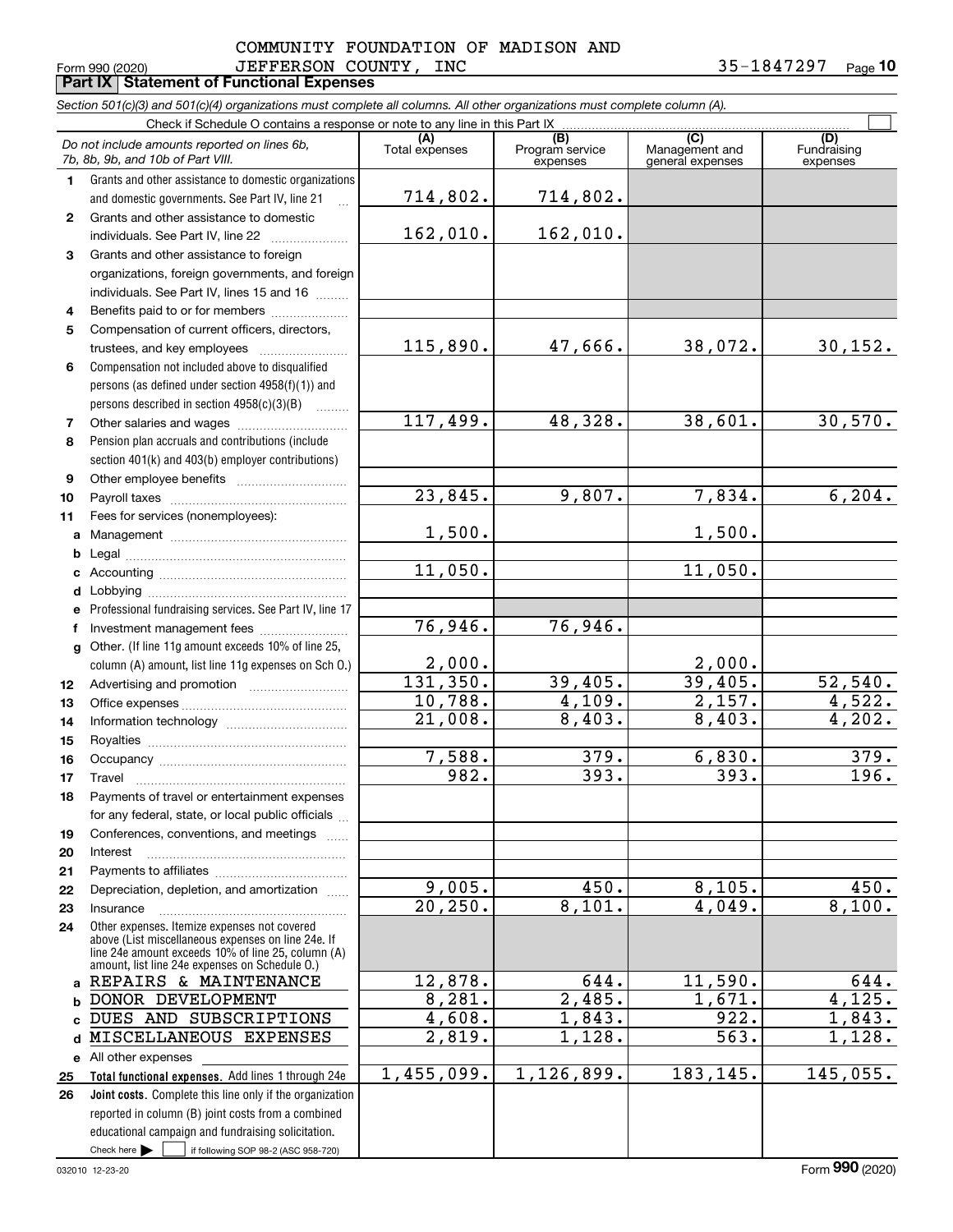| COMMUNITY FOUNDATION OF MADISON AND |  |  |
|-------------------------------------|--|--|
| JEFFERSON COUNTY INC                |  |  |

| Form 990 (2020) |                      | <b>JEFFERSON</b> | <b>COUNTY</b> | INC | 295<br>ΧД<br>$h -$<br>742 | $P$ age |
|-----------------|----------------------|------------------|---------------|-----|---------------------------|---------|
| Part X          | <b>Balance Sheet</b> |                  |               |     |                           |         |

|                             |    |                                                                                                                                                                                                                                |               |          | (A)<br>Beginning of year    |                  | (B)<br>End of year        |
|-----------------------------|----|--------------------------------------------------------------------------------------------------------------------------------------------------------------------------------------------------------------------------------|---------------|----------|-----------------------------|------------------|---------------------------|
|                             | 1  |                                                                                                                                                                                                                                |               |          | 639,127.                    | $\blacksquare$   | 779,039.                  |
|                             | 2  |                                                                                                                                                                                                                                |               |          | $\overline{133,699}$ .      | $\mathbf{2}$     | 133,915.                  |
|                             | 3  |                                                                                                                                                                                                                                |               |          |                             | 3                |                           |
|                             | 4  |                                                                                                                                                                                                                                |               |          |                             | 4                |                           |
|                             | 5  | Loans and other receivables from any current or former officer, director,                                                                                                                                                      |               |          |                             |                  |                           |
|                             |    | trustee, key employee, creator or founder, substantial contributor, or 35%                                                                                                                                                     |               |          |                             |                  |                           |
|                             |    | controlled entity or family member of any of these persons                                                                                                                                                                     |               |          |                             | 5                |                           |
|                             | 6  | Loans and other receivables from other disqualified persons (as defined                                                                                                                                                        |               |          |                             |                  |                           |
|                             |    | under section $4958(f)(1)$ , and persons described in section $4958(c)(3)(B)$                                                                                                                                                  |               | $\sim$   |                             | 6                |                           |
|                             | 7  |                                                                                                                                                                                                                                |               |          |                             | $\overline{7}$   |                           |
| Assets                      | 8  |                                                                                                                                                                                                                                |               |          |                             | 8                |                           |
|                             | 9  | Prepaid expenses and deferred charges                                                                                                                                                                                          |               |          | $\overline{2,013}$ .        | $\boldsymbol{9}$ | 353.                      |
|                             |    | 10a Land, buildings, and equipment: cost or other                                                                                                                                                                              |               |          |                             |                  |                           |
|                             |    | basis. Complete Part VI of Schedule D  10a                                                                                                                                                                                     |               | 356,840. |                             |                  |                           |
|                             |    | <u>  1</u> 0b<br><b>b</b> Less: accumulated depreciation                                                                                                                                                                       |               | 108,610. | 253, 135.                   | 10 <sub>c</sub>  | 248,230.                  |
|                             | 11 |                                                                                                                                                                                                                                | 27, 289, 350. | 11       | 29, 186, 680.               |                  |                           |
|                             | 12 |                                                                                                                                                                                                                                |               |          | 12                          |                  |                           |
|                             | 13 |                                                                                                                                                                                                                                |               | 13       |                             |                  |                           |
|                             | 14 |                                                                                                                                                                                                                                |               | 14       |                             |                  |                           |
|                             | 15 |                                                                                                                                                                                                                                |               |          |                             | 15               |                           |
|                             | 16 |                                                                                                                                                                                                                                |               |          | 28, 317, 324.               | 16               | 30, 348, 217.             |
|                             | 17 |                                                                                                                                                                                                                                |               |          | 8,967.                      | 17               | 12,455.                   |
|                             | 18 |                                                                                                                                                                                                                                |               | 19,000.  | 18                          | 8,400.           |                           |
|                             | 19 | Deferred revenue manual contracts and contracts are contracted and contract and contract are contracted and contract are contracted and contract are contracted and contract are contracted and contract are contracted and co |               | 19       |                             |                  |                           |
|                             | 20 |                                                                                                                                                                                                                                |               |          |                             | 20               |                           |
|                             | 21 | Escrow or custodial account liability. Complete Part IV of Schedule D                                                                                                                                                          |               |          | 916,860.                    | 21               | 1,009,858.                |
|                             | 22 | Loans and other payables to any current or former officer, director,                                                                                                                                                           |               |          |                             |                  |                           |
| Liabilities                 |    | trustee, key employee, creator or founder, substantial contributor, or 35%                                                                                                                                                     |               |          |                             |                  |                           |
|                             |    | controlled entity or family member of any of these persons                                                                                                                                                                     |               |          |                             | 22               |                           |
|                             | 23 | Secured mortgages and notes payable to unrelated third parties                                                                                                                                                                 |               |          |                             | 23               |                           |
|                             | 24 |                                                                                                                                                                                                                                |               |          |                             | 24               |                           |
|                             | 25 | Other liabilities (including federal income tax, payables to related third                                                                                                                                                     |               |          |                             |                  |                           |
|                             |    | parties, and other liabilities not included on lines 17-24). Complete Part X                                                                                                                                                   |               |          |                             |                  |                           |
|                             |    | of Schedule D                                                                                                                                                                                                                  |               |          | 17,812.                     | 25               | 16,905.                   |
|                             | 26 |                                                                                                                                                                                                                                |               |          | $\overline{962, 639.}$ 26   |                  | 1,047,618.                |
|                             |    | Organizations that follow FASB ASC 958, check here $\triangleright \lfloor X \rfloor$                                                                                                                                          |               |          |                             |                  |                           |
|                             |    | and complete lines 27, 28, 32, and 33.                                                                                                                                                                                         |               |          |                             |                  |                           |
|                             | 27 |                                                                                                                                                                                                                                |               |          | 620, 727.                   | 27               | 747,558.                  |
|                             | 28 |                                                                                                                                                                                                                                |               |          | $\overline{26, 733, 958}$ . | 28               | $\overline{28,553,041}$ . |
|                             |    | Organizations that do not follow FASB ASC 958, check here $\blacktriangleright$                                                                                                                                                |               |          |                             |                  |                           |
|                             |    | and complete lines 29 through 33.                                                                                                                                                                                              |               |          |                             |                  |                           |
|                             | 29 |                                                                                                                                                                                                                                |               |          |                             | 29               |                           |
|                             | 30 | Paid-in or capital surplus, or land, building, or equipment fund                                                                                                                                                               |               |          |                             | 30               |                           |
| Net Assets or Fund Balances | 31 | Retained earnings, endowment, accumulated income, or other funds                                                                                                                                                               |               |          | $\overline{27,354,685}$ .   | 31               | 29,300,599.               |
|                             | 32 |                                                                                                                                                                                                                                | 28, 317, 324. | 32       |                             |                  |                           |
|                             | 33 |                                                                                                                                                                                                                                |               |          |                             | 33               | 30, 348, 217.             |

Form (2020) **990**

**Part X Balance Sheet**<br>**Part X Balance Sheet**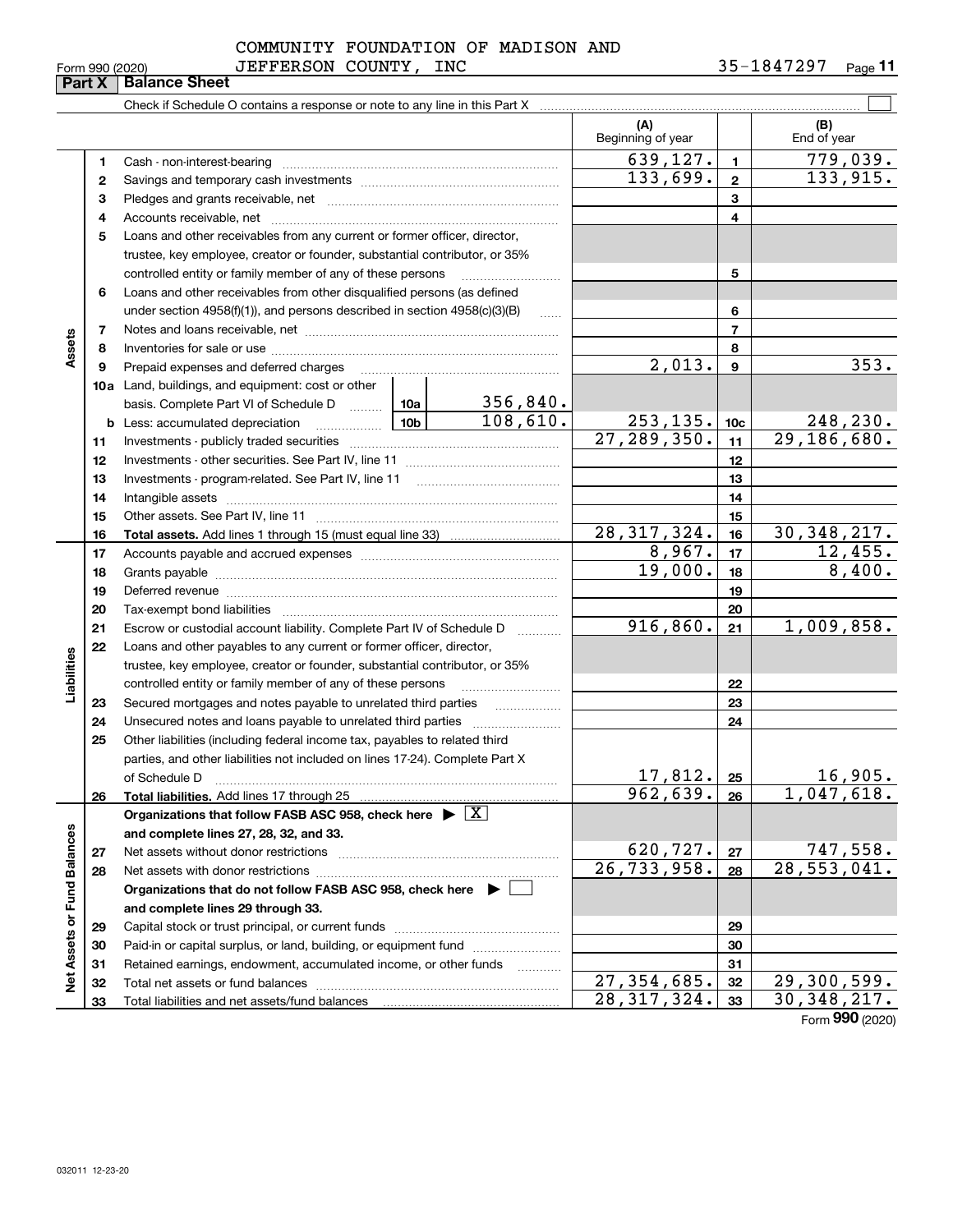|                | COMMUNITY FOUNDATION OF MADISON AND                                                                                                                                                                                                               |                |             |                |             |                         |  |  |
|----------------|---------------------------------------------------------------------------------------------------------------------------------------------------------------------------------------------------------------------------------------------------|----------------|-------------|----------------|-------------|-------------------------|--|--|
|                | JEFFERSON COUNTY, INC<br>Form 990 (2020)                                                                                                                                                                                                          |                | 35-1847297  |                |             | Page 12                 |  |  |
|                | Part XI<br><b>Reconciliation of Net Assets</b>                                                                                                                                                                                                    |                |             |                |             |                         |  |  |
|                |                                                                                                                                                                                                                                                   |                |             |                |             | $\overline{\mathbf{x}}$ |  |  |
|                |                                                                                                                                                                                                                                                   |                |             |                |             |                         |  |  |
| 1              | Total revenue (must equal Part VIII, column (A), line 12)                                                                                                                                                                                         | $\mathbf{1}$   |             |                |             | 1,298,744.              |  |  |
| $\overline{2}$ | Total expenses (must equal Part IX, column (A), line 25)                                                                                                                                                                                          | $\overline{2}$ |             |                |             | 1,455,099.              |  |  |
| 3              | Revenue less expenses. Subtract line 2 from line 1                                                                                                                                                                                                | 3              |             |                |             | $-156, 355.$            |  |  |
| 4              | 27, 354, 685.<br>$\overline{\mathbf{4}}$                                                                                                                                                                                                          |                |             |                |             |                         |  |  |
| 5              | 2,197,106.<br>5<br>Net unrealized gains (losses) on investments [11] matter continuum matter of the state of the state of the state of the state of the state of the state of the state of the state of the state of the state of the state of th |                |             |                |             |                         |  |  |
| 6              | 6                                                                                                                                                                                                                                                 |                |             |                |             |                         |  |  |
| 7              | Investment expenses www.communication.com/www.communication.com/www.communication.com/www.com                                                                                                                                                     | $\overline{7}$ |             |                |             |                         |  |  |
| 8              | Prior period adjustments                                                                                                                                                                                                                          | 8              |             |                |             |                         |  |  |
| 9              | Other changes in net assets or fund balances (explain on Schedule O)                                                                                                                                                                              | 9              |             |                |             | $-94,837.$              |  |  |
| 10             | Net assets or fund balances at end of year. Combine lines 3 through 9 (must equal Part X, line 32,                                                                                                                                                |                |             |                |             |                         |  |  |
|                |                                                                                                                                                                                                                                                   | 10             | 29,300,599. |                |             |                         |  |  |
|                | Part XII Financial Statements and Reporting                                                                                                                                                                                                       |                |             |                |             |                         |  |  |
|                |                                                                                                                                                                                                                                                   |                |             |                |             | $\lfloor x \rfloor$     |  |  |
|                |                                                                                                                                                                                                                                                   |                |             |                | Yes         | No                      |  |  |
| 1              | $\boxed{\mathbf{X}}$ Accrual<br>Accounting method used to prepare the Form 990: <u>II</u> Cash<br>Other                                                                                                                                           |                |             |                |             |                         |  |  |
|                | If the organization changed its method of accounting from a prior year or checked "Other," explain in Schedule O.                                                                                                                                 |                |             |                |             |                         |  |  |
|                | 2a Were the organization's financial statements compiled or reviewed by an independent accountant?                                                                                                                                                |                |             | 2a             |             | x                       |  |  |
|                | If "Yes," check a box below to indicate whether the financial statements for the year were compiled or reviewed on a                                                                                                                              |                |             |                |             |                         |  |  |
|                | separate basis, consolidated basis, or both:                                                                                                                                                                                                      |                |             |                |             |                         |  |  |
|                | Separate basis<br><b>Consolidated basis</b><br>Both consolidated and separate basis                                                                                                                                                               |                |             |                |             |                         |  |  |
|                | <b>b</b> Were the organization's financial statements audited by an independent accountant?                                                                                                                                                       |                |             | 2 <sub>b</sub> | $\mathbf X$ |                         |  |  |
|                | If "Yes," check a box below to indicate whether the financial statements for the year were audited on a separate basis,                                                                                                                           |                |             |                |             |                         |  |  |
|                | consolidated basis, or both:                                                                                                                                                                                                                      |                |             |                |             |                         |  |  |
|                | $\boxed{\textbf{X}}$ Consolidated basis<br>Separate basis<br>Both consolidated and separate basis                                                                                                                                                 |                |             |                |             |                         |  |  |
|                | c If "Yes" to line 2a or 2b, does the organization have a committee that assumes responsibility for oversight of the audit,                                                                                                                       |                |             |                |             |                         |  |  |
|                |                                                                                                                                                                                                                                                   |                |             | 2c             | x           |                         |  |  |
|                | If the organization changed either its oversight process or selection process during the tax year, explain on Schedule O.                                                                                                                         |                |             |                |             |                         |  |  |
|                | 3a As a result of a federal award, was the organization required to undergo an audit or audits as set forth in the Single Audit                                                                                                                   |                |             |                |             |                         |  |  |
|                |                                                                                                                                                                                                                                                   |                |             | За             |             | X                       |  |  |
|                | b If "Yes," did the organization undergo the required audit or audits? If the organization did not undergo the required audit                                                                                                                     |                |             |                |             |                         |  |  |
|                | or audits, explain why on Schedule O and describe any steps taken to undergo such audits matured contains the successive or and the successive or and the successive or and the successive or and the successive or and the su                    |                |             | Зb             | <u>nnn</u>  |                         |  |  |

Form (2020) **990**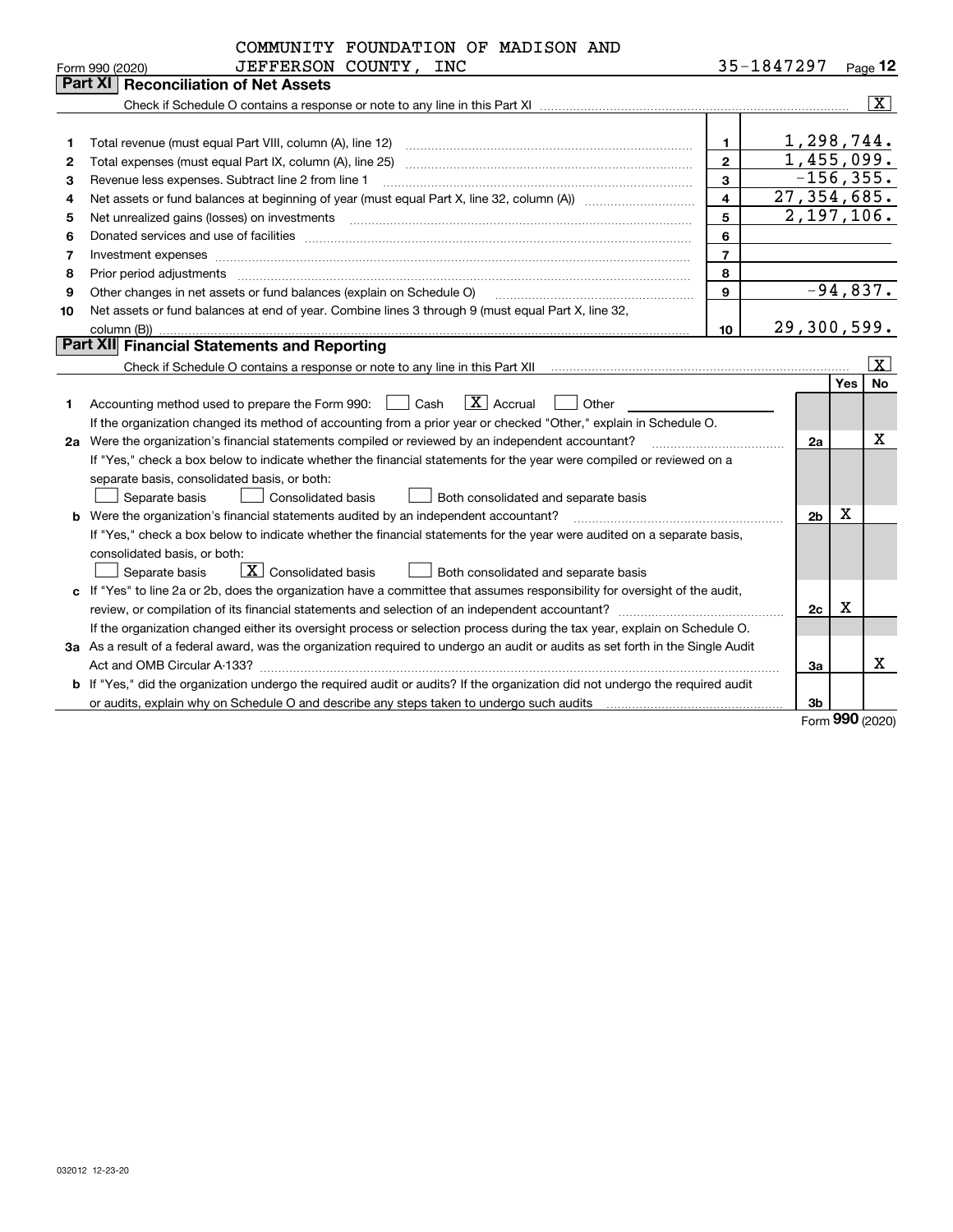| <b>SCHEDULE A</b><br><b>Public Charity Status and Public Support</b> |                                                                                                                                                                                                                                                                                  |                                                                                                                |                                                                |    |                            | OMB No. 1545-0047 |                                       |  |
|----------------------------------------------------------------------|----------------------------------------------------------------------------------------------------------------------------------------------------------------------------------------------------------------------------------------------------------------------------------|----------------------------------------------------------------------------------------------------------------|----------------------------------------------------------------|----|----------------------------|-------------------|---------------------------------------|--|
| (Form 990 or 990-EZ)                                                 |                                                                                                                                                                                                                                                                                  | Complete if the organization is a section 501(c)(3) organization or a section                                  |                                                                |    |                            |                   |                                       |  |
|                                                                      |                                                                                                                                                                                                                                                                                  | 4947(a)(1) nonexempt charitable trust.                                                                         |                                                                |    |                            |                   |                                       |  |
| Department of the Treasury<br>Internal Revenue Service               |                                                                                                                                                                                                                                                                                  | ▶ Attach to Form 990 or Form 990-EZ.<br>Go to www.irs.gov/Form990 for instructions and the latest information. |                                                                |    |                            |                   | <b>Open to Public</b><br>Inspection   |  |
| Name of the organization                                             | COMMUNITY FOUNDATION OF MADISON AND                                                                                                                                                                                                                                              |                                                                                                                |                                                                |    |                            |                   | <b>Employer identification number</b> |  |
|                                                                      | JEFFERSON COUNTY, INC                                                                                                                                                                                                                                                            |                                                                                                                |                                                                |    |                            |                   | 35-1847297                            |  |
| Part I                                                               | Reason for Public Charity Status. (All organizations must complete this part.) See instructions.                                                                                                                                                                                 |                                                                                                                |                                                                |    |                            |                   |                                       |  |
|                                                                      | The organization is not a private foundation because it is: (For lines 1 through 12, check only one box.)                                                                                                                                                                        |                                                                                                                |                                                                |    |                            |                   |                                       |  |
| 1                                                                    | A church, convention of churches, or association of churches described in section 170(b)(1)(A)(i).                                                                                                                                                                               |                                                                                                                |                                                                |    |                            |                   |                                       |  |
| 2                                                                    | A school described in section 170(b)(1)(A)(ii). (Attach Schedule E (Form 990 or 990-EZ).)                                                                                                                                                                                        |                                                                                                                |                                                                |    |                            |                   |                                       |  |
| 3<br>4                                                               | A hospital or a cooperative hospital service organization described in section 170(b)(1)(A)(iii).<br>A medical research organization operated in conjunction with a hospital described in section 170(b)(1)(A)(iii). Enter the hospital's name,                                  |                                                                                                                |                                                                |    |                            |                   |                                       |  |
| city, and state:                                                     |                                                                                                                                                                                                                                                                                  |                                                                                                                |                                                                |    |                            |                   |                                       |  |
| 5                                                                    | An organization operated for the benefit of a college or university owned or operated by a governmental unit described in                                                                                                                                                        |                                                                                                                |                                                                |    |                            |                   |                                       |  |
| section 170(b)(1)(A)(iv). (Complete Part II.)                        |                                                                                                                                                                                                                                                                                  |                                                                                                                |                                                                |    |                            |                   |                                       |  |
| 6                                                                    | A federal, state, or local government or governmental unit described in section 170(b)(1)(A)(v).                                                                                                                                                                                 |                                                                                                                |                                                                |    |                            |                   |                                       |  |
| 7                                                                    | An organization that normally receives a substantial part of its support from a governmental unit or from the general public described in                                                                                                                                        |                                                                                                                |                                                                |    |                            |                   |                                       |  |
|                                                                      | section 170(b)(1)(A)(vi). (Complete Part II.)                                                                                                                                                                                                                                    |                                                                                                                |                                                                |    |                            |                   |                                       |  |
| X<br>8<br>9                                                          | A community trust described in section 170(b)(1)(A)(vi). (Complete Part II.)                                                                                                                                                                                                     |                                                                                                                |                                                                |    |                            |                   |                                       |  |
|                                                                      | An agricultural research organization described in section 170(b)(1)(A)(ix) operated in conjunction with a land-grant college<br>or university or a non-land-grant college of agriculture (see instructions). Enter the name, city, and state of the college or                  |                                                                                                                |                                                                |    |                            |                   |                                       |  |
| university:                                                          |                                                                                                                                                                                                                                                                                  |                                                                                                                |                                                                |    |                            |                   |                                       |  |
| 10                                                                   | An organization that normally receives (1) more than 33 1/3% of its support from contributions, membership fees, and gross receipts from                                                                                                                                         |                                                                                                                |                                                                |    |                            |                   |                                       |  |
|                                                                      | activities related to its exempt functions, subject to certain exceptions; and (2) no more than 33 1/3% of its support from gross investment                                                                                                                                     |                                                                                                                |                                                                |    |                            |                   |                                       |  |
|                                                                      | income and unrelated business taxable income (less section 511 tax) from businesses acquired by the organization after June 30, 1975.                                                                                                                                            |                                                                                                                |                                                                |    |                            |                   |                                       |  |
|                                                                      | See section 509(a)(2). (Complete Part III.)                                                                                                                                                                                                                                      |                                                                                                                |                                                                |    |                            |                   |                                       |  |
| 11                                                                   | An organization organized and operated exclusively to test for public safety. See section 509(a)(4).                                                                                                                                                                             |                                                                                                                |                                                                |    |                            |                   |                                       |  |
| 12 <sub>2</sub>                                                      | An organization organized and operated exclusively for the benefit of, to perform the functions of, or to carry out the purposes of one or<br>more publicly supported organizations described in section 509(a)(1) or section 509(a)(2). See section 509(a)(3). Check the box in |                                                                                                                |                                                                |    |                            |                   |                                       |  |
|                                                                      | lines 12a through 12d that describes the type of supporting organization and complete lines 12e, 12f, and 12g.                                                                                                                                                                   |                                                                                                                |                                                                |    |                            |                   |                                       |  |
| а                                                                    | Type I. A supporting organization operated, supervised, or controlled by its supported organization(s), typically by giving                                                                                                                                                      |                                                                                                                |                                                                |    |                            |                   |                                       |  |
|                                                                      | the supported organization(s) the power to regularly appoint or elect a majority of the directors or trustees of the supporting                                                                                                                                                  |                                                                                                                |                                                                |    |                            |                   |                                       |  |
|                                                                      | organization. You must complete Part IV, Sections A and B.                                                                                                                                                                                                                       |                                                                                                                |                                                                |    |                            |                   |                                       |  |
| b                                                                    | Type II. A supporting organization supervised or controlled in connection with its supported organization(s), by having                                                                                                                                                          |                                                                                                                |                                                                |    |                            |                   |                                       |  |
|                                                                      | control or management of the supporting organization vested in the same persons that control or manage the supported<br>organization(s). You must complete Part IV, Sections A and C.                                                                                            |                                                                                                                |                                                                |    |                            |                   |                                       |  |
| с                                                                    | Type III functionally integrated. A supporting organization operated in connection with, and functionally integrated with,                                                                                                                                                       |                                                                                                                |                                                                |    |                            |                   |                                       |  |
|                                                                      | its supported organization(s) (see instructions). You must complete Part IV, Sections A, D, and E.                                                                                                                                                                               |                                                                                                                |                                                                |    |                            |                   |                                       |  |
| d                                                                    | Type III non-functionally integrated. A supporting organization operated in connection with its supported organization(s)                                                                                                                                                        |                                                                                                                |                                                                |    |                            |                   |                                       |  |
|                                                                      | that is not functionally integrated. The organization generally must satisfy a distribution requirement and an attentiveness                                                                                                                                                     |                                                                                                                |                                                                |    |                            |                   |                                       |  |
|                                                                      | requirement (see instructions). You must complete Part IV, Sections A and D, and Part V.                                                                                                                                                                                         |                                                                                                                |                                                                |    |                            |                   |                                       |  |
| е                                                                    | Check this box if the organization received a written determination from the IRS that it is a Type I, Type II, Type III                                                                                                                                                          |                                                                                                                |                                                                |    |                            |                   |                                       |  |
|                                                                      | functionally integrated, or Type III non-functionally integrated supporting organization.<br>Enter the number of supported organizations                                                                                                                                         |                                                                                                                |                                                                |    |                            |                   |                                       |  |
|                                                                      | Provide the following information about the supported organization(s).                                                                                                                                                                                                           |                                                                                                                |                                                                |    |                            |                   |                                       |  |
| (i) Name of supported                                                | (ii) EIN                                                                                                                                                                                                                                                                         | (iii) Type of organization<br>(described on lines 1-10                                                         | (iv) Is the organization listed<br>in your governing document? |    | (v) Amount of monetary     |                   | (vi) Amount of other                  |  |
| organization                                                         |                                                                                                                                                                                                                                                                                  | above (see instructions))                                                                                      | Yes                                                            | No | support (see instructions) |                   | support (see instructions)            |  |
|                                                                      |                                                                                                                                                                                                                                                                                  |                                                                                                                |                                                                |    |                            |                   |                                       |  |
|                                                                      |                                                                                                                                                                                                                                                                                  |                                                                                                                |                                                                |    |                            |                   |                                       |  |
|                                                                      |                                                                                                                                                                                                                                                                                  |                                                                                                                |                                                                |    |                            |                   |                                       |  |
|                                                                      |                                                                                                                                                                                                                                                                                  |                                                                                                                |                                                                |    |                            |                   |                                       |  |
|                                                                      |                                                                                                                                                                                                                                                                                  |                                                                                                                |                                                                |    |                            |                   |                                       |  |
|                                                                      |                                                                                                                                                                                                                                                                                  |                                                                                                                |                                                                |    |                            |                   |                                       |  |
|                                                                      |                                                                                                                                                                                                                                                                                  |                                                                                                                |                                                                |    |                            |                   |                                       |  |
|                                                                      |                                                                                                                                                                                                                                                                                  |                                                                                                                |                                                                |    |                            |                   |                                       |  |
| Total                                                                |                                                                                                                                                                                                                                                                                  |                                                                                                                |                                                                |    |                            |                   |                                       |  |
|                                                                      |                                                                                                                                                                                                                                                                                  |                                                                                                                |                                                                |    |                            |                   |                                       |  |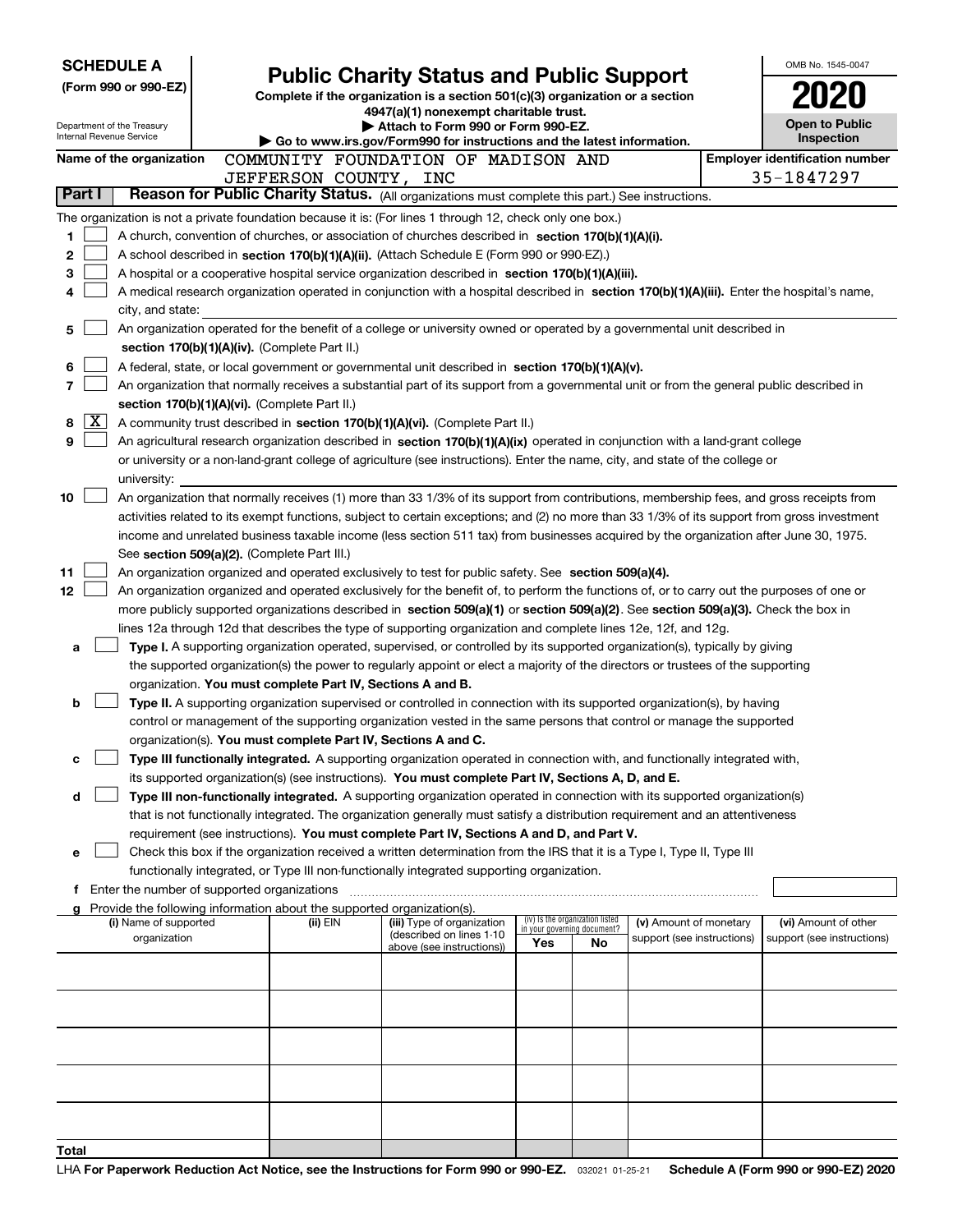Schedule A (Form 990 or 990-EZ) 2020 Page JEFFERSON COUNTY, INC 35-1847297

**2**

(Complete only if you checked the box on line 5, 7, or 8 of Part I or if the organization failed to qualify under Part III. If the organization fails to qualify under the tests listed below, please complete Part III.) **Part II Support Schedule for Organizations Described in Sections 170(b)(1)(A)(iv) and 170(b)(1)(A)(vi)**

|    | <b>Section A. Public Support</b>                                                                                                                                                                                                                                                    |                       |           |            |            |          |                                          |  |  |  |  |
|----|-------------------------------------------------------------------------------------------------------------------------------------------------------------------------------------------------------------------------------------------------------------------------------------|-----------------------|-----------|------------|------------|----------|------------------------------------------|--|--|--|--|
|    | Calendar year (or fiscal year beginning in) $\blacktriangleright$                                                                                                                                                                                                                   | (a) 2016              | (b) 2017  | $(c)$ 2018 | $(d)$ 2019 | (e) 2020 | (f) Total                                |  |  |  |  |
|    | 1 Gifts, grants, contributions, and                                                                                                                                                                                                                                                 |                       |           |            |            |          |                                          |  |  |  |  |
|    | membership fees received. (Do not                                                                                                                                                                                                                                                   |                       |           |            |            |          |                                          |  |  |  |  |
|    | include any "unusual grants.")                                                                                                                                                                                                                                                      | 771, 537.             | 684,578.  | 1951336.   | 1024422.   | 790,876. | 5222749.                                 |  |  |  |  |
|    | 2 Tax revenues levied for the organ-                                                                                                                                                                                                                                                |                       |           |            |            |          |                                          |  |  |  |  |
|    | ization's benefit and either paid to                                                                                                                                                                                                                                                |                       |           |            |            |          |                                          |  |  |  |  |
|    | or expended on its behalf                                                                                                                                                                                                                                                           |                       |           |            |            |          |                                          |  |  |  |  |
|    | 3 The value of services or facilities                                                                                                                                                                                                                                               |                       |           |            |            |          |                                          |  |  |  |  |
|    | furnished by a governmental unit to                                                                                                                                                                                                                                                 |                       |           |            |            |          |                                          |  |  |  |  |
|    | the organization without charge                                                                                                                                                                                                                                                     |                       |           |            |            |          |                                          |  |  |  |  |
|    | 4 Total. Add lines 1 through 3                                                                                                                                                                                                                                                      | 771,537.              | 684,578.  | 1951336.   | 1024422.   | 790,876. | 5222749.                                 |  |  |  |  |
| 5. | The portion of total contributions                                                                                                                                                                                                                                                  |                       |           |            |            |          |                                          |  |  |  |  |
|    | by each person (other than a                                                                                                                                                                                                                                                        |                       |           |            |            |          |                                          |  |  |  |  |
|    | governmental unit or publicly                                                                                                                                                                                                                                                       |                       |           |            |            |          |                                          |  |  |  |  |
|    | supported organization) included                                                                                                                                                                                                                                                    |                       |           |            |            |          |                                          |  |  |  |  |
|    | on line 1 that exceeds 2% of the                                                                                                                                                                                                                                                    |                       |           |            |            |          |                                          |  |  |  |  |
|    | amount shown on line 11,                                                                                                                                                                                                                                                            |                       |           |            |            |          |                                          |  |  |  |  |
|    | column (f)                                                                                                                                                                                                                                                                          |                       |           |            |            |          | 845,343.                                 |  |  |  |  |
|    | 6 Public support. Subtract line 5 from line 4.                                                                                                                                                                                                                                      |                       |           |            |            |          | $\overline{4377406}$ .                   |  |  |  |  |
|    | <b>Section B. Total Support</b>                                                                                                                                                                                                                                                     |                       |           |            |            |          |                                          |  |  |  |  |
|    | Calendar year (or fiscal year beginning in)                                                                                                                                                                                                                                         | (a) 2016              | (b) 2017  | $(c)$ 2018 | $(d)$ 2019 | (e) 2020 | (f) Total                                |  |  |  |  |
|    | <b>7</b> Amounts from line 4                                                                                                                                                                                                                                                        | $\overline{771,}537.$ | 684,578.  | 1951336.   | 1024422.   | 790,876. | 5222749.                                 |  |  |  |  |
|    | 8 Gross income from interest,                                                                                                                                                                                                                                                       |                       |           |            |            |          |                                          |  |  |  |  |
|    | dividends, payments received on                                                                                                                                                                                                                                                     |                       |           |            |            |          |                                          |  |  |  |  |
|    | securities loans, rents, royalties,                                                                                                                                                                                                                                                 |                       |           |            |            |          |                                          |  |  |  |  |
|    | and income from similar sources                                                                                                                                                                                                                                                     | 626,846.              | 890, 815. | 976,335.   | 900,666.   | 580,011. | 3974673.                                 |  |  |  |  |
|    | 9 Net income from unrelated business                                                                                                                                                                                                                                                |                       |           |            |            |          |                                          |  |  |  |  |
|    | activities, whether or not the                                                                                                                                                                                                                                                      |                       |           |            |            |          |                                          |  |  |  |  |
|    | business is regularly carried on                                                                                                                                                                                                                                                    |                       |           |            |            |          |                                          |  |  |  |  |
|    | 10 Other income. Do not include gain                                                                                                                                                                                                                                                |                       |           |            |            |          |                                          |  |  |  |  |
|    |                                                                                                                                                                                                                                                                                     |                       |           |            |            |          |                                          |  |  |  |  |
|    | or loss from the sale of capital<br>assets (Explain in Part VI.)                                                                                                                                                                                                                    |                       |           |            |            |          |                                          |  |  |  |  |
|    | <b>11 Total support.</b> Add lines 7 through 10                                                                                                                                                                                                                                     |                       |           |            |            |          | 9197422.                                 |  |  |  |  |
|    |                                                                                                                                                                                                                                                                                     |                       |           |            |            | 12       | 55,409.                                  |  |  |  |  |
|    | <b>12</b> Gross receipts from related activities, etc. (see instructions)<br>13 First 5 years. If the Form 990 is for the organization's first, second, third, fourth, or fifth tax year as a section 501(c)(3)                                                                     |                       |           |            |            |          |                                          |  |  |  |  |
|    |                                                                                                                                                                                                                                                                                     |                       |           |            |            |          |                                          |  |  |  |  |
|    | organization, check this box and stop here<br><b>Section C. Computation of Public Support Percentage</b>                                                                                                                                                                            |                       |           |            |            |          |                                          |  |  |  |  |
|    | 14 Public support percentage for 2020 (line 6, column (f), divided by line 11, column (f) <i>mummumumum</i>                                                                                                                                                                         |                       |           |            |            | 14       | 47.59<br>%                               |  |  |  |  |
|    |                                                                                                                                                                                                                                                                                     |                       |           |            |            | 15       | 47.66<br>%                               |  |  |  |  |
|    | 16a 33 1/3% support test - 2020. If the organization did not check the box on line 13, and line 14 is 33 1/3% or more, check this box and                                                                                                                                           |                       |           |            |            |          |                                          |  |  |  |  |
|    |                                                                                                                                                                                                                                                                                     |                       |           |            |            |          | $\blacktriangleright$ $\boxed{\text{X}}$ |  |  |  |  |
|    | stop here. The organization qualifies as a publicly supported organization<br>b 33 1/3% support test - 2019. If the organization did not check a box on line 13 or 16a, and line 15 is 33 1/3% or more, check this box                                                              |                       |           |            |            |          |                                          |  |  |  |  |
|    |                                                                                                                                                                                                                                                                                     |                       |           |            |            |          |                                          |  |  |  |  |
|    | and stop here. The organization qualifies as a publicly supported organization                                                                                                                                                                                                      |                       |           |            |            |          |                                          |  |  |  |  |
|    | 17a 10% -facts-and-circumstances test - 2020. If the organization did not check a box on line 13, 16a, or 16b, and line 14 is 10% or more,<br>and if the organization meets the facts-and-circumstances test, check this box and stop here. Explain in Part VI how the organization |                       |           |            |            |          |                                          |  |  |  |  |
|    |                                                                                                                                                                                                                                                                                     |                       |           |            |            |          |                                          |  |  |  |  |
|    | meets the facts-and-circumstances test. The organization qualifies as a publicly supported organization                                                                                                                                                                             |                       |           |            |            |          |                                          |  |  |  |  |
|    | <b>b 10% -facts-and-circumstances test - 2019.</b> If the organization did not check a box on line 13, 16a, 16b, or 17a, and line 15 is 10% or                                                                                                                                      |                       |           |            |            |          |                                          |  |  |  |  |
|    | more, and if the organization meets the facts-and-circumstances test, check this box and stop here. Explain in Part VI how the                                                                                                                                                      |                       |           |            |            |          |                                          |  |  |  |  |
|    | organization meets the facts-and-circumstances test. The organization qualifies as a publicly supported organization                                                                                                                                                                |                       |           |            |            |          |                                          |  |  |  |  |
|    | 18 Private foundation. If the organization did not check a box on line 13, 16a, 16b, 17a, or 17b, check this box and see instructions                                                                                                                                               |                       |           |            |            |          |                                          |  |  |  |  |

**Schedule A (Form 990 or 990-EZ) 2020**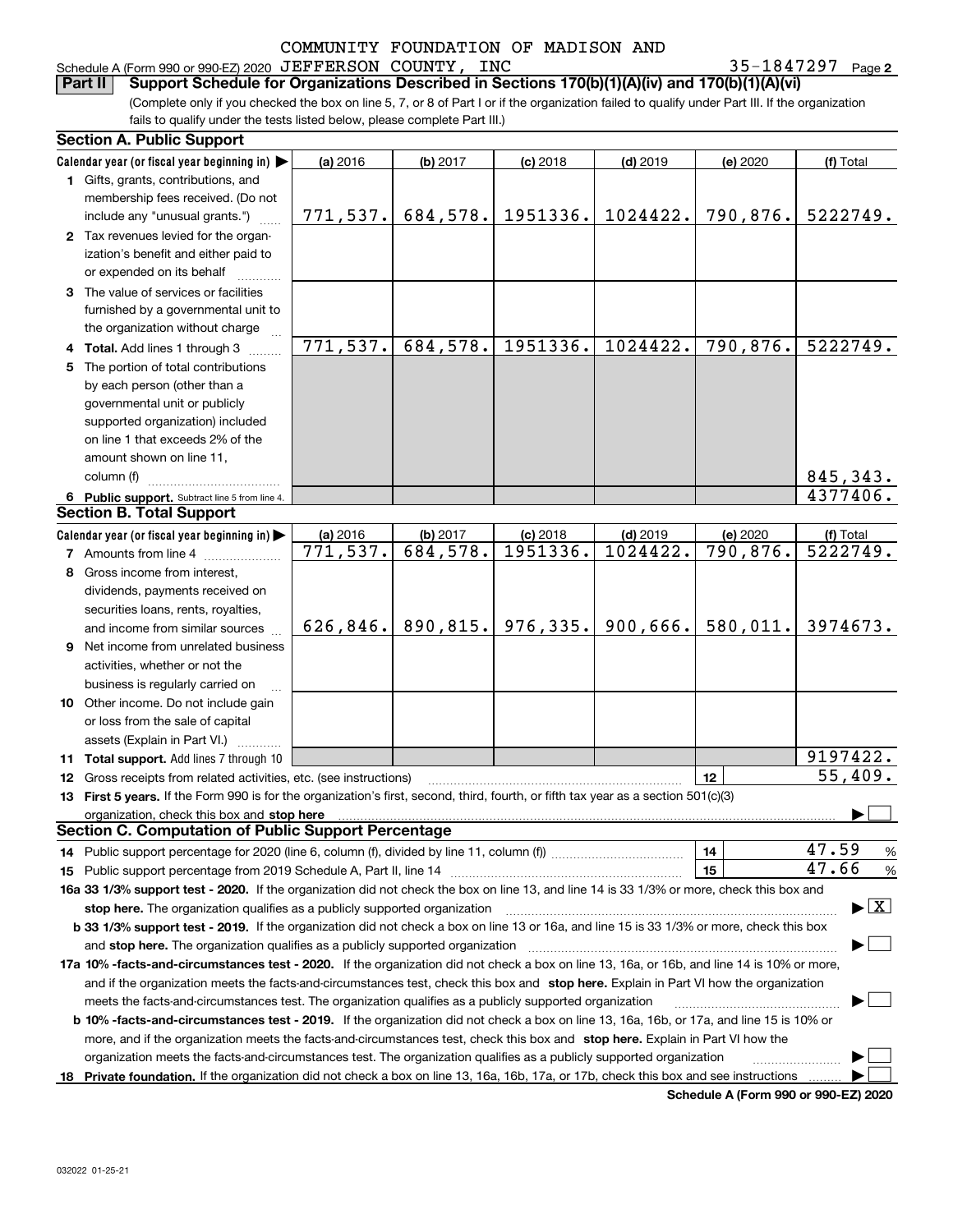Schedule A (Form 990 or 990-EZ) 2020 Page JEFFERSON COUNTY, INC 35-1847297

**Part III Support Schedule for Organizations Described in Section 509(a)(2)** 

(Complete only if you checked the box on line 10 of Part I or if the organization failed to qualify under Part II. If the organization fails to qualify under the tests listed below, please complete Part II.)

|     | <b>Section A. Public Support</b>                                                                                                                                                                                               |          |          |            |            |          |           |
|-----|--------------------------------------------------------------------------------------------------------------------------------------------------------------------------------------------------------------------------------|----------|----------|------------|------------|----------|-----------|
|     | Calendar year (or fiscal year beginning in) $\blacktriangleright$                                                                                                                                                              | (a) 2016 | (b) 2017 | $(c)$ 2018 | $(d)$ 2019 | (e) 2020 | (f) Total |
|     | 1 Gifts, grants, contributions, and                                                                                                                                                                                            |          |          |            |            |          |           |
|     | membership fees received. (Do not                                                                                                                                                                                              |          |          |            |            |          |           |
|     | include any "unusual grants.")                                                                                                                                                                                                 |          |          |            |            |          |           |
|     | <b>2</b> Gross receipts from admissions,                                                                                                                                                                                       |          |          |            |            |          |           |
|     | merchandise sold or services per-                                                                                                                                                                                              |          |          |            |            |          |           |
|     | formed, or facilities furnished in                                                                                                                                                                                             |          |          |            |            |          |           |
|     | any activity that is related to the<br>organization's tax-exempt purpose                                                                                                                                                       |          |          |            |            |          |           |
|     | 3 Gross receipts from activities that                                                                                                                                                                                          |          |          |            |            |          |           |
|     | are not an unrelated trade or bus-                                                                                                                                                                                             |          |          |            |            |          |           |
|     | iness under section 513                                                                                                                                                                                                        |          |          |            |            |          |           |
|     | 4 Tax revenues levied for the organ-                                                                                                                                                                                           |          |          |            |            |          |           |
|     | ization's benefit and either paid to                                                                                                                                                                                           |          |          |            |            |          |           |
|     | or expended on its behalf                                                                                                                                                                                                      |          |          |            |            |          |           |
|     | .                                                                                                                                                                                                                              |          |          |            |            |          |           |
|     | 5 The value of services or facilities<br>furnished by a governmental unit to                                                                                                                                                   |          |          |            |            |          |           |
|     |                                                                                                                                                                                                                                |          |          |            |            |          |           |
|     | the organization without charge                                                                                                                                                                                                |          |          |            |            |          |           |
|     | <b>6 Total.</b> Add lines 1 through 5                                                                                                                                                                                          |          |          |            |            |          |           |
|     | 7a Amounts included on lines 1, 2, and                                                                                                                                                                                         |          |          |            |            |          |           |
|     | 3 received from disqualified persons                                                                                                                                                                                           |          |          |            |            |          |           |
|     | <b>b</b> Amounts included on lines 2 and 3 received<br>from other than disqualified persons that                                                                                                                               |          |          |            |            |          |           |
|     | exceed the greater of \$5,000 or 1% of the                                                                                                                                                                                     |          |          |            |            |          |           |
|     | amount on line 13 for the year                                                                                                                                                                                                 |          |          |            |            |          |           |
|     | c Add lines 7a and 7b                                                                                                                                                                                                          |          |          |            |            |          |           |
|     | 8 Public support. (Subtract line 7c from line 6.)                                                                                                                                                                              |          |          |            |            |          |           |
|     | <b>Section B. Total Support</b>                                                                                                                                                                                                |          |          |            |            |          |           |
|     | Calendar year (or fiscal year beginning in) $\blacktriangleright$                                                                                                                                                              | (a) 2016 | (b) 2017 | $(c)$ 2018 | $(d)$ 2019 | (e) 2020 | (f) Total |
|     | 9 Amounts from line 6                                                                                                                                                                                                          |          |          |            |            |          |           |
|     | <b>10a</b> Gross income from interest,<br>dividends, payments received on                                                                                                                                                      |          |          |            |            |          |           |
|     | securities loans, rents, royalties,                                                                                                                                                                                            |          |          |            |            |          |           |
|     | and income from similar sources                                                                                                                                                                                                |          |          |            |            |          |           |
|     | <b>b</b> Unrelated business taxable income                                                                                                                                                                                     |          |          |            |            |          |           |
|     | (less section 511 taxes) from businesses                                                                                                                                                                                       |          |          |            |            |          |           |
|     | acquired after June 30, 1975                                                                                                                                                                                                   |          |          |            |            |          |           |
|     | c Add lines 10a and 10b                                                                                                                                                                                                        |          |          |            |            |          |           |
|     | 11 Net income from unrelated business                                                                                                                                                                                          |          |          |            |            |          |           |
|     | activities not included in line 10b,<br>whether or not the business is                                                                                                                                                         |          |          |            |            |          |           |
|     | regularly carried on                                                                                                                                                                                                           |          |          |            |            |          |           |
|     | <b>12</b> Other income. Do not include gain                                                                                                                                                                                    |          |          |            |            |          |           |
|     | or loss from the sale of capital                                                                                                                                                                                               |          |          |            |            |          |           |
|     | assets (Explain in Part VI.)<br>13 Total support. (Add lines 9, 10c, 11, and 12.)                                                                                                                                              |          |          |            |            |          |           |
|     | 14 First 5 years. If the Form 990 is for the organization's first, second, third, fourth, or fifth tax year as a section 501(c)(3) organization,                                                                               |          |          |            |            |          |           |
|     | check this box and stop here measurements and contain the state of the state of the state of the state of the state of the state of the state of the state of the state of the state of the state of the state of the state of |          |          |            |            |          |           |
|     | <b>Section C. Computation of Public Support Percentage</b>                                                                                                                                                                     |          |          |            |            |          |           |
|     |                                                                                                                                                                                                                                |          |          |            |            | 15       | %         |
| 16. | Public support percentage from 2019 Schedule A, Part III, line 15                                                                                                                                                              |          |          |            |            | 16       | %         |
|     | <b>Section D. Computation of Investment Income Percentage</b>                                                                                                                                                                  |          |          |            |            |          |           |
|     | 17 Investment income percentage for 2020 (line 10c, column (f), divided by line 13, column (f))                                                                                                                                |          |          |            |            | 17       | %         |
|     | 18 Investment income percentage from 2019 Schedule A, Part III, line 17                                                                                                                                                        |          |          |            |            | 18       | %         |
|     | 19a 33 1/3% support tests - 2020. If the organization did not check the box on line 14, and line 15 is more than 33 1/3%, and line 17 is not                                                                                   |          |          |            |            |          |           |
|     |                                                                                                                                                                                                                                |          |          |            |            |          | $\sim$    |
|     | more than 33 1/3%, check this box and stop here. The organization qualifies as a publicly supported organization                                                                                                               |          |          |            |            |          | ▶         |
|     | b 33 1/3% support tests - 2019. If the organization did not check a box on line 14 or line 19a, and line 16 is more than 33 1/3%, and                                                                                          |          |          |            |            |          |           |
|     | line 18 is not more than 33 1/3%, check this box and stop here. The organization qualifies as a publicly supported organization                                                                                                |          |          |            |            |          |           |
| 20  |                                                                                                                                                                                                                                |          |          |            |            |          |           |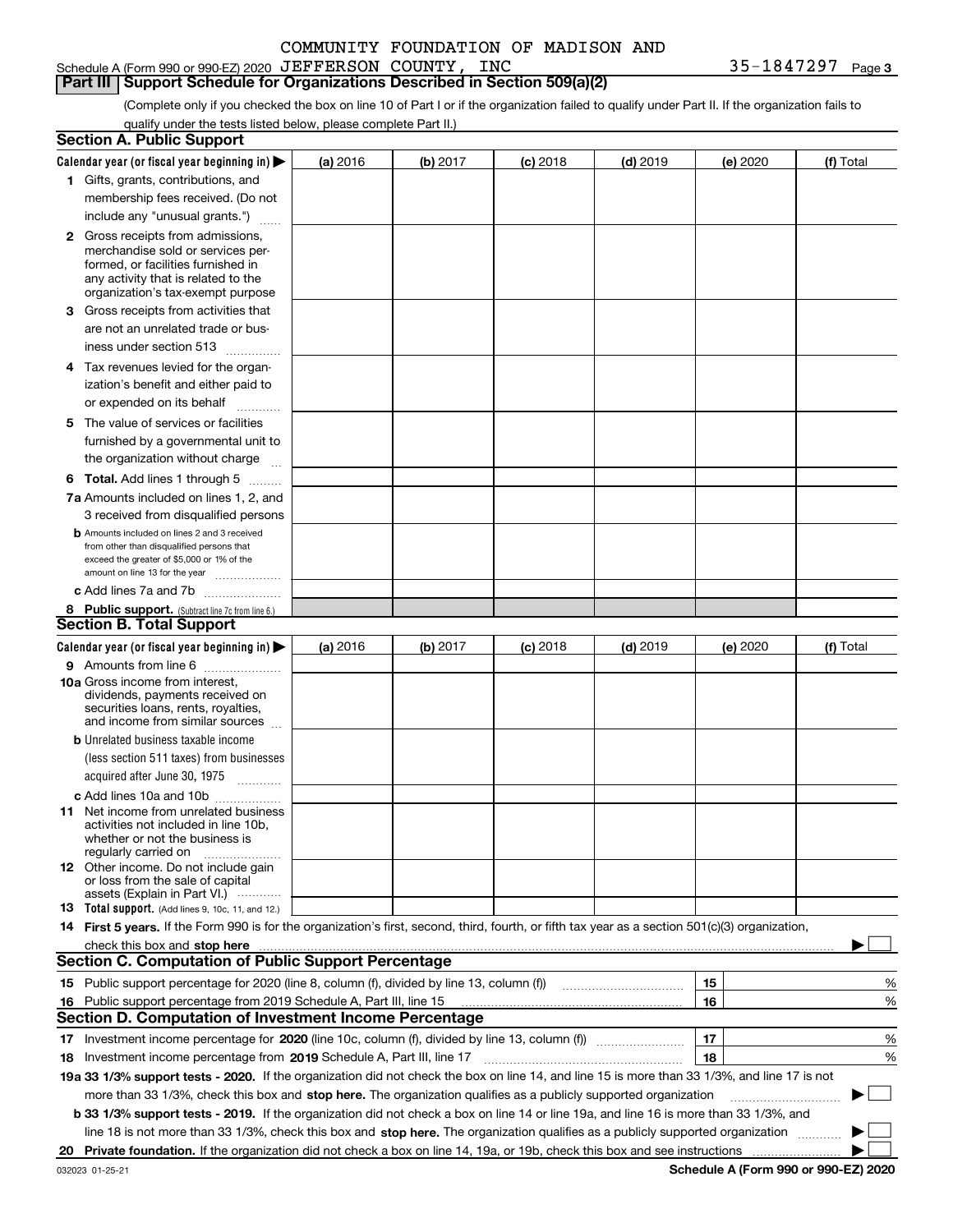**1**

**Yes**

**No**

# **Part IV Supporting Organizations**

(Complete only if you checked a box in line 12 on Part I. If you checked box 12a, Part I, complete Sections A and B. If you checked box 12b, Part I, complete Sections A and C. If you checked box 12c, Part I, complete Sections A, D, and E. If you checked box 12d, Part I, complete Sections A and D, and complete Part V.)

### **Section A. All Supporting Organizations**

- **1** Are all of the organization's supported organizations listed by name in the organization's governing documents? If "No," describe in **Part VI** how the supported organizations are designated. If designated by *class or purpose, describe the designation. If historic and continuing relationship, explain.*
- **2** Did the organization have any supported organization that does not have an IRS determination of status under section 509(a)(1) or (2)? If "Yes," explain in Part VI how the organization determined that the supported *organization was described in section 509(a)(1) or (2).*
- **3a** Did the organization have a supported organization described in section 501(c)(4), (5), or (6)? If "Yes," answer *lines 3b and 3c below.*
- **b** Did the organization confirm that each supported organization qualified under section 501(c)(4), (5), or (6) and satisfied the public support tests under section 509(a)(2)? If "Yes," describe in **Part VI** when and how the *organization made the determination.*
- **c**Did the organization ensure that all support to such organizations was used exclusively for section 170(c)(2)(B) purposes? If "Yes," explain in **Part VI** what controls the organization put in place to ensure such use.
- **4a***If* Was any supported organization not organized in the United States ("foreign supported organization")? *"Yes," and if you checked box 12a or 12b in Part I, answer lines 4b and 4c below.*
- **b** Did the organization have ultimate control and discretion in deciding whether to make grants to the foreign supported organization? If "Yes," describe in **Part VI** how the organization had such control and discretion *despite being controlled or supervised by or in connection with its supported organizations.*
- **c** Did the organization support any foreign supported organization that does not have an IRS determination under sections 501(c)(3) and 509(a)(1) or (2)? If "Yes," explain in **Part VI** what controls the organization used *to ensure that all support to the foreign supported organization was used exclusively for section 170(c)(2)(B) purposes.*
- **5a***If "Yes,"* Did the organization add, substitute, or remove any supported organizations during the tax year? answer lines 5b and 5c below (if applicable). Also, provide detail in **Part VI,** including (i) the names and EIN *numbers of the supported organizations added, substituted, or removed; (ii) the reasons for each such action; (iii) the authority under the organization's organizing document authorizing such action; and (iv) how the action was accomplished (such as by amendment to the organizing document).*
- **b** Type I or Type II only. Was any added or substituted supported organization part of a class already designated in the organization's organizing document?
- **cSubstitutions only.**  Was the substitution the result of an event beyond the organization's control?
- **6** Did the organization provide support (whether in the form of grants or the provision of services or facilities) to **Part VI.** *If "Yes," provide detail in* support or benefit one or more of the filing organization's supported organizations? anyone other than (i) its supported organizations, (ii) individuals that are part of the charitable class benefited by one or more of its supported organizations, or (iii) other supporting organizations that also
- **7**Did the organization provide a grant, loan, compensation, or other similar payment to a substantial contributor *If "Yes," complete Part I of Schedule L (Form 990 or 990-EZ).* regard to a substantial contributor? (as defined in section 4958(c)(3)(C)), a family member of a substantial contributor, or a 35% controlled entity with
- **8** Did the organization make a loan to a disqualified person (as defined in section 4958) not described in line 7? *If "Yes," complete Part I of Schedule L (Form 990 or 990-EZ).*
- **9a** Was the organization controlled directly or indirectly at any time during the tax year by one or more in section 509(a)(1) or (2))? If "Yes," *provide detail in* <code>Part VI.</code> disqualified persons, as defined in section 4946 (other than foundation managers and organizations described
- **b** Did one or more disqualified persons (as defined in line 9a) hold a controlling interest in any entity in which the supporting organization had an interest? If "Yes," provide detail in P**art VI**.
- **c**Did a disqualified person (as defined in line 9a) have an ownership interest in, or derive any personal benefit from, assets in which the supporting organization also had an interest? If "Yes," provide detail in P**art VI.**
- **10a** Was the organization subject to the excess business holdings rules of section 4943 because of section supporting organizations)? If "Yes," answer line 10b below. 4943(f) (regarding certain Type II supporting organizations, and all Type III non-functionally integrated
- **b** Did the organization have any excess business holdings in the tax year? (Use Schedule C, Form 4720, to *determine whether the organization had excess business holdings.)*

**23a3b3c4a4b4c5a5b5c6789a 9b9c**

**10a**

**10b**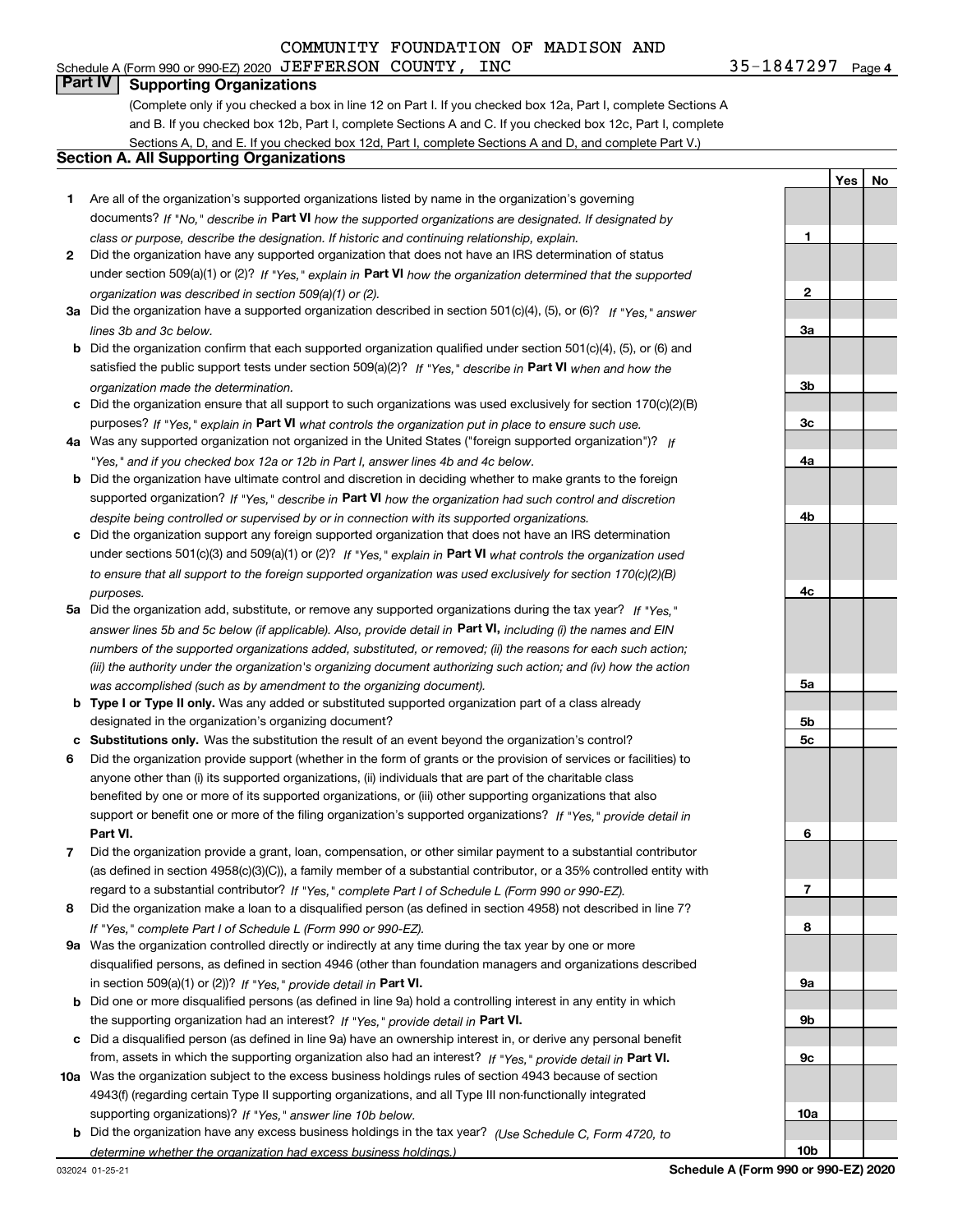**Yes No 11** Has the organization accepted a gift or contribution from any of the following persons? **a**A person who directly or indirectly controls, either alone or together with persons described in lines 11b and **b** A family member of a person described in line 11a above? **c** A 35% controlled entity of a person described in line 11a or 11b above? If "Yes" to line 11a, 11b, or 11c, provide **11a11bPart VI. 11c Yes No 12** Did the organization operate for the benefit of any supported organization other than the supported directors, or trustees at all times during the tax year? If "No," describe in **Part VI** how the supported organization(s) **12Part VI**  *how providing such benefit carried out the purposes of the supported organization(s) that operated,* **Yes No 1** Were a majority of the organization's directors or trustees during the tax year also a majority of the directors or trustees of each of the organization's supported organization(s)? If "No," describe in **Part VI** how control **1Yes No 1** Did the organization provide to each of its supported organizations, by the last day of the fifth month of the **2** Were any of the organization's officers, directors, or trustees either (i) appointed or elected by the supported **3123**organization(s) or (ii) serving on the governing body of a supported organization? If "No," explain in **Part VI** how income or assets at all times during the tax year? If "Yes," describe in **Part VI** the role the organization's **1**Check the box next to the method that the organization used to satisfy the Integral Part Test during the year (see instructions). **alinupy** The organization satisfied the Activities Test. Complete line 2 below. *detail in effectively operated, supervised, or controlled the organization's activities. If the organization had more than one supported organization, describe how the powers to appoint and/or remove officers, directors, or trustees were allocated among the supported organizations and what conditions or restrictions, if any, applied to such powers during the tax year. If "Yes," explain in* organization(s) that operated, supervised, or controlled the supporting organization? *supervised, or controlled the supporting organization. or management of the supporting organization was vested in the same persons that controlled or managed the supported organization(s). the organization maintained a close and continuous working relationship with the supported organization(s). supported organizations played in this regard.* Schedule A (Form 990 or 990-EZ) 2020 Page JEFFERSON COUNTY, INC 35-1847297 11c below, the governing body of a supported organization? Did the governing body, members of the governing body, officers acting in their official capacity, or membership of one or more supported organizations have the power to regularly appoint or elect at least a majority of the organization's officers, organization's tax year, (i) a written notice describing the type and amount of support provided during the prior tax year, (ii) a copy of the Form 990 that was most recently filed as of the date of notification, and (iii) copies of the organization's governing documents in effect on the date of notification, to the extent not previously provided? By reason of the relationship described in line 2, above, did the organization's supported organizations have a significant voice in the organization's investment policies and in directing the use of the organization's **Part IV Supporting Organizations** *(continued)* **Section B. Type I Supporting Organizations Section C. Type II Supporting Organizations Section D. All Type III Supporting Organizations Section E. Type III Functionally Integrated Supporting Organizations**  $\mathcal{L}^{\text{max}}$ 

**b**The organization is the parent of each of its supported organizations. *Complete* line 3 *below.* 

|  |  | The organization supported a governmental entity. Describe in Part VI how you supported a governmental entity (see instructions). |  |
|--|--|-----------------------------------------------------------------------------------------------------------------------------------|--|
|--|--|-----------------------------------------------------------------------------------------------------------------------------------|--|

- **2Answer lines 2a and 2b below. Yes No** Activities Test. **a** Did substantially all of the organization's activities during the tax year directly further the exempt purposes of the supported organization(s) to which the organization was responsive? If "Yes," then in **Part VI identify those supported organizations and explain**  *how these activities directly furthered their exempt purposes, how the organization was responsive to those supported organizations, and how the organization determined that these activities constituted substantially all of its activities.*
- **b** Did the activities described in line 2a, above, constitute activities that, but for the organization's involvement, **Part VI**  *the reasons for the organization's position that its supported organization(s) would have engaged in* one or more of the organization's supported organization(s) would have been engaged in? If "Yes," e*xplain in these activities but for the organization's involvement.*
- **3** Parent of Supported Organizations. Answer lines 3a and 3b below.
- **a** Did the organization have the power to regularly appoint or elect a majority of the officers, directors, or trustees of each of the supported organizations? If "Yes" or "No" provide details in **Part VI.**
- **b** Did the organization exercise a substantial degree of direction over the policies, programs, and activities of each of its supported organizations? If "Yes," describe in Part VI the role played by the organization in this regard.

**Schedule A (Form 990 or 990-EZ) 2020**

**2a**

**2b**

**3a**

**3b**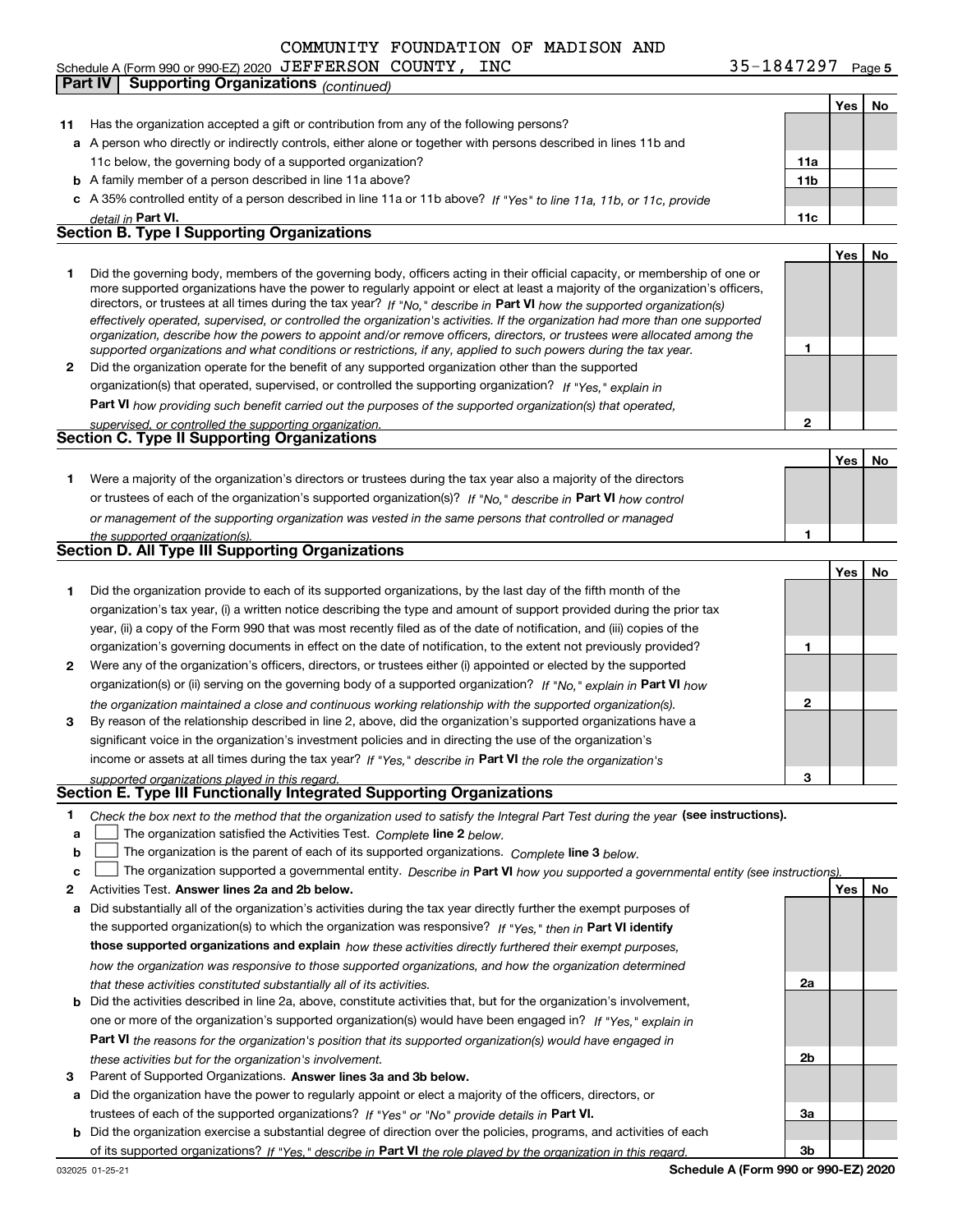#### **1Part VI** Check here if the organization satisfied the Integral Part Test as a qualifying trust on Nov. 20, 1970 ( explain in Part **VI**). See instructions. **Section A - Adjusted Net Income 123** Other gross income (see instructions) **4**Add lines 1 through 3. **56** Portion of operating expenses paid or incurred for production or **7** Other expenses (see instructions) **8** Adjusted Net Income (subtract lines 5, 6, and 7 from line 4) **8 8 1234567Section B - Minimum Asset Amount 1**Aggregate fair market value of all non-exempt-use assets (see **2**Acquisition indebtedness applicable to non-exempt-use assets **3** Subtract line 2 from line 1d. **4**Cash deemed held for exempt use. Enter 0.015 of line 3 (for greater amount, **5** Net value of non-exempt-use assets (subtract line 4 from line 3) **678a** Average monthly value of securities **b** Average monthly cash balances **c**Fair market value of other non-exempt-use assets **dTotal**  (add lines 1a, 1b, and 1c) **eDiscount** claimed for blockage or other factors **1a1b1c1d2345678**(explain in detail in Part VI): **Minimum Asset Amount**  (add line 7 to line 6) **Section C - Distributable Amount 123456123456Distributable Amount.** Subtract line 5 from line 4, unless subject to All other Type III non-functionally integrated supporting organizations must complete Sections A through E. (B) Current Year (optional)(A) Prior Year Net short-term capital gain Recoveries of prior-year distributions Depreciation and depletion collection of gross income or for management, conservation, or maintenance of property held for production of income (see instructions) (B) Current Year (optional)(A) Prior Year instructions for short tax year or assets held for part of year): see instructions). Multiply line 5 by 0.035. Recoveries of prior-year distributions Current Year Adjusted net income for prior year (from Section A, line 8, column A) Enter 0.85 of line 1. Minimum asset amount for prior year (from Section B, line 8, column A) Enter greater of line 2 or line 3. Income tax imposed in prior year emergency temporary reduction (see instructions). **Part V Type III Non-Functionally Integrated 509(a)(3) Supporting Organizations**   $\mathcal{L}^{\text{max}}$

**7**Check here if the current year is the organization's first as a non-functionally integrated Type III supporting organization (see instructions). $\mathcal{L}^{\text{max}}$ 

**Schedule A (Form 990 or 990-EZ) 2020**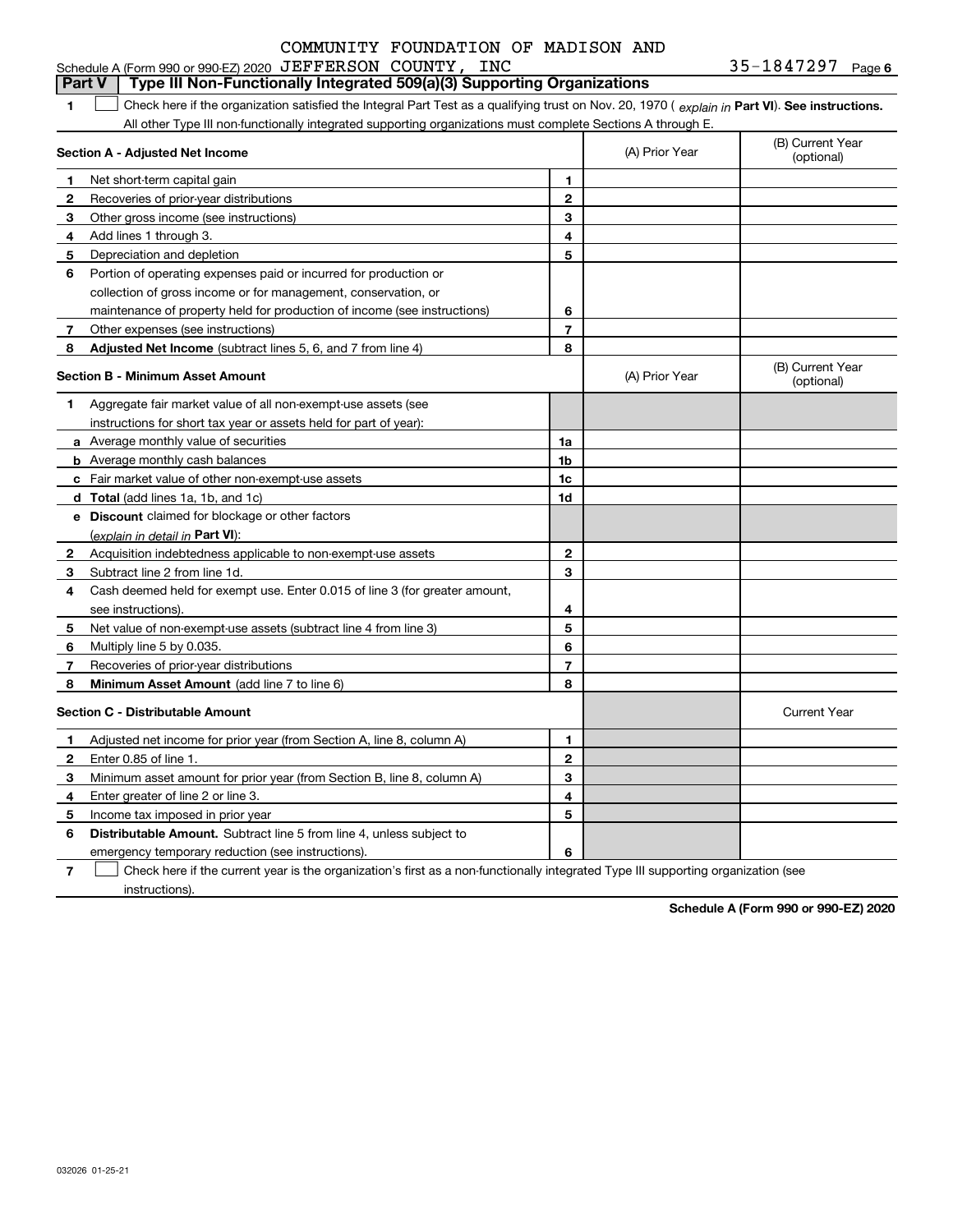|               | Schedule A (Form 990 or 990-EZ) 2020 JEFFERSON COUNTY, INC                                    |                                    |                                               |    | $35 - 1847297$ Page 7                            |
|---------------|-----------------------------------------------------------------------------------------------|------------------------------------|-----------------------------------------------|----|--------------------------------------------------|
| <b>Part V</b> | Type III Non-Functionally Integrated 509(a)(3) Supporting Organizations                       |                                    | (continued)                                   |    |                                                  |
|               | Section D - Distributions                                                                     |                                    |                                               |    | <b>Current Year</b>                              |
| 1.            | Amounts paid to supported organizations to accomplish exempt purposes                         |                                    |                                               | 1  |                                                  |
| 2             | Amounts paid to perform activity that directly furthers exempt purposes of supported          |                                    |                                               |    |                                                  |
|               | organizations, in excess of income from activity                                              |                                    | 2                                             |    |                                                  |
| 3             | Administrative expenses paid to accomplish exempt purposes of supported organizations         |                                    |                                               | 3  |                                                  |
| 4             | Amounts paid to acquire exempt-use assets                                                     |                                    |                                               | 4  |                                                  |
| 5             | Qualified set-aside amounts (prior IRS approval required - <i>provide details in</i> Part VI) |                                    |                                               | 5  |                                                  |
| 6             | Other distributions (describe in Part VI). See instructions.                                  |                                    |                                               | 6  |                                                  |
| 7             | Total annual distributions. Add lines 1 through 6.                                            |                                    |                                               | 7  |                                                  |
| 8             | Distributions to attentive supported organizations to which the organization is responsive    |                                    |                                               |    |                                                  |
|               | ( <i>provide details in</i> Part VI). See instructions.                                       |                                    |                                               | 8  |                                                  |
| 9             | Distributable amount for 2020 from Section C, line 6                                          |                                    |                                               | 9  |                                                  |
| 10            | Line 8 amount divided by line 9 amount                                                        |                                    |                                               | 10 |                                                  |
|               | <b>Section E - Distribution Allocations</b> (see instructions)                                | (i)<br><b>Excess Distributions</b> | (ii)<br><b>Underdistributions</b><br>Pre-2020 |    | (iii)<br><b>Distributable</b><br>Amount for 2020 |
| 1.            | Distributable amount for 2020 from Section C, line 6                                          |                                    |                                               |    |                                                  |
| 2             | Underdistributions, if any, for years prior to 2020 (reason-                                  |                                    |                                               |    |                                                  |
|               | able cause required $\cdot$ explain in Part VI). See instructions.                            |                                    |                                               |    |                                                  |
| 3             | Excess distributions carryover, if any, to 2020                                               |                                    |                                               |    |                                                  |
|               | <b>a</b> From 2015                                                                            |                                    |                                               |    |                                                  |
|               | <b>b</b> From 2016                                                                            |                                    |                                               |    |                                                  |
|               | <b>c</b> From 2017                                                                            |                                    |                                               |    |                                                  |
|               | d From 2018                                                                                   |                                    |                                               |    |                                                  |
|               | e From 2019                                                                                   |                                    |                                               |    |                                                  |
|               | f Total of lines 3a through 3e                                                                |                                    |                                               |    |                                                  |
|               | g Applied to underdistributions of prior years                                                |                                    |                                               |    |                                                  |
|               | <b>h</b> Applied to 2020 distributable amount                                                 |                                    |                                               |    |                                                  |
| Ť.            | Carryover from 2015 not applied (see instructions)                                            |                                    |                                               |    |                                                  |
|               | Remainder. Subtract lines 3g, 3h, and 3i from line 3f.                                        |                                    |                                               |    |                                                  |
| 4             | Distributions for 2020 from Section D.                                                        |                                    |                                               |    |                                                  |
|               | \$<br>line $7:$                                                                               |                                    |                                               |    |                                                  |
|               | a Applied to underdistributions of prior years                                                |                                    |                                               |    |                                                  |
|               | <b>b</b> Applied to 2020 distributable amount                                                 |                                    |                                               |    |                                                  |
|               | <b>c</b> Remainder. Subtract lines 4a and 4b from line 4.                                     |                                    |                                               |    |                                                  |
|               | Remaining underdistributions for years prior to 2020, if                                      |                                    |                                               |    |                                                  |
|               | any. Subtract lines 3g and 4a from line 2. For result greater                                 |                                    |                                               |    |                                                  |
|               | than zero, explain in Part VI. See instructions.                                              |                                    |                                               |    |                                                  |
| 6             | Remaining underdistributions for 2020. Subtract lines 3h                                      |                                    |                                               |    |                                                  |
|               | and 4b from line 1. For result greater than zero, explain in                                  |                                    |                                               |    |                                                  |
|               | <b>Part VI.</b> See instructions.                                                             |                                    |                                               |    |                                                  |
| 7             | Excess distributions carryover to 2021. Add lines 3j                                          |                                    |                                               |    |                                                  |
|               | and 4c.                                                                                       |                                    |                                               |    |                                                  |
| 8             | Breakdown of line 7:                                                                          |                                    |                                               |    |                                                  |
|               | a Excess from 2016                                                                            |                                    |                                               |    |                                                  |
|               | <b>b</b> Excess from 2017                                                                     |                                    |                                               |    |                                                  |
|               | c Excess from 2018                                                                            |                                    |                                               |    |                                                  |
|               | d Excess from 2019                                                                            |                                    |                                               |    |                                                  |
|               | e Excess from 2020                                                                            |                                    |                                               |    |                                                  |

**Schedule A (Form 990 or 990-EZ) 2020**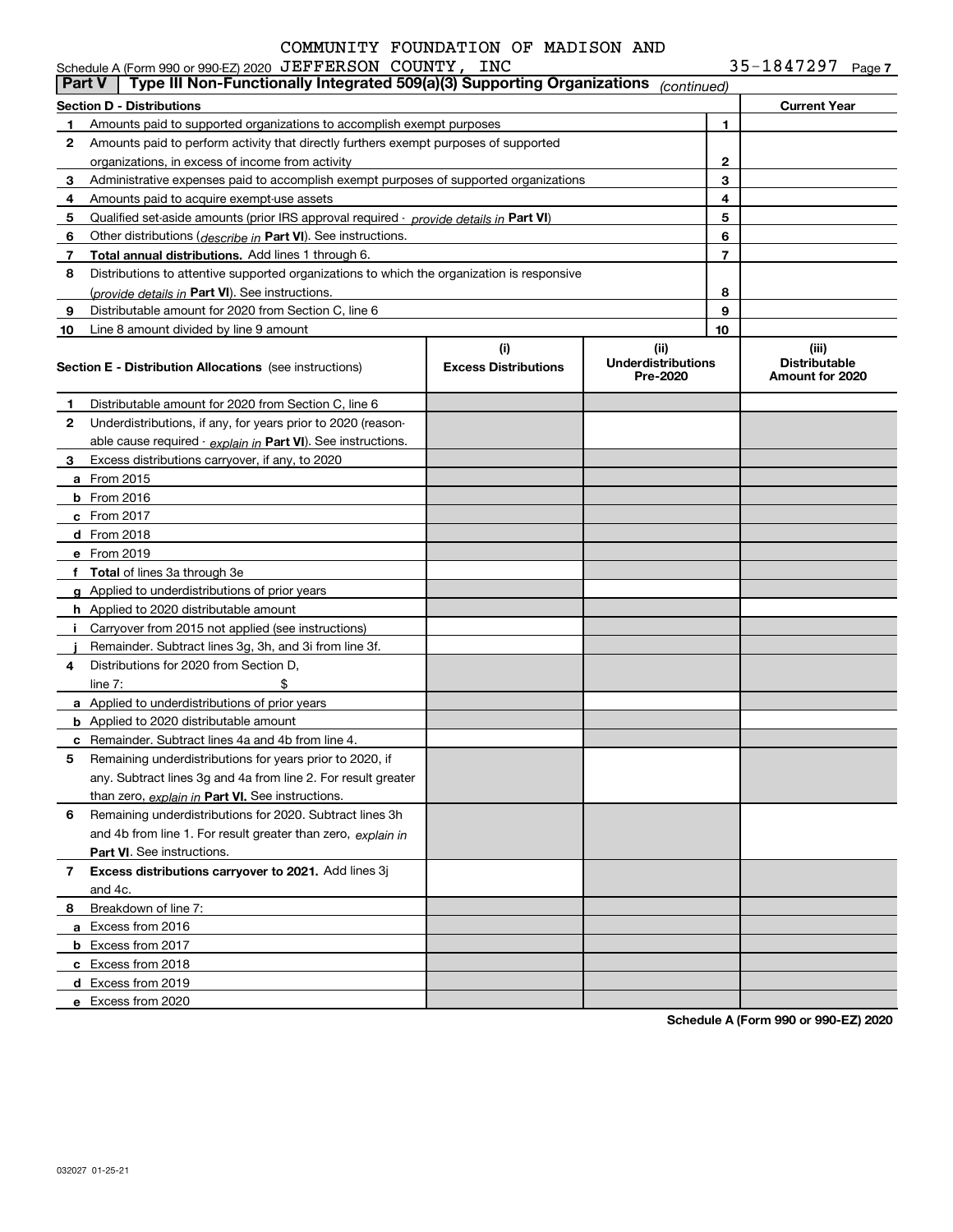|                |                                                                                                                                                                                                                                                                                                                                                                                                                                                                                                                                                                                             | COMMUNITY FOUNDATION OF MADISON AND |  |  |                   |  |
|----------------|---------------------------------------------------------------------------------------------------------------------------------------------------------------------------------------------------------------------------------------------------------------------------------------------------------------------------------------------------------------------------------------------------------------------------------------------------------------------------------------------------------------------------------------------------------------------------------------------|-------------------------------------|--|--|-------------------|--|
|                | Schedule A (Form 990 or 990-EZ) 2020 JEFFERSON COUNTY, INC                                                                                                                                                                                                                                                                                                                                                                                                                                                                                                                                  |                                     |  |  | 35-1847297 Page 8 |  |
| <b>Part VI</b> | Supplemental Information. Provide the explanations required by Part II, line 10; Part II, line 17a or 17b; Part III, line 12;<br>Part IV, Section A, lines 1, 2, 3b, 3c, 4b, 4c, 5a, 6, 9a, 9b, 9c, 11a, 11b, and 11c; Part IV, Section B, lines 1 and 2; Part IV, Section C,<br>line 1; Part IV, Section D, lines 2 and 3; Part IV, Section E, lines 1c, 2a, 2b, 3a, and 3b; Part V, line 1; Part V, Section B, line 1e; Part V,<br>Section D, lines 5, 6, and 8; and Part V, Section E, lines 2, 5, and 6. Also complete this part for any additional information.<br>(See instructions.) |                                     |  |  |                   |  |
|                |                                                                                                                                                                                                                                                                                                                                                                                                                                                                                                                                                                                             |                                     |  |  |                   |  |
|                |                                                                                                                                                                                                                                                                                                                                                                                                                                                                                                                                                                                             |                                     |  |  |                   |  |
|                |                                                                                                                                                                                                                                                                                                                                                                                                                                                                                                                                                                                             |                                     |  |  |                   |  |
|                |                                                                                                                                                                                                                                                                                                                                                                                                                                                                                                                                                                                             |                                     |  |  |                   |  |
|                |                                                                                                                                                                                                                                                                                                                                                                                                                                                                                                                                                                                             |                                     |  |  |                   |  |
|                |                                                                                                                                                                                                                                                                                                                                                                                                                                                                                                                                                                                             |                                     |  |  |                   |  |
|                |                                                                                                                                                                                                                                                                                                                                                                                                                                                                                                                                                                                             |                                     |  |  |                   |  |
|                |                                                                                                                                                                                                                                                                                                                                                                                                                                                                                                                                                                                             |                                     |  |  |                   |  |
|                |                                                                                                                                                                                                                                                                                                                                                                                                                                                                                                                                                                                             |                                     |  |  |                   |  |
|                |                                                                                                                                                                                                                                                                                                                                                                                                                                                                                                                                                                                             |                                     |  |  |                   |  |
|                |                                                                                                                                                                                                                                                                                                                                                                                                                                                                                                                                                                                             |                                     |  |  |                   |  |
|                |                                                                                                                                                                                                                                                                                                                                                                                                                                                                                                                                                                                             |                                     |  |  |                   |  |
|                |                                                                                                                                                                                                                                                                                                                                                                                                                                                                                                                                                                                             |                                     |  |  |                   |  |
|                |                                                                                                                                                                                                                                                                                                                                                                                                                                                                                                                                                                                             |                                     |  |  |                   |  |
|                |                                                                                                                                                                                                                                                                                                                                                                                                                                                                                                                                                                                             |                                     |  |  |                   |  |
|                |                                                                                                                                                                                                                                                                                                                                                                                                                                                                                                                                                                                             |                                     |  |  |                   |  |
|                |                                                                                                                                                                                                                                                                                                                                                                                                                                                                                                                                                                                             |                                     |  |  |                   |  |
|                |                                                                                                                                                                                                                                                                                                                                                                                                                                                                                                                                                                                             |                                     |  |  |                   |  |
|                |                                                                                                                                                                                                                                                                                                                                                                                                                                                                                                                                                                                             |                                     |  |  |                   |  |
|                |                                                                                                                                                                                                                                                                                                                                                                                                                                                                                                                                                                                             |                                     |  |  |                   |  |
|                |                                                                                                                                                                                                                                                                                                                                                                                                                                                                                                                                                                                             |                                     |  |  |                   |  |
|                |                                                                                                                                                                                                                                                                                                                                                                                                                                                                                                                                                                                             |                                     |  |  |                   |  |
|                |                                                                                                                                                                                                                                                                                                                                                                                                                                                                                                                                                                                             |                                     |  |  |                   |  |
|                |                                                                                                                                                                                                                                                                                                                                                                                                                                                                                                                                                                                             |                                     |  |  |                   |  |
|                |                                                                                                                                                                                                                                                                                                                                                                                                                                                                                                                                                                                             |                                     |  |  |                   |  |
|                |                                                                                                                                                                                                                                                                                                                                                                                                                                                                                                                                                                                             |                                     |  |  |                   |  |
|                |                                                                                                                                                                                                                                                                                                                                                                                                                                                                                                                                                                                             |                                     |  |  |                   |  |
|                |                                                                                                                                                                                                                                                                                                                                                                                                                                                                                                                                                                                             |                                     |  |  |                   |  |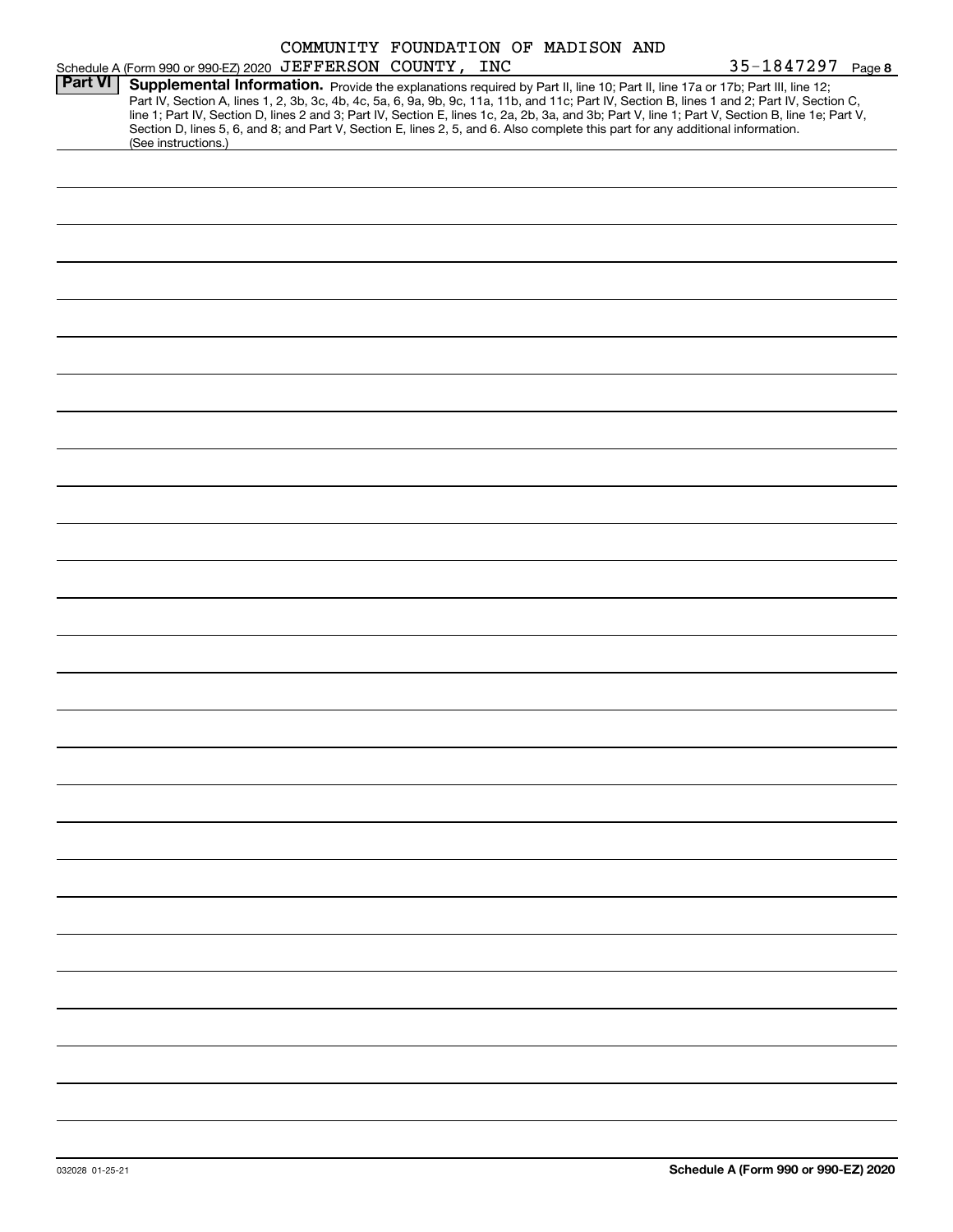|  | <b>Schedule B</b> |  |
|--|-------------------|--|
|--|-------------------|--|

Department of the Treasury Internal Revenue Service **(Form 990, 990-EZ, or 990-PF)**

|  | Name of the organization |
|--|--------------------------|
|  |                          |

\*\* PUBLIC DISCLOSURE COPY \*\*

# **Schedule of Contributors**

**| Attach to Form 990, Form 990-EZ, or Form 990-PF. | Go to www.irs.gov/Form990 for the latest information.** OMB No. 1545-0047

**2020**

**Employer identification number**

|  |  |  |  |  |  | 35-1847297 |  |  |  |  |
|--|--|--|--|--|--|------------|--|--|--|--|
|--|--|--|--|--|--|------------|--|--|--|--|

| <b>Organization type</b> (check one): |  |  |
|---------------------------------------|--|--|
|                                       |  |  |

| Filers of:         | Section:                                                                    |
|--------------------|-----------------------------------------------------------------------------|
| Form 990 or 990-EZ | $\lfloor \mathbf{X} \rfloor$ 501(c)( 3) (enter number) organization         |
|                    | $4947(a)(1)$ nonexempt charitable trust not treated as a private foundation |
|                    | 527 political organization                                                  |
| Form 990-PF        | 501(c)(3) exempt private foundation                                         |
|                    | 4947(a)(1) nonexempt charitable trust treated as a private foundation       |
|                    | 501(c)(3) taxable private foundation                                        |

COMMUNITY FOUNDATION OF MADISON AND

JEFFERSON COUNTY, INC

Check if your organization is covered by the **General Rule** or a **Special Rule. Note:**  Only a section 501(c)(7), (8), or (10) organization can check boxes for both the General Rule and a Special Rule. See instructions.

#### **General Rule**

 $\mathcal{L}^{\text{max}}$ 

For an organization filing Form 990, 990-EZ, or 990-PF that received, during the year, contributions totaling \$5,000 or more (in money or property) from any one contributor. Complete Parts I and II. See instructions for determining a contributor's total contributions.

#### **Special Rules**

any one contributor, during the year, total contributions of the greater of  $\,$  (1) \$5,000; or **(2)** 2% of the amount on (i) Form 990, Part VIII, line 1h;  $\boxed{\textbf{X}}$  For an organization described in section 501(c)(3) filing Form 990 or 990-EZ that met the 33 1/3% support test of the regulations under sections 509(a)(1) and 170(b)(1)(A)(vi), that checked Schedule A (Form 990 or 990-EZ), Part II, line 13, 16a, or 16b, and that received from or (ii) Form 990-EZ, line 1. Complete Parts I and II.

For an organization described in section 501(c)(7), (8), or (10) filing Form 990 or 990-EZ that received from any one contributor, during the year, total contributions of more than \$1,000 exclusively for religious, charitable, scientific, literary, or educational purposes, or for the prevention of cruelty to children or animals. Complete Parts I (entering "N/A" in column (b) instead of the contributor name and address), II, and III.  $\mathcal{L}^{\text{max}}$ 

purpose. Don't complete any of the parts unless the **General Rule** applies to this organization because it received *nonexclusively* year, contributions <sub>exclusively</sub> for religious, charitable, etc., purposes, but no such contributions totaled more than \$1,000. If this box is checked, enter here the total contributions that were received during the year for an  $\;$ exclusively religious, charitable, etc., For an organization described in section 501(c)(7), (8), or (10) filing Form 990 or 990-EZ that received from any one contributor, during the religious, charitable, etc., contributions totaling \$5,000 or more during the year  $\Box$ — $\Box$   $\Box$  $\mathcal{L}^{\text{max}}$ 

**Caution:**  An organization that isn't covered by the General Rule and/or the Special Rules doesn't file Schedule B (Form 990, 990-EZ, or 990-PF),  **must** but it answer "No" on Part IV, line 2, of its Form 990; or check the box on line H of its Form 990-EZ or on its Form 990-PF, Part I, line 2, to certify that it doesn't meet the filing requirements of Schedule B (Form 990, 990-EZ, or 990-PF).

**For Paperwork Reduction Act Notice, see the instructions for Form 990, 990-EZ, or 990-PF. Schedule B (Form 990, 990-EZ, or 990-PF) (2020)** LHA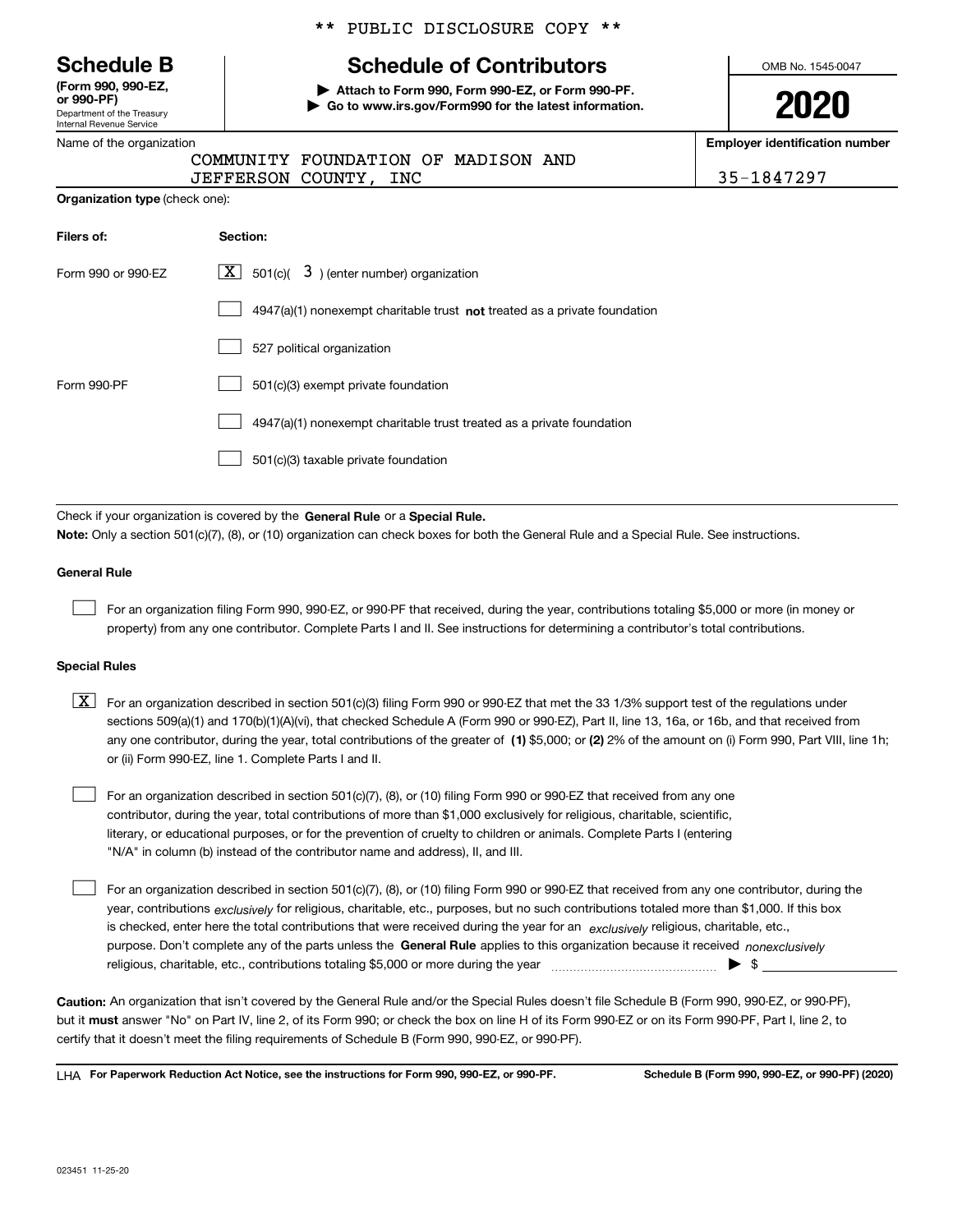# Schedule B (Form 990, 990-EZ, or 990-PF) (2020) Page 2

|                  | Schedule B (Form 990, 990-EZ, or 990-PF) (2020)                                                |                                   | Page 2                                                                                                        |
|------------------|------------------------------------------------------------------------------------------------|-----------------------------------|---------------------------------------------------------------------------------------------------------------|
|                  | Name of organization<br>COMMUNITY FOUNDATION OF MADISON AND<br>JEFFERSON COUNTY, INC           |                                   | <b>Employer identification number</b><br>35-1847297                                                           |
| Part I           | Contributors (see instructions). Use duplicate copies of Part I if additional space is needed. |                                   |                                                                                                               |
| (a)<br>No.       | (b)<br>Name, address, and ZIP + 4                                                              | (c)<br><b>Total contributions</b> | (d)<br>Type of contribution                                                                                   |
| 1                |                                                                                                | 45,000.<br>\$                     | $\mathbf{X}$<br>Person<br>Payroll<br>Noncash<br>(Complete Part II for<br>noncash contributions.)              |
| (a)<br>No.       | (b)<br>Name, address, and ZIP + 4                                                              | (c)<br><b>Total contributions</b> | (d)<br>Type of contribution                                                                                   |
| $\boldsymbol{2}$ |                                                                                                | 28,000.<br>\$                     | $\mathbf{X}$<br>Person<br>Payroll<br>Noncash<br>(Complete Part II for<br>noncash contributions.)              |
| (a)<br>No.       | (b)<br>Name, address, and ZIP + 4                                                              | (c)<br><b>Total contributions</b> | (d)<br>Type of contribution                                                                                   |
| 3                |                                                                                                | 100,728.<br>\$                    | $\mathbf{X}$<br>Person<br>Payroll<br>Noncash<br>(Complete Part II for<br>noncash contributions.)              |
| (a)<br>No.       | (b)<br>Name, address, and ZIP + 4                                                              | (c)<br><b>Total contributions</b> | (d)<br>Type of contribution                                                                                   |
| 4                |                                                                                                | 23, 142.<br>\$                    | $\mathbf{X}$<br>Person<br>Payroll<br>Noncash<br>(Complete Part II for<br>noncash contributions.)              |
| (a)<br>No.       | (b)<br>Name, address, and ZIP + 4                                                              | (c)<br><b>Total contributions</b> | (d)<br>Type of contribution                                                                                   |
| 5                |                                                                                                | 50,000.<br>\$                     | $\boxed{\text{X}}$<br>Person<br>Payroll<br><b>Noncash</b><br>(Complete Part II for<br>noncash contributions.) |
| (a)<br>No.       | (b)<br>Name, address, and ZIP + 4                                                              | (c)<br><b>Total contributions</b> | (d)<br>Type of contribution                                                                                   |
| 6                |                                                                                                | 19,046.<br>\$                     | $\boxed{\text{X}}$<br>Person<br>Payroll<br>Noncash<br>(Complete Part II for<br>noncash contributions.)        |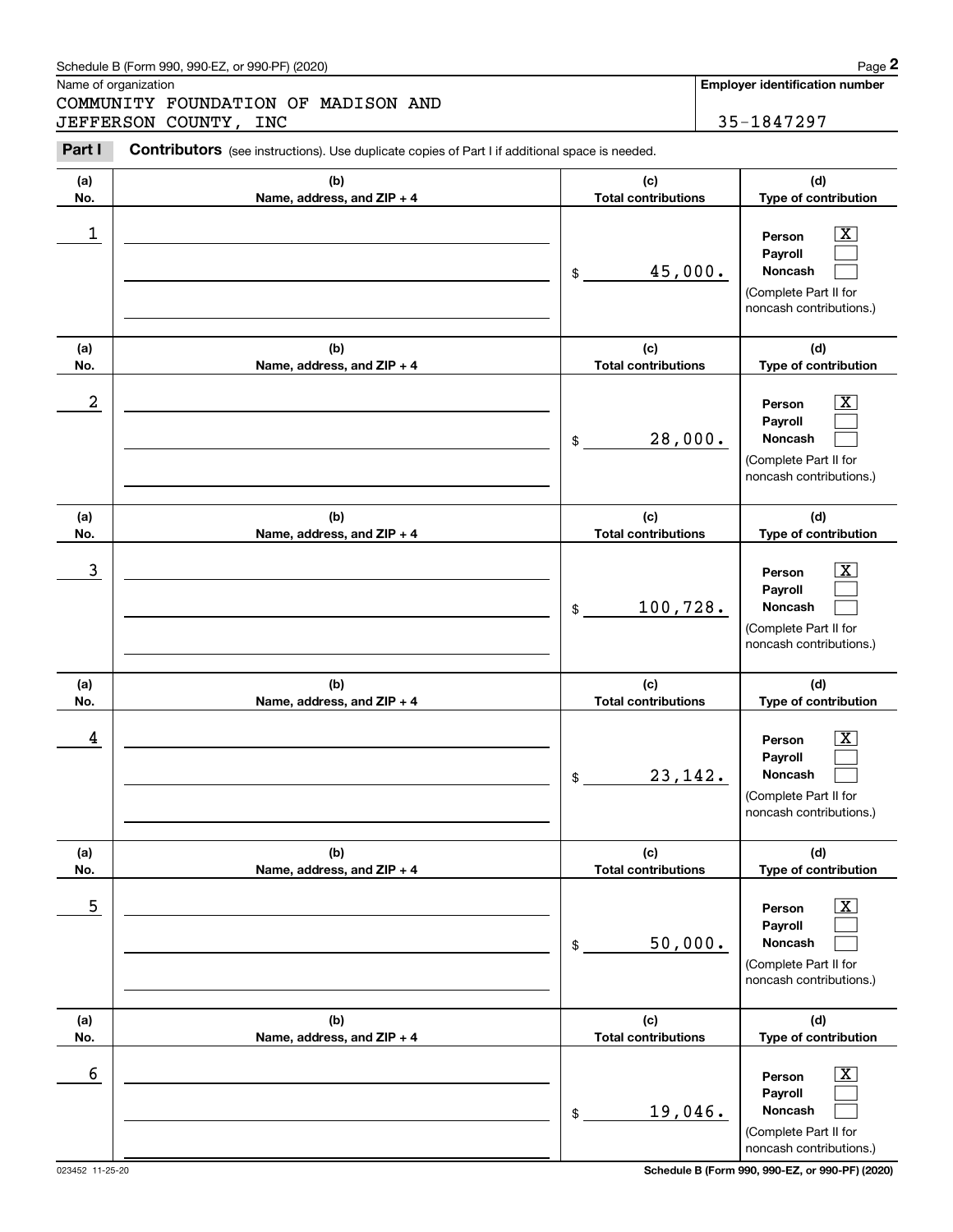# Schedule B (Form 990, 990-EZ, or 990-PF) (2020) Page 2

Name of organization

Chedule B (Form 990, 990-EZ, or 990-PF) (2020)<br>
Iame of organization<br> **2PART II CONNTANT COUNTY**, INC **2PART III** Contributors (see instructions). Use duplicate copies of Part I if additional space is needed.<br>
2PART I Cont COMMUNITY FOUNDATION OF MADISON AND JEFFERSON COUNTY, INC 35-1847297

| Part I     | <b>Contributors</b> (see instructions). Use duplicate copies of Part I if additional space is needed. |                                   |                                                                                                             |
|------------|-------------------------------------------------------------------------------------------------------|-----------------------------------|-------------------------------------------------------------------------------------------------------------|
| (a)<br>No. | (b)<br>Name, address, and ZIP + 4                                                                     | (c)<br><b>Total contributions</b> | (d)<br>Type of contribution                                                                                 |
| 7          |                                                                                                       | 200,000.<br>\$                    | $\overline{\texttt{X}}$<br>Person<br>Payroll<br>Noncash<br>(Complete Part II for<br>noncash contributions.) |
| (a)<br>No. | (b)<br>Name, address, and ZIP + 4                                                                     | (c)<br><b>Total contributions</b> | (d)<br>Type of contribution                                                                                 |
|            |                                                                                                       | \$                                | Person<br>Payroll<br>Noncash<br>(Complete Part II for<br>noncash contributions.)                            |
| (a)<br>No. | (b)<br>Name, address, and ZIP + 4                                                                     | (c)<br><b>Total contributions</b> | (d)<br>Type of contribution                                                                                 |
|            |                                                                                                       | $$\circ$$                         | Person<br>Payroll<br>Noncash<br>(Complete Part II for<br>noncash contributions.)                            |
| (a)        | (b)                                                                                                   | (c)                               | (d)                                                                                                         |
| No.        | Name, address, and ZIP + 4                                                                            | <b>Total contributions</b><br>\$  | Type of contribution<br>Person<br>Payroll<br>Noncash<br>(Complete Part II for<br>noncash contributions.)    |
| (a)<br>No. | (b)<br>Name, address, and ZIP + 4                                                                     | (c)<br><b>Total contributions</b> | (d)<br>Type of contribution                                                                                 |
|            |                                                                                                       | \$                                | Person<br>Payroll<br>Noncash<br>(Complete Part II for<br>noncash contributions.)                            |
| (a)<br>No. | (b)<br>Name, address, and ZIP + 4                                                                     | (c)<br><b>Total contributions</b> | (d)<br>Type of contribution                                                                                 |
|            |                                                                                                       | \$                                | Person<br>Payroll<br>Noncash<br>(Complete Part II for<br>noncash contributions.)                            |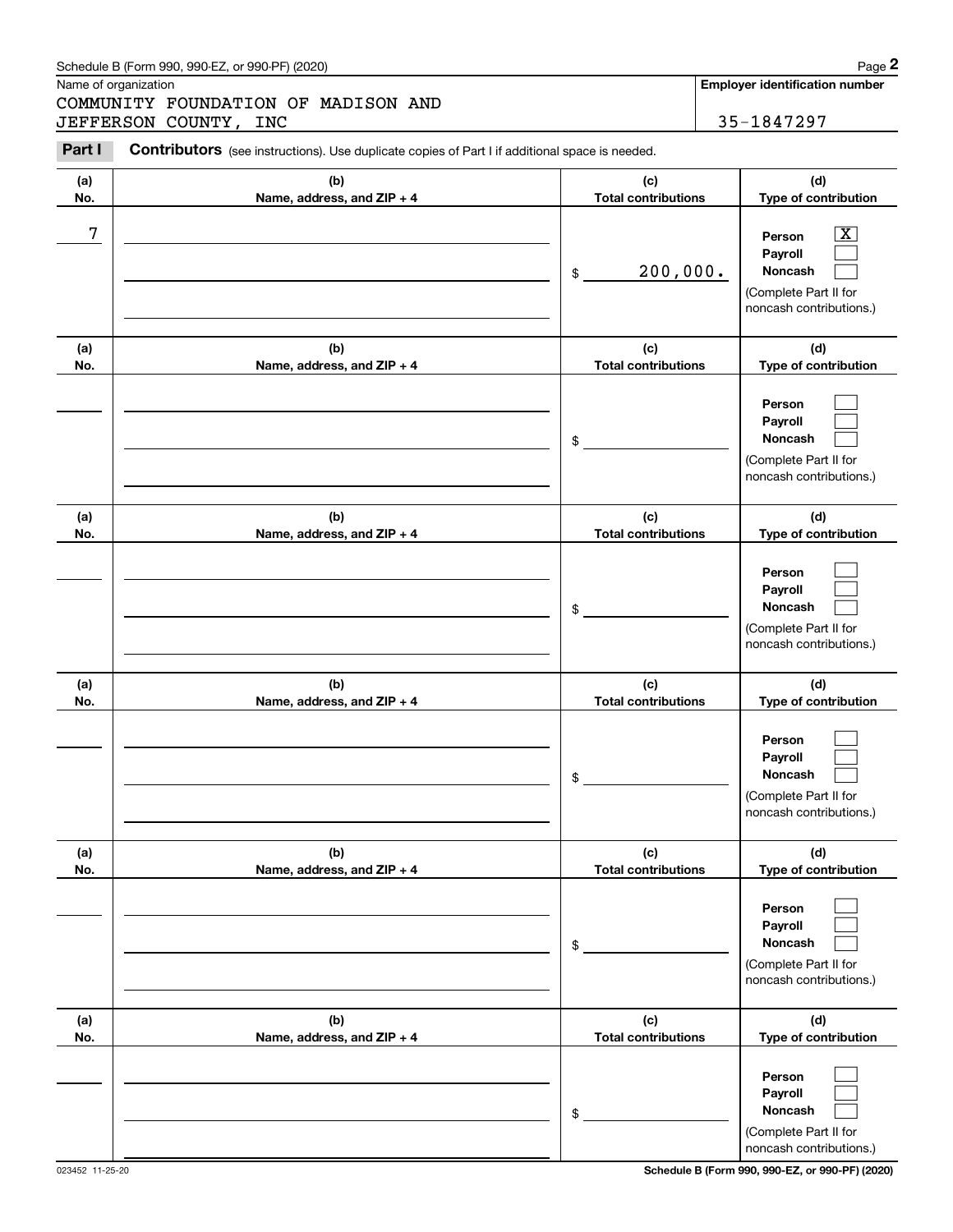| Schedule B (Form 990, 990-EZ, or 990-PF) (2020) | Page |
|-------------------------------------------------|------|
|-------------------------------------------------|------|

Name of organization

Chedule B (Form 990, 990-EZ, or 990-PF) (2020)<br>
Iame of organization<br> **2000 COUNDATION OF MADISON AND<br>
ISEFERSON COUNTY, INC 35-1847297<br>
Part II <b>Noncash Property** (see instructions). Use duplicate copies of Part II if add COMMUNITY FOUNDATION OF MADISON AND JEFFERSON COUNTY, INC 35-1847297

**Employer identification number**

#### **(a)No.fromPart I (c) FMV (or estimate) (b) Description of noncash property given (d) Date received (a)No.fromPart I (c) FMV (or estimate) (b) Description of noncash property given (d) Date received (a)No.fromPart I (c)FMV (or estimate) (b) Description of noncash property given (d) Date received (a) No.fromPart I (c) FMV (or estimate) (b)Description of noncash property given (d)Date received (a) No.fromPart I (c) FMV (or estimate) (b) Description of noncash property given (d) Date received (a) No.fromPart I (c)FMV (or estimate) (b)Description of noncash property given (d)Date received** (See instructions.) \$(See instructions.) \$(See instructions.) \$(See instructions.) \$(See instructions.) \$(See instructions.) \$

023453 11-25-20 **Schedule B (Form 990, 990-EZ, or 990-PF) (2020)**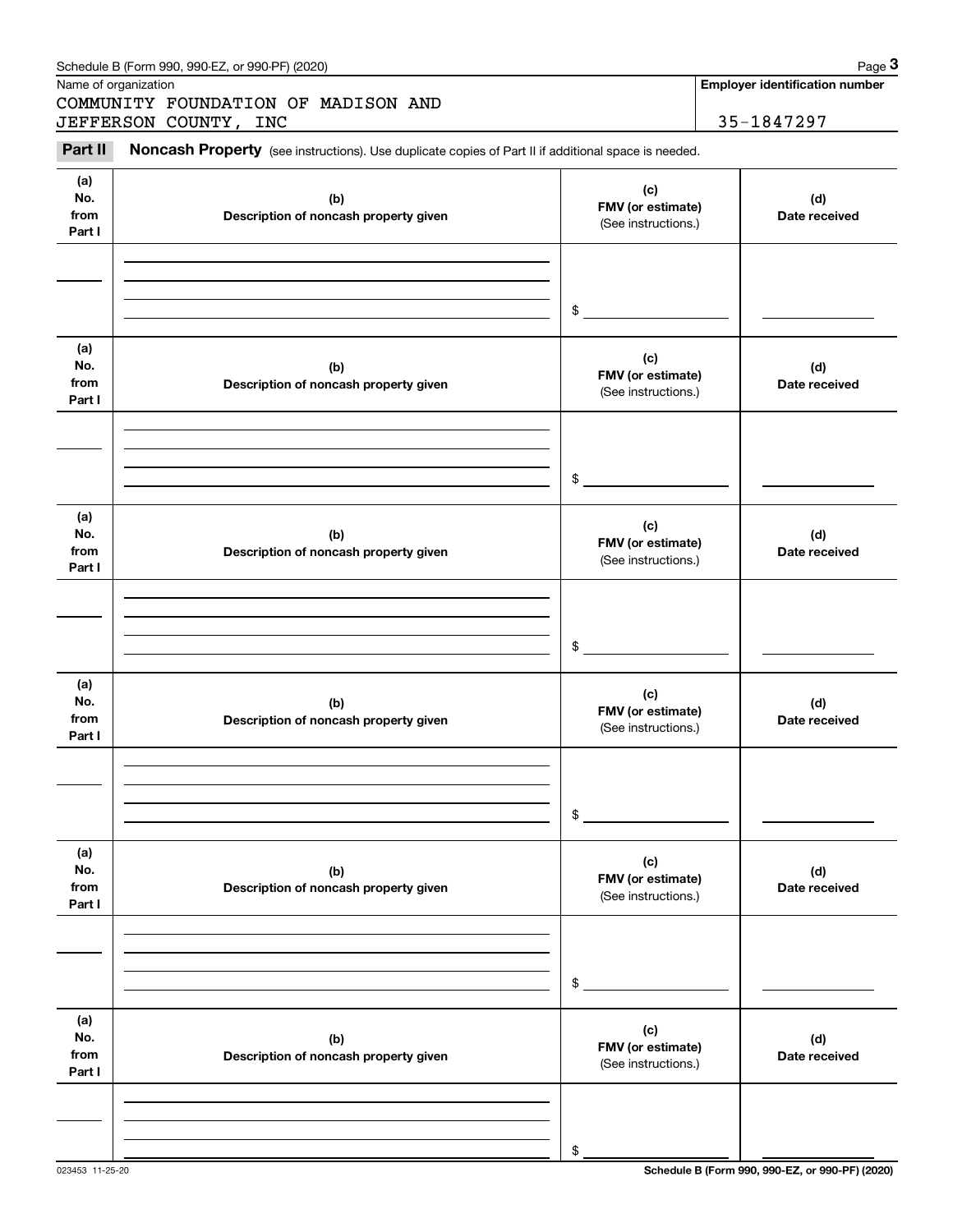|                 | Schedule B (Form 990, 990-EZ, or 990-PF) (2020)                                                                                                                                                                                                      |                      | Page 4                                                                                                                                                         |  |  |  |  |
|-----------------|------------------------------------------------------------------------------------------------------------------------------------------------------------------------------------------------------------------------------------------------------|----------------------|----------------------------------------------------------------------------------------------------------------------------------------------------------------|--|--|--|--|
|                 | Name of organization                                                                                                                                                                                                                                 |                      | <b>Employer identification number</b>                                                                                                                          |  |  |  |  |
|                 | COMMUNITY FOUNDATION OF MADISON AND                                                                                                                                                                                                                  |                      |                                                                                                                                                                |  |  |  |  |
| Part III        | JEFFERSON COUNTY, INC                                                                                                                                                                                                                                |                      | 35-1847297                                                                                                                                                     |  |  |  |  |
|                 | from any one contributor. Complete columns (a) through (e) and the following line entry. For organizations                                                                                                                                           |                      | Exclusively religious, charitable, etc., contributions to organizations described in section 501(c)(7), (8), or (10) that total more than \$1,000 for the year |  |  |  |  |
|                 | completing Part III, enter the total of exclusively religious, charitable, etc., contributions of \$1,000 or less for the year. (Enter this info. once.) $\blacktriangleright$ \$<br>Use duplicate copies of Part III if additional space is needed. |                      |                                                                                                                                                                |  |  |  |  |
| $(a)$ No.       |                                                                                                                                                                                                                                                      |                      |                                                                                                                                                                |  |  |  |  |
| from<br>Part I  | (b) Purpose of gift                                                                                                                                                                                                                                  | (c) Use of gift      | (d) Description of how gift is held                                                                                                                            |  |  |  |  |
|                 |                                                                                                                                                                                                                                                      |                      |                                                                                                                                                                |  |  |  |  |
|                 |                                                                                                                                                                                                                                                      |                      |                                                                                                                                                                |  |  |  |  |
|                 |                                                                                                                                                                                                                                                      |                      |                                                                                                                                                                |  |  |  |  |
|                 |                                                                                                                                                                                                                                                      |                      |                                                                                                                                                                |  |  |  |  |
|                 |                                                                                                                                                                                                                                                      | (e) Transfer of gift |                                                                                                                                                                |  |  |  |  |
|                 | Transferee's name, address, and ZIP + 4                                                                                                                                                                                                              |                      | Relationship of transferor to transferee                                                                                                                       |  |  |  |  |
|                 |                                                                                                                                                                                                                                                      |                      |                                                                                                                                                                |  |  |  |  |
|                 |                                                                                                                                                                                                                                                      |                      |                                                                                                                                                                |  |  |  |  |
|                 |                                                                                                                                                                                                                                                      |                      |                                                                                                                                                                |  |  |  |  |
|                 |                                                                                                                                                                                                                                                      |                      |                                                                                                                                                                |  |  |  |  |
| (a) No.<br>from | (b) Purpose of gift                                                                                                                                                                                                                                  | (c) Use of gift      | (d) Description of how gift is held                                                                                                                            |  |  |  |  |
| Part I          |                                                                                                                                                                                                                                                      |                      |                                                                                                                                                                |  |  |  |  |
|                 |                                                                                                                                                                                                                                                      |                      |                                                                                                                                                                |  |  |  |  |
|                 |                                                                                                                                                                                                                                                      |                      |                                                                                                                                                                |  |  |  |  |
|                 |                                                                                                                                                                                                                                                      |                      |                                                                                                                                                                |  |  |  |  |
|                 | (e) Transfer of gift                                                                                                                                                                                                                                 |                      |                                                                                                                                                                |  |  |  |  |
|                 |                                                                                                                                                                                                                                                      |                      |                                                                                                                                                                |  |  |  |  |
|                 | Transferee's name, address, and ZIP + 4                                                                                                                                                                                                              |                      | Relationship of transferor to transferee                                                                                                                       |  |  |  |  |
|                 |                                                                                                                                                                                                                                                      |                      |                                                                                                                                                                |  |  |  |  |
|                 |                                                                                                                                                                                                                                                      |                      |                                                                                                                                                                |  |  |  |  |
|                 |                                                                                                                                                                                                                                                      |                      |                                                                                                                                                                |  |  |  |  |
| (a) No.<br>from | (b) Purpose of gift                                                                                                                                                                                                                                  | (c) Use of gift      | (d) Description of how gift is held                                                                                                                            |  |  |  |  |
| Part I          |                                                                                                                                                                                                                                                      |                      |                                                                                                                                                                |  |  |  |  |
|                 |                                                                                                                                                                                                                                                      |                      |                                                                                                                                                                |  |  |  |  |
|                 |                                                                                                                                                                                                                                                      |                      |                                                                                                                                                                |  |  |  |  |
|                 |                                                                                                                                                                                                                                                      |                      |                                                                                                                                                                |  |  |  |  |
|                 | (e) Transfer of gift                                                                                                                                                                                                                                 |                      |                                                                                                                                                                |  |  |  |  |
|                 |                                                                                                                                                                                                                                                      |                      |                                                                                                                                                                |  |  |  |  |
|                 | Transferee's name, address, and $ZIP + 4$                                                                                                                                                                                                            |                      | Relationship of transferor to transferee                                                                                                                       |  |  |  |  |
|                 |                                                                                                                                                                                                                                                      |                      |                                                                                                                                                                |  |  |  |  |
|                 |                                                                                                                                                                                                                                                      |                      |                                                                                                                                                                |  |  |  |  |
|                 |                                                                                                                                                                                                                                                      |                      |                                                                                                                                                                |  |  |  |  |
| (a) No.<br>from |                                                                                                                                                                                                                                                      |                      |                                                                                                                                                                |  |  |  |  |
| Part I          | (b) Purpose of gift                                                                                                                                                                                                                                  | (c) Use of gift      | (d) Description of how gift is held                                                                                                                            |  |  |  |  |
|                 |                                                                                                                                                                                                                                                      |                      |                                                                                                                                                                |  |  |  |  |
|                 |                                                                                                                                                                                                                                                      |                      |                                                                                                                                                                |  |  |  |  |
|                 |                                                                                                                                                                                                                                                      |                      |                                                                                                                                                                |  |  |  |  |
|                 | (e) Transfer of gift                                                                                                                                                                                                                                 |                      |                                                                                                                                                                |  |  |  |  |
|                 |                                                                                                                                                                                                                                                      |                      |                                                                                                                                                                |  |  |  |  |
|                 | Transferee's name, address, and $ZIP + 4$                                                                                                                                                                                                            |                      | Relationship of transferor to transferee                                                                                                                       |  |  |  |  |
|                 |                                                                                                                                                                                                                                                      |                      |                                                                                                                                                                |  |  |  |  |
|                 |                                                                                                                                                                                                                                                      |                      |                                                                                                                                                                |  |  |  |  |
|                 |                                                                                                                                                                                                                                                      |                      |                                                                                                                                                                |  |  |  |  |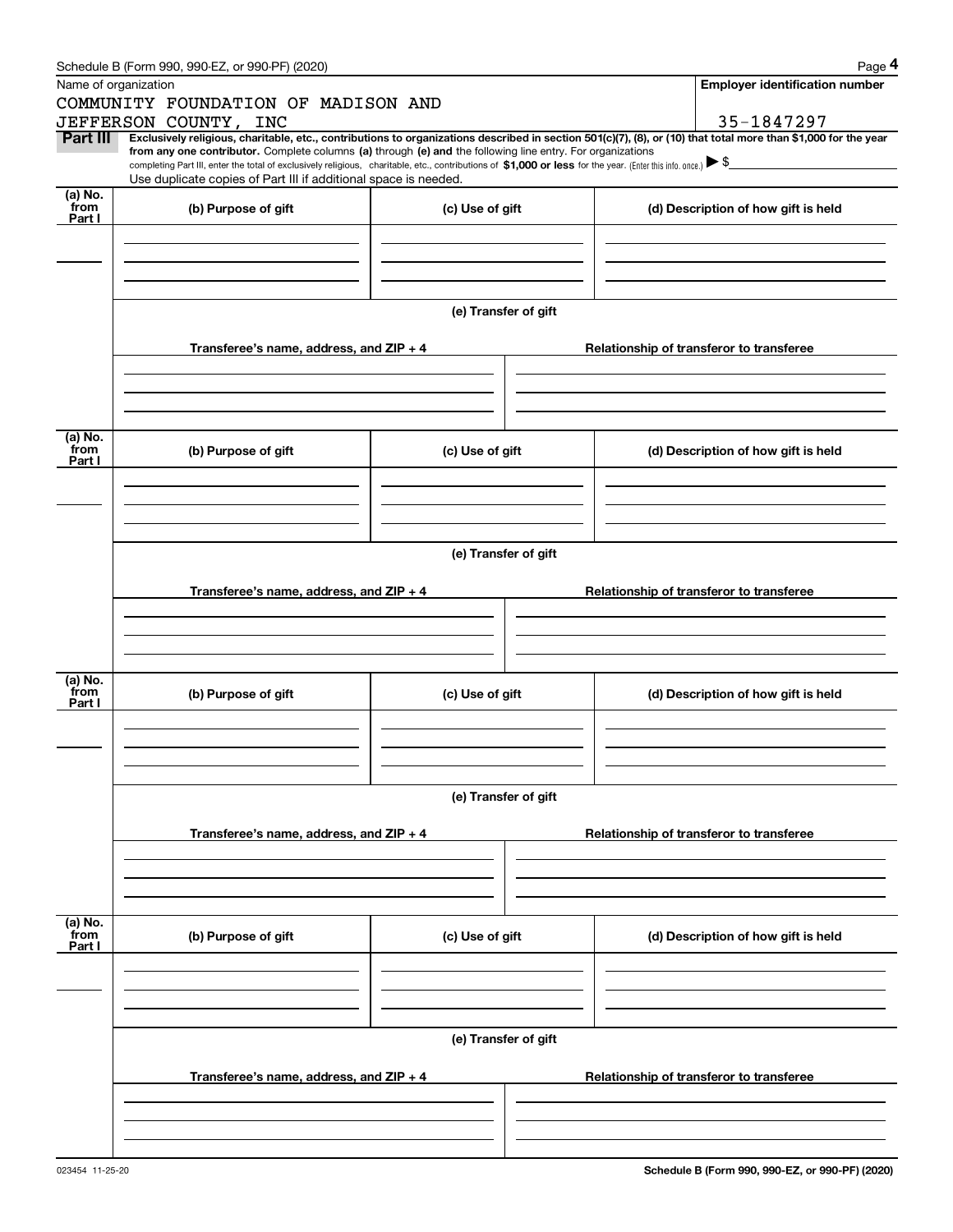|         | <b>SCHEDULE D</b>                                      |                                                                                                        | <b>Supplemental Financial Statements</b>                                                                                                       |                         | OMB No. 1545-0047                                                                                                                                                                                                                                                                                                                               |  |  |
|---------|--------------------------------------------------------|--------------------------------------------------------------------------------------------------------|------------------------------------------------------------------------------------------------------------------------------------------------|-------------------------|-------------------------------------------------------------------------------------------------------------------------------------------------------------------------------------------------------------------------------------------------------------------------------------------------------------------------------------------------|--|--|
|         | (Form 990)                                             |                                                                                                        | Complete if the organization answered "Yes" on Form 990,                                                                                       |                         |                                                                                                                                                                                                                                                                                                                                                 |  |  |
|         |                                                        |                                                                                                        | Part IV, line 6, 7, 8, 9, 10, 11a, 11b, 11c, 11d, 11e, 11f, 12a, or 12b.<br>Attach to Form 990.                                                |                         | Open to Public                                                                                                                                                                                                                                                                                                                                  |  |  |
|         | Department of the Treasury<br>Internal Revenue Service |                                                                                                        | Go to www.irs.gov/Form990 for instructions and the latest information.                                                                         |                         | <b>Inspection</b>                                                                                                                                                                                                                                                                                                                               |  |  |
|         | Name of the organization                               | COMMUNITY FOUNDATION OF MADISON AND<br><b>Employer identification number</b>                           |                                                                                                                                                |                         |                                                                                                                                                                                                                                                                                                                                                 |  |  |
|         |                                                        | JEFFERSON COUNTY, INC                                                                                  |                                                                                                                                                |                         | 35-1847297                                                                                                                                                                                                                                                                                                                                      |  |  |
| Part I  |                                                        |                                                                                                        | Organizations Maintaining Donor Advised Funds or Other Similar Funds or Accounts. Complete if the                                              |                         |                                                                                                                                                                                                                                                                                                                                                 |  |  |
|         |                                                        | organization answered "Yes" on Form 990, Part IV, line 6.                                              |                                                                                                                                                |                         |                                                                                                                                                                                                                                                                                                                                                 |  |  |
|         |                                                        |                                                                                                        | (a) Donor advised funds                                                                                                                        |                         | (b) Funds and other accounts                                                                                                                                                                                                                                                                                                                    |  |  |
| 1       |                                                        |                                                                                                        | 44<br>146, 236.                                                                                                                                |                         |                                                                                                                                                                                                                                                                                                                                                 |  |  |
| 2       |                                                        |                                                                                                        | 224,762.                                                                                                                                       |                         |                                                                                                                                                                                                                                                                                                                                                 |  |  |
| 3       |                                                        |                                                                                                        | $\overline{5,404,442.}$                                                                                                                        |                         |                                                                                                                                                                                                                                                                                                                                                 |  |  |
| 4<br>5  |                                                        |                                                                                                        | Did the organization inform all donors and donor advisors in writing that the assets held in donor advised funds                               |                         |                                                                                                                                                                                                                                                                                                                                                 |  |  |
|         |                                                        |                                                                                                        |                                                                                                                                                |                         | <b>No</b>                                                                                                                                                                                                                                                                                                                                       |  |  |
| 6       |                                                        |                                                                                                        | Did the organization inform all grantees, donors, and donor advisors in writing that grant funds can be used only                              |                         |                                                                                                                                                                                                                                                                                                                                                 |  |  |
|         |                                                        |                                                                                                        | for charitable purposes and not for the benefit of the donor or donor advisor, or for any other purpose conferring                             |                         |                                                                                                                                                                                                                                                                                                                                                 |  |  |
|         | impermissible private benefit?                         |                                                                                                        |                                                                                                                                                |                         | $\boxed{\text{X}}$ Yes<br>No                                                                                                                                                                                                                                                                                                                    |  |  |
| Part II |                                                        |                                                                                                        | Conservation Easements. Complete if the organization answered "Yes" on Form 990, Part IV, line 7.                                              |                         |                                                                                                                                                                                                                                                                                                                                                 |  |  |
| 1       |                                                        | Purpose(s) of conservation easements held by the organization (check all that apply).                  |                                                                                                                                                |                         |                                                                                                                                                                                                                                                                                                                                                 |  |  |
|         |                                                        | Preservation of land for public use (for example, recreation or education)                             | Preservation of a historically important land area                                                                                             |                         |                                                                                                                                                                                                                                                                                                                                                 |  |  |
|         |                                                        | Protection of natural habitat                                                                          | Preservation of a certified historic structure                                                                                                 |                         |                                                                                                                                                                                                                                                                                                                                                 |  |  |
|         |                                                        | Preservation of open space                                                                             |                                                                                                                                                |                         |                                                                                                                                                                                                                                                                                                                                                 |  |  |
| 2       |                                                        |                                                                                                        | Complete lines 2a through 2d if the organization held a qualified conservation contribution in the form of a conservation easement on the last |                         |                                                                                                                                                                                                                                                                                                                                                 |  |  |
|         | day of the tax year.                                   |                                                                                                        |                                                                                                                                                |                         | Held at the End of the Tax Year                                                                                                                                                                                                                                                                                                                 |  |  |
| а       |                                                        |                                                                                                        |                                                                                                                                                | 2a                      |                                                                                                                                                                                                                                                                                                                                                 |  |  |
| b       |                                                        | Total acreage restricted by conservation easements                                                     |                                                                                                                                                | 2b                      |                                                                                                                                                                                                                                                                                                                                                 |  |  |
| с       |                                                        |                                                                                                        | Number of conservation easements on a certified historic structure included in (a) manufacture included in (a)                                 | 2c                      |                                                                                                                                                                                                                                                                                                                                                 |  |  |
| d       |                                                        |                                                                                                        | Number of conservation easements included in (c) acquired after 7/25/06, and not on a historic structure                                       |                         |                                                                                                                                                                                                                                                                                                                                                 |  |  |
|         |                                                        |                                                                                                        |                                                                                                                                                | 2d                      |                                                                                                                                                                                                                                                                                                                                                 |  |  |
| 3       |                                                        |                                                                                                        | Number of conservation easements modified, transferred, released, extinguished, or terminated by the organization during the tax               |                         |                                                                                                                                                                                                                                                                                                                                                 |  |  |
|         | $year \blacktriangleright$                             |                                                                                                        |                                                                                                                                                |                         |                                                                                                                                                                                                                                                                                                                                                 |  |  |
| 4       |                                                        | Number of states where property subject to conservation easement is located >                          |                                                                                                                                                |                         |                                                                                                                                                                                                                                                                                                                                                 |  |  |
| 5       |                                                        | Does the organization have a written policy regarding the periodic monitoring, inspection, handling of |                                                                                                                                                |                         |                                                                                                                                                                                                                                                                                                                                                 |  |  |
|         |                                                        | violations, and enforcement of the conservation easements it holds?                                    |                                                                                                                                                |                         | <b>No</b><br>Yes                                                                                                                                                                                                                                                                                                                                |  |  |
| 6       |                                                        |                                                                                                        | Staff and volunteer hours devoted to monitoring, inspecting, handling of violations, and enforcing conservation easements during the year      |                         |                                                                                                                                                                                                                                                                                                                                                 |  |  |
|         |                                                        |                                                                                                        |                                                                                                                                                |                         |                                                                                                                                                                                                                                                                                                                                                 |  |  |
| 7       |                                                        |                                                                                                        | Amount of expenses incurred in monitoring, inspecting, handling of violations, and enforcing conservation easements during the year            |                         |                                                                                                                                                                                                                                                                                                                                                 |  |  |
|         | ▶ \$                                                   |                                                                                                        |                                                                                                                                                |                         |                                                                                                                                                                                                                                                                                                                                                 |  |  |
| 8       |                                                        |                                                                                                        | Does each conservation easement reported on line 2(d) above satisfy the requirements of section 170(h)(4)(B)(i)                                |                         |                                                                                                                                                                                                                                                                                                                                                 |  |  |
|         |                                                        |                                                                                                        |                                                                                                                                                |                         | Yes<br>No                                                                                                                                                                                                                                                                                                                                       |  |  |
| 9       |                                                        |                                                                                                        | In Part XIII, describe how the organization reports conservation easements in its revenue and expense statement and                            |                         |                                                                                                                                                                                                                                                                                                                                                 |  |  |
|         |                                                        |                                                                                                        | balance sheet, and include, if applicable, the text of the footnote to the organization's financial statements that describes the              |                         |                                                                                                                                                                                                                                                                                                                                                 |  |  |
|         | Part III                                               | organization's accounting for conservation easements.                                                  | Organizations Maintaining Collections of Art, Historical Treasures, or Other Similar Assets.                                                   |                         |                                                                                                                                                                                                                                                                                                                                                 |  |  |
|         |                                                        | Complete if the organization answered "Yes" on Form 990, Part IV, line 8.                              |                                                                                                                                                |                         |                                                                                                                                                                                                                                                                                                                                                 |  |  |
|         |                                                        |                                                                                                        | 1a If the organization elected, as permitted under FASB ASC 958, not to report in its revenue statement and balance sheet works                |                         |                                                                                                                                                                                                                                                                                                                                                 |  |  |
|         |                                                        |                                                                                                        | of art, historical treasures, or other similar assets held for public exhibition, education, or research in furtherance of public              |                         |                                                                                                                                                                                                                                                                                                                                                 |  |  |
|         |                                                        |                                                                                                        | service, provide in Part XIII the text of the footnote to its financial statements that describes these items.                                 |                         |                                                                                                                                                                                                                                                                                                                                                 |  |  |
|         |                                                        |                                                                                                        | <b>b</b> If the organization elected, as permitted under FASB ASC 958, to report in its revenue statement and balance sheet works of           |                         |                                                                                                                                                                                                                                                                                                                                                 |  |  |
|         |                                                        |                                                                                                        | art, historical treasures, or other similar assets held for public exhibition, education, or research in furtherance of public service,        |                         |                                                                                                                                                                                                                                                                                                                                                 |  |  |
|         |                                                        | provide the following amounts relating to these items:                                                 |                                                                                                                                                |                         |                                                                                                                                                                                                                                                                                                                                                 |  |  |
|         |                                                        |                                                                                                        |                                                                                                                                                |                         | $\triangleright$ \$                                                                                                                                                                                                                                                                                                                             |  |  |
|         |                                                        | (ii) Assets included in Form 990, Part X                                                               |                                                                                                                                                |                         |                                                                                                                                                                                                                                                                                                                                                 |  |  |
| 2       |                                                        |                                                                                                        | If the organization received or held works of art, historical treasures, or other similar assets for financial gain, provide                   |                         |                                                                                                                                                                                                                                                                                                                                                 |  |  |
|         |                                                        | the following amounts required to be reported under FASB ASC 958 relating to these items:              |                                                                                                                                                |                         |                                                                                                                                                                                                                                                                                                                                                 |  |  |
| а       |                                                        |                                                                                                        |                                                                                                                                                |                         | $\mathfrak s$ and $\mathfrak s$ and $\mathfrak s$ and $\mathfrak s$ and $\mathfrak s$ and $\mathfrak s$ and $\mathfrak s$ and $\mathfrak s$ and $\mathfrak s$ and $\mathfrak s$ and $\mathfrak s$ and $\mathfrak s$ and $\mathfrak s$ and $\mathfrak s$ and $\mathfrak s$ and $\mathfrak s$ and $\mathfrak s$ and $\mathfrak s$ and $\mathfrak$ |  |  |
| b       |                                                        |                                                                                                        | Assets included in Form 990, Part X [11, 2008] [2010] [2010] [2010] [2010] [2010] [2010] [2010] [2010] [2010] [                                | $\blacktriangleright$ s |                                                                                                                                                                                                                                                                                                                                                 |  |  |
|         |                                                        | LHA For Paperwork Reduction Act Notice, see the Instructions for Form 990.                             |                                                                                                                                                |                         | Schedule D (Form 990) 2020                                                                                                                                                                                                                                                                                                                      |  |  |
|         |                                                        |                                                                                                        |                                                                                                                                                |                         |                                                                                                                                                                                                                                                                                                                                                 |  |  |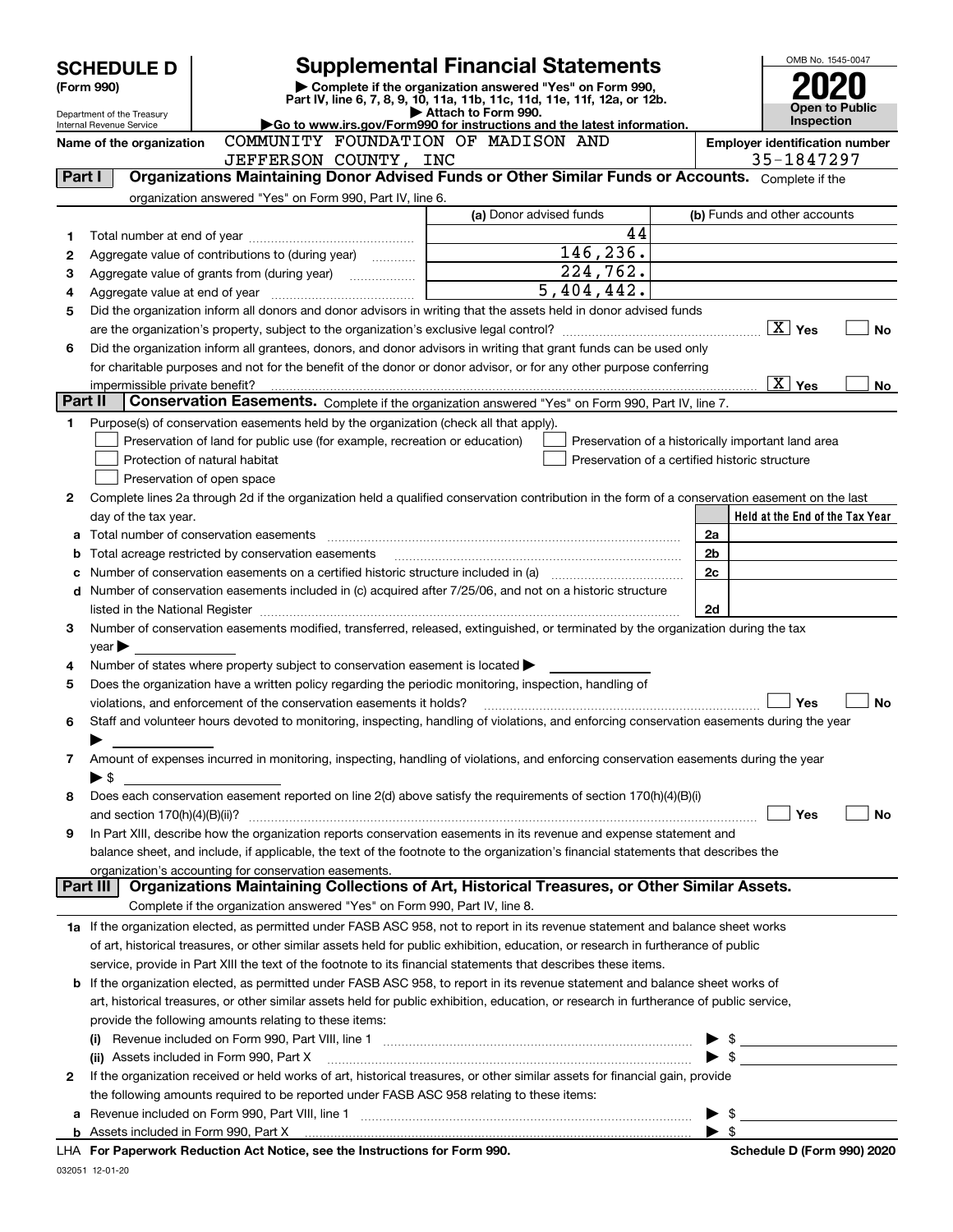|               | Schedule D (Form 990) 2020                                                                                                                                                                                                     | COMMUNITY FOUNDATION OF MADISON AND<br>JEFFERSON COUNTY, INC |                |                                                                                                                                                                                                                                |                                 |               | 35-1847297 $_{Page}$ 2 |                                       |
|---------------|--------------------------------------------------------------------------------------------------------------------------------------------------------------------------------------------------------------------------------|--------------------------------------------------------------|----------------|--------------------------------------------------------------------------------------------------------------------------------------------------------------------------------------------------------------------------------|---------------------------------|---------------|------------------------|---------------------------------------|
|               | Part III<br>Organizations Maintaining Collections of Art, Historical Treasures, or Other Similar Assets (continued)                                                                                                            |                                                              |                |                                                                                                                                                                                                                                |                                 |               |                        |                                       |
|               |                                                                                                                                                                                                                                |                                                              |                |                                                                                                                                                                                                                                |                                 |               |                        |                                       |
| 3             | Using the organization's acquisition, accession, and other records, check any of the following that make significant use of its<br>collection items (check all that apply):                                                    |                                                              |                |                                                                                                                                                                                                                                |                                 |               |                        |                                       |
| a             | Public exhibition                                                                                                                                                                                                              |                                                              |                | Loan or exchange program                                                                                                                                                                                                       |                                 |               |                        |                                       |
|               | Scholarly research                                                                                                                                                                                                             |                                                              |                | Other and the control of the control of the control of the control of the control of the control of the control of the control of the control of the control of the control of the control of the control of the control of th |                                 |               |                        |                                       |
| b             | Preservation for future generations                                                                                                                                                                                            |                                                              |                |                                                                                                                                                                                                                                |                                 |               |                        |                                       |
| c             |                                                                                                                                                                                                                                |                                                              |                |                                                                                                                                                                                                                                |                                 |               |                        |                                       |
|               | Provide a description of the organization's collections and explain how they further the organization's exempt purpose in Part XIII.                                                                                           |                                                              |                |                                                                                                                                                                                                                                |                                 |               |                        |                                       |
| 5             | During the year, did the organization solicit or receive donations of art, historical treasures, or other similar assets<br>to be sold to raise funds rather than to be maintained as part of the organization's collection?   |                                                              |                |                                                                                                                                                                                                                                |                                 |               | Yes                    | No                                    |
|               | <b>Part IV</b><br>Escrow and Custodial Arrangements. Complete if the organization answered "Yes" on Form 990, Part IV, line 9, or                                                                                              |                                                              |                |                                                                                                                                                                                                                                |                                 |               |                        |                                       |
|               | reported an amount on Form 990, Part X, line 21.                                                                                                                                                                               |                                                              |                |                                                                                                                                                                                                                                |                                 |               |                        |                                       |
|               | 1a Is the organization an agent, trustee, custodian or other intermediary for contributions or other assets not included                                                                                                       |                                                              |                |                                                                                                                                                                                                                                |                                 |               |                        |                                       |
|               | on Form 990, Part X? [11] matter contracts and contracts and contracts are contracted and contracts are contracted and contract and contract of the contract of the contract of the contract of the contract of the contract o |                                                              |                |                                                                                                                                                                                                                                |                                 |               | Yes                    | $\boxed{\text{X}}$ No                 |
|               | b If "Yes," explain the arrangement in Part XIII and complete the following table:                                                                                                                                             |                                                              |                |                                                                                                                                                                                                                                |                                 |               |                        |                                       |
|               |                                                                                                                                                                                                                                |                                                              |                |                                                                                                                                                                                                                                |                                 |               | Amount                 |                                       |
|               | c Beginning balance measurements and the state of the state of the state of the state of the state of the state of the state of the state of the state of the state of the state of the state of the state of the state of the |                                                              |                |                                                                                                                                                                                                                                | 1c                              |               |                        |                                       |
|               |                                                                                                                                                                                                                                |                                                              |                |                                                                                                                                                                                                                                | 1d                              |               |                        |                                       |
|               | e Distributions during the year manufactured and continuum and control of the control of the control of the control of the control of the control of the control of the control of the control of the control of the control o |                                                              |                |                                                                                                                                                                                                                                | 1e                              |               |                        |                                       |
| f             |                                                                                                                                                                                                                                |                                                              |                |                                                                                                                                                                                                                                | 1f                              |               |                        |                                       |
|               | 2a Did the organization include an amount on Form 990, Part X, line 21, for escrow or custodial account liability?                                                                                                             |                                                              |                |                                                                                                                                                                                                                                |                                 |               | $\boxed{\text{X}}$ Yes | No                                    |
|               | b If "Yes," explain the arrangement in Part XIII. Check here if the explanation has been provided on Part XIII                                                                                                                 |                                                              |                |                                                                                                                                                                                                                                |                                 |               |                        | $\overline{\text{X}}$                 |
| <b>Part V</b> | <b>Endowment Funds.</b> Complete if the organization answered "Yes" on Form 990, Part IV, line 10.                                                                                                                             |                                                              |                |                                                                                                                                                                                                                                |                                 |               |                        |                                       |
|               |                                                                                                                                                                                                                                | (a) Current year                                             | (b) Prior year | (c) Two years back                                                                                                                                                                                                             | (d) Three years back            |               | (e) Four years back    |                                       |
|               | <b>1a</b> Beginning of year balance <i>manument</i>                                                                                                                                                                            | 27, 380, 412.                                                | 22,940,906.    | 24,371,279.                                                                                                                                                                                                                    |                                 | 21, 316, 895. |                        | 19,662,037.                           |
|               |                                                                                                                                                                                                                                | 522, 176.                                                    | 906,007.       | 1,856,634.                                                                                                                                                                                                                     |                                 | 761,971.      |                        | 735,438.                              |
|               | Net investment earnings, gains, and losses                                                                                                                                                                                     | 2,594,297.                                                   | 4,711,011.     | $-2, 159, 259.$                                                                                                                                                                                                                |                                 | 3,320,591.    |                        | 2,048,199.                            |
|               |                                                                                                                                                                                                                                | 865,951.                                                     | 875,522.       | 901,010.                                                                                                                                                                                                                       |                                 | 713,037.      |                        |                                       |
|               | e Other expenditures for facilities                                                                                                                                                                                            |                                                              |                |                                                                                                                                                                                                                                |                                 |               |                        |                                       |
|               | and programs                                                                                                                                                                                                                   |                                                              |                | $-73,411.$                                                                                                                                                                                                                     |                                 | 36,132.       |                        | 877,760.                              |
|               | f Administrative expenses <i></i>                                                                                                                                                                                              | 310,076.                                                     | 301,990.       | 300, 149.                                                                                                                                                                                                                      |                                 | 279,009.      |                        | 251,019.                              |
| g             | End of year balance                                                                                                                                                                                                            | 29, 320, 858.                                                | 27,380,412.    | 22,940,906.                                                                                                                                                                                                                    |                                 | 24, 371, 279. |                        | 21, 316, 895.                         |
| 2             | Provide the estimated percentage of the current year end balance (line 1g, column (a)) held as:                                                                                                                                |                                                              |                |                                                                                                                                                                                                                                |                                 |               |                        |                                       |
|               | a Board designated or quasi-endowment >                                                                                                                                                                                        | .0000                                                        | %              |                                                                                                                                                                                                                                |                                 |               |                        |                                       |
|               | Permanent endowment > 96.0000                                                                                                                                                                                                  | %                                                            |                |                                                                                                                                                                                                                                |                                 |               |                        |                                       |
|               | c Term endowment $\blacktriangleright$ $\boxed{4.0000}$                                                                                                                                                                        | %                                                            |                |                                                                                                                                                                                                                                |                                 |               |                        |                                       |
|               | The percentages on lines 2a, 2b, and 2c should equal 100%.                                                                                                                                                                     |                                                              |                |                                                                                                                                                                                                                                |                                 |               |                        |                                       |
|               | 3a Are there endowment funds not in the possession of the organization that are held and administered for the organization                                                                                                     |                                                              |                |                                                                                                                                                                                                                                |                                 |               |                        |                                       |
|               | by:                                                                                                                                                                                                                            |                                                              |                |                                                                                                                                                                                                                                |                                 |               |                        | Yes<br>No                             |
|               | (i)                                                                                                                                                                                                                            |                                                              |                |                                                                                                                                                                                                                                |                                 |               | 3a(i)                  | х                                     |
|               |                                                                                                                                                                                                                                |                                                              |                |                                                                                                                                                                                                                                |                                 |               | 3a(ii)                 | X                                     |
|               |                                                                                                                                                                                                                                |                                                              |                |                                                                                                                                                                                                                                |                                 |               | 3b                     |                                       |
| 4             | Describe in Part XIII the intended uses of the organization's endowment funds.                                                                                                                                                 |                                                              |                |                                                                                                                                                                                                                                |                                 |               |                        |                                       |
|               | Land, Buildings, and Equipment.<br><b>Part VI</b>                                                                                                                                                                              |                                                              |                |                                                                                                                                                                                                                                |                                 |               |                        |                                       |
|               | Complete if the organization answered "Yes" on Form 990, Part IV, line 11a. See Form 990, Part X, line 10.                                                                                                                     |                                                              |                |                                                                                                                                                                                                                                |                                 |               |                        |                                       |
|               | Description of property                                                                                                                                                                                                        | (a) Cost or other<br>basis (investment)                      |                | (b) Cost or other<br>basis (other)                                                                                                                                                                                             | (c) Accumulated<br>depreciation |               | (d) Book value         |                                       |
|               |                                                                                                                                                                                                                                |                                                              |                | 20,000.                                                                                                                                                                                                                        |                                 |               |                        | 20,000.                               |
|               |                                                                                                                                                                                                                                |                                                              |                | 280,000.                                                                                                                                                                                                                       | 57,611.                         |               |                        | 222, 389.                             |
|               |                                                                                                                                                                                                                                |                                                              |                |                                                                                                                                                                                                                                |                                 |               |                        |                                       |
|               |                                                                                                                                                                                                                                |                                                              |                | 56,840.                                                                                                                                                                                                                        | 50,999.                         |               |                        | 5,841.                                |
|               |                                                                                                                                                                                                                                |                                                              |                |                                                                                                                                                                                                                                |                                 |               |                        |                                       |
|               |                                                                                                                                                                                                                                |                                                              |                |                                                                                                                                                                                                                                |                                 |               |                        | 248,230.                              |
|               |                                                                                                                                                                                                                                |                                                              |                |                                                                                                                                                                                                                                |                                 |               |                        | $J = 5$ D $(T_{\text{num}}$ 000) 0000 |

**Schedule D (Form 990) 2020**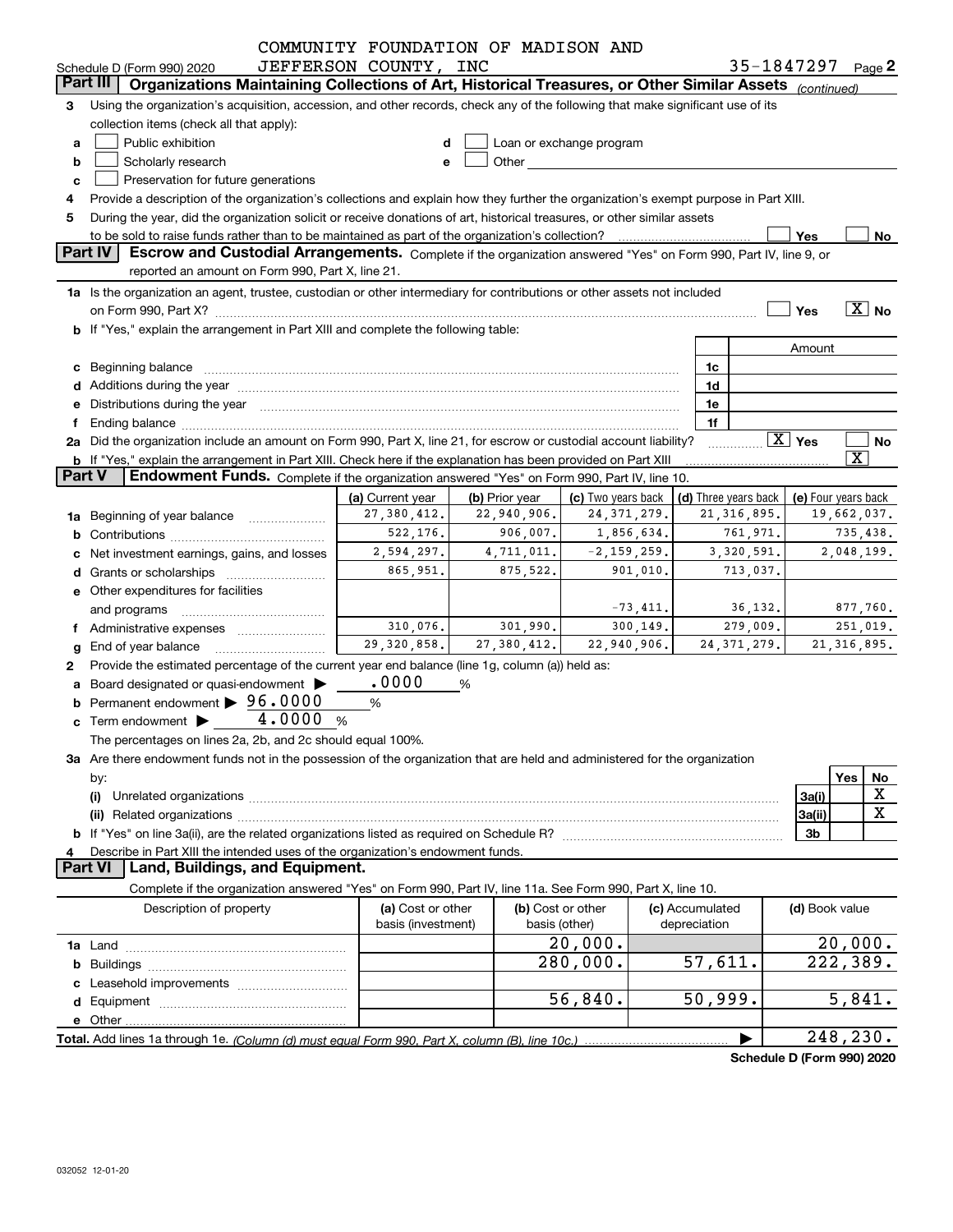#### (a) Description of security or category (including name of security)  $\vert$  (b) Book value  $\vert$  (c) Total. (Col. (b) must equal Form 990, Part X, col. (B) line 12.) Total. (Col. (b) must equal Form 990, Part X, col. (B) line 13.) **(1)** Financial derivatives ~~~~~~~~~~~~~~~ **(2)** Closely held equity interests ~~~~~~~~~~~ **(3)** Other (a) Description of investment **b (b)** Book value **(1)(2)(3)(4) (5)(6)(7)(8)(9)(a) (b)**  Description**(1)(2) (3)(4)(5) (6)(7)(8)(9)Total.**  *(Column (b) must equal Form 990, Part X, col. (B) line 15.)* **1.(a)** Description of liability **Book value** Book value Book value Book value Book value Schedule D (Form 990) 2020 JEFFERSON COUNTY,INC 35-1847297 Page Complete if the organization answered "Yes" on Form 990, Part IV, line 11b. See Form 990, Part X, line 12.  $(b)$  Book value  $\vert$  (c) Method of valuation: Cost or end-of-year market value (A)(B)(C)(D)(E)(F)(G)(H)Complete if the organization answered "Yes" on Form 990, Part IV, line 11c. See Form 990, Part X, line 13. (c) Method of valuation: Cost or end-of-year market value Complete if the organization answered "Yes" on Form 990, Part IV, line 11d. See Form 990, Part X, line 15. (b) Book value  $\blacktriangleright$ Complete if the organization answered "Yes" on Form 990, Part IV, line 11e or 11f. See Form 990, Part X, line 25. (1)(2)(3)(4)(5)(6)(7)(8)Federal income taxes Schedule D (Form 990) 2020 **JEFFERSON COUNTY, INC**<br>**Part VII Investments - Other Securities. Part VIII Investments - Program Related. Part IX Other Assets. Part X Other Liabilities.** ANNUITY INCOME RESERVE 16,905.

**Total.**  *(Column (b) must equal Form 990, Part X, col. (B) line 25.)* 

**2.**Liability for uncertain tax positions. In Part XIII, provide the text of the footnote to the organization's financial statements that reports the

organization's liability for uncertain tax positions under FASB ASC 740. Check here if the text of the footnote has been provided in Part XIII

 $\vert$  X  $\vert$ 

16,905.

 $\blacktriangleright$ 

(9)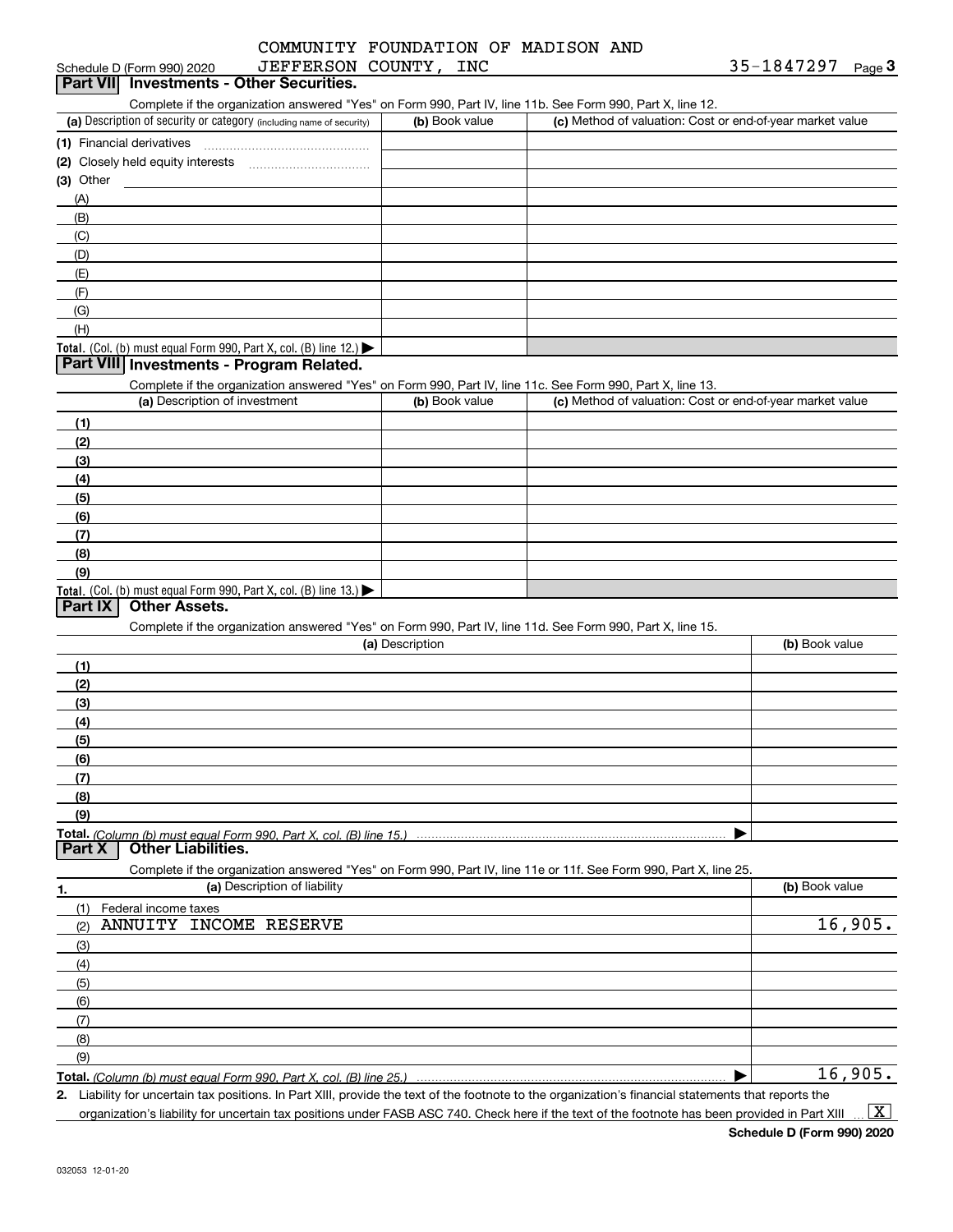|   | COMMUNITY FOUNDATION OF MADISON AND                                                                                                                                                                                                  |                |                                 |
|---|--------------------------------------------------------------------------------------------------------------------------------------------------------------------------------------------------------------------------------------|----------------|---------------------------------|
|   | JEFFERSON COUNTY, INC<br>Schedule D (Form 990) 2020                                                                                                                                                                                  |                | 35-1847297<br>Page <sup>4</sup> |
|   | <b>Part XI</b><br>Reconciliation of Revenue per Audited Financial Statements With Revenue per Return.                                                                                                                                |                |                                 |
|   | Complete if the organization answered "Yes" on Form 990, Part IV, line 12a.                                                                                                                                                          |                |                                 |
| 1 | Total revenue, gains, and other support per audited financial statements                                                                                                                                                             |                | $\mathbf{1}$                    |
| 2 | Amounts included on line 1 but not on Form 990, Part VIII, line 12:                                                                                                                                                                  |                |                                 |
| a | Net unrealized gains (losses) on investments [11] matter contracts and the unrealized gains (losses) on investments                                                                                                                  |                |                                 |
| b |                                                                                                                                                                                                                                      | 2 <sub>b</sub> |                                 |
|   | Recoveries of prior year grants <i>manual content of the coveries</i> of prior year grants                                                                                                                                           | 2c             |                                 |
| d |                                                                                                                                                                                                                                      | 2d             |                                 |
| e | Add lines 2a through 2d                                                                                                                                                                                                              |                | 2e                              |
| 3 |                                                                                                                                                                                                                                      |                | 3                               |
| 4 | Amounts included on Form 990, Part VIII, line 12, but not on line 1:                                                                                                                                                                 |                |                                 |
| a | Investment expenses not included on Form 990, Part VIII, line 7b [111] [11] [12]                                                                                                                                                     | 4a l           |                                 |
| b | Other (Describe in Part XIII.) <b>Construction Contract Construction</b> Chern Construction Construction Construction                                                                                                                |                |                                 |
|   | Add lines 4a and 4b                                                                                                                                                                                                                  | 4c             |                                 |
| 5 |                                                                                                                                                                                                                                      |                | 5                               |
|   | Part XII   Reconciliation of Expenses per Audited Financial Statements With Expenses per Return.                                                                                                                                     |                |                                 |
|   | Complete if the organization answered "Yes" on Form 990, Part IV, line 12a.                                                                                                                                                          |                |                                 |
| 1 | Total expenses and losses per audited financial statements [11] [12] manuscription control expenses and losses per audited financial statements [11] [12] manuscription of the statements [12] manuscription of the statements       |                | $\blacksquare$                  |
| 2 | Amounts included on line 1 but not on Form 990, Part IX, line 25:                                                                                                                                                                    |                |                                 |
|   |                                                                                                                                                                                                                                      | 2a             |                                 |
|   |                                                                                                                                                                                                                                      | 2 <sub>b</sub> |                                 |
| с |                                                                                                                                                                                                                                      | 2c             |                                 |
| d |                                                                                                                                                                                                                                      | 2d             |                                 |
| е | Add lines 2a through 2d <b>contained a contained a contained a contained a contained a contained a contained a contained a contact a contact a contact a contact a contact a contact a contact a contact a contact a contact a c</b> |                | 2e                              |
| 3 |                                                                                                                                                                                                                                      |                | 3                               |
| 4 | Amounts included on Form 990, Part IX, line 25, but not on line 1:                                                                                                                                                                   |                |                                 |
|   | Investment expenses not included on Form 990, Part VIII, line 7b [                                                                                                                                                                   | 4a             |                                 |
| b | Other (Describe in Part XIII.) <b>Construction Contract Construction</b> Chemical Construction Chemical Chemical Chemical Chemical Chemical Chemical Chemical Chemical Chemical Chemical Chemical Chemical Chemical Chemical Chemic  | 4 <sub>b</sub> |                                 |
|   | c Add lines 4a and 4b                                                                                                                                                                                                                |                | 4c                              |
|   |                                                                                                                                                                                                                                      |                | 5                               |
|   | Part XIII Supplemental Information.                                                                                                                                                                                                  |                |                                 |

Provide the descriptions required for Part II, lines 3, 5, and 9; Part III, lines 1a and 4; Part IV, lines 1b and 2b; Part V, line 4; Part X, line 2; Part XI, lines 2d and 4b; and Part XII, lines 2d and 4b. Also complete this part to provide any additional information.

### PART IV, LINE 2B:

CUSTODIAL FUNDS REPRESENT FUNDS PLACED ON DEPOSIT WITH THE FOUNDATION BY

OTHER 501(C)(3) ORGANIZATIONS BASED ON THEIR INDIVIDUAL BOARD RESOLUTIONS.

INCOME IS ADDED TO THESE FUNDS PERIODICALLY IN ACCORDANCE WITH THE

FOUNDATION'S INVESTMENT ALLOCATION POLICIES.

PART V, LINE 4:

# TO SUPPORT CHARITABLE PURPOSES IN JEFFERSON COUNTY.

PART X, LINE 2:

ACCOUNTING PRINCIPLES GENERALLY ACCEPTED IN THE UNITED STATES OF AMERICA

### REQUIRE MANAGEMENT TO EVALUATE TAX POSITIONS TAKEN BY THE ORGANIZATION AND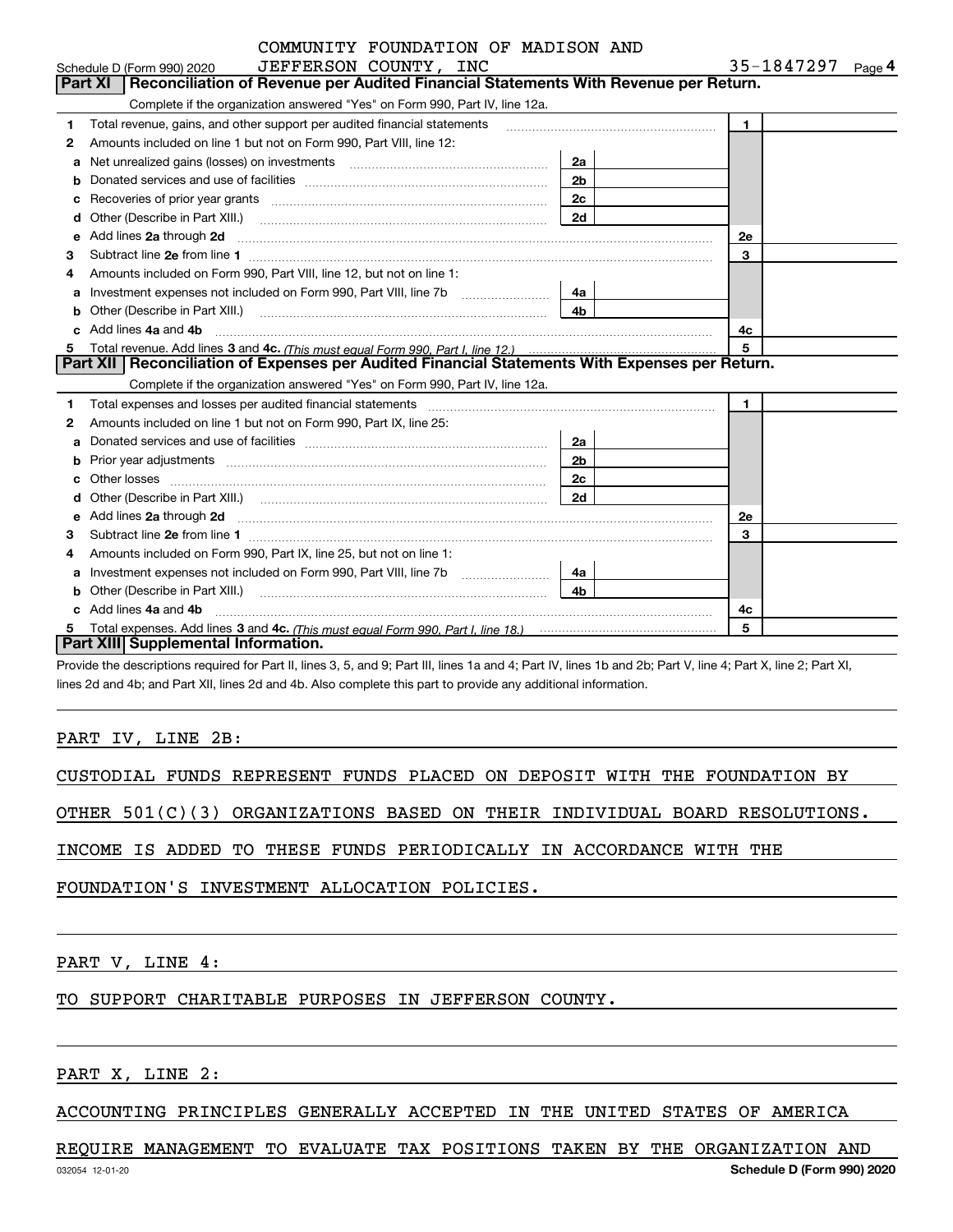|                                                                           | COMMUNITY FOUNDATION OF MADISON AND |                                                         |  |
|---------------------------------------------------------------------------|-------------------------------------|---------------------------------------------------------|--|
| Schedule D (Form 990) 2020                                                | JEFFERSON COUNTY, INC               | 35-1847297 Page 5                                       |  |
| <b>Part XIII Supplemental Information</b> (continued)                     |                                     |                                                         |  |
| RECOGNIZE A TAX LIABILITY IF THE ORGANIZATION HAS TAKEN AN UNCERTAIN      |                                     |                                                         |  |
| POSITION THAT MORE LIKELY THAN NOT WOULD NOT BE SUSTAINED                 |                                     | UPON EXAMINATION                                        |  |
| BY VARIOUS FEDERAL AND STATE TAXING AUTHORITIES. MANAGEMENT HAS ANALYZED  |                                     |                                                         |  |
| THE TAX POSITIONS TAKEN BY THE ORGANIZATION, AND HAS CONCLUDED THAT AS OF |                                     |                                                         |  |
| DECEMBER 31, 2020 AND 2019, THERE ARE NO UNCERTAIN POSITIONS TAKEN OR     |                                     |                                                         |  |
| EXPECTED TO BE TAKEN THAT WOULD REQUIRE RECOGNITION OF A LIABILITY OR     |                                     |                                                         |  |
| <b>DISCLOSURE</b><br>IN                                                   |                                     | THE ACCOMPANYING CONSOLIDATED FINANCIAL STATEMENTS. THE |  |
| ORGANIZATION IS SUBJECT TO ROUTINE AUDITS BY TAXING JURISDICTIONS;        |                                     |                                                         |  |
| HOWEVER, THERE ARE CURRENTLY NO AUDITS FOR ANY TAX PERIODS IN             |                                     | PROGRESS.                                               |  |
|                                                                           |                                     |                                                         |  |

AS SUCH, THE ORGANIZATION IS GENERALLY EXEMPT FROM INCOME TAXES. HOWEVER, THE ORGANIZATION IS REQUIRED TO FILE FEDERAL FORM 990 RETURN OF

ORGANIZATION EXEMPT FROM INCOME TAX WHICH IS AN INFORMATIONAL RETURN ONLY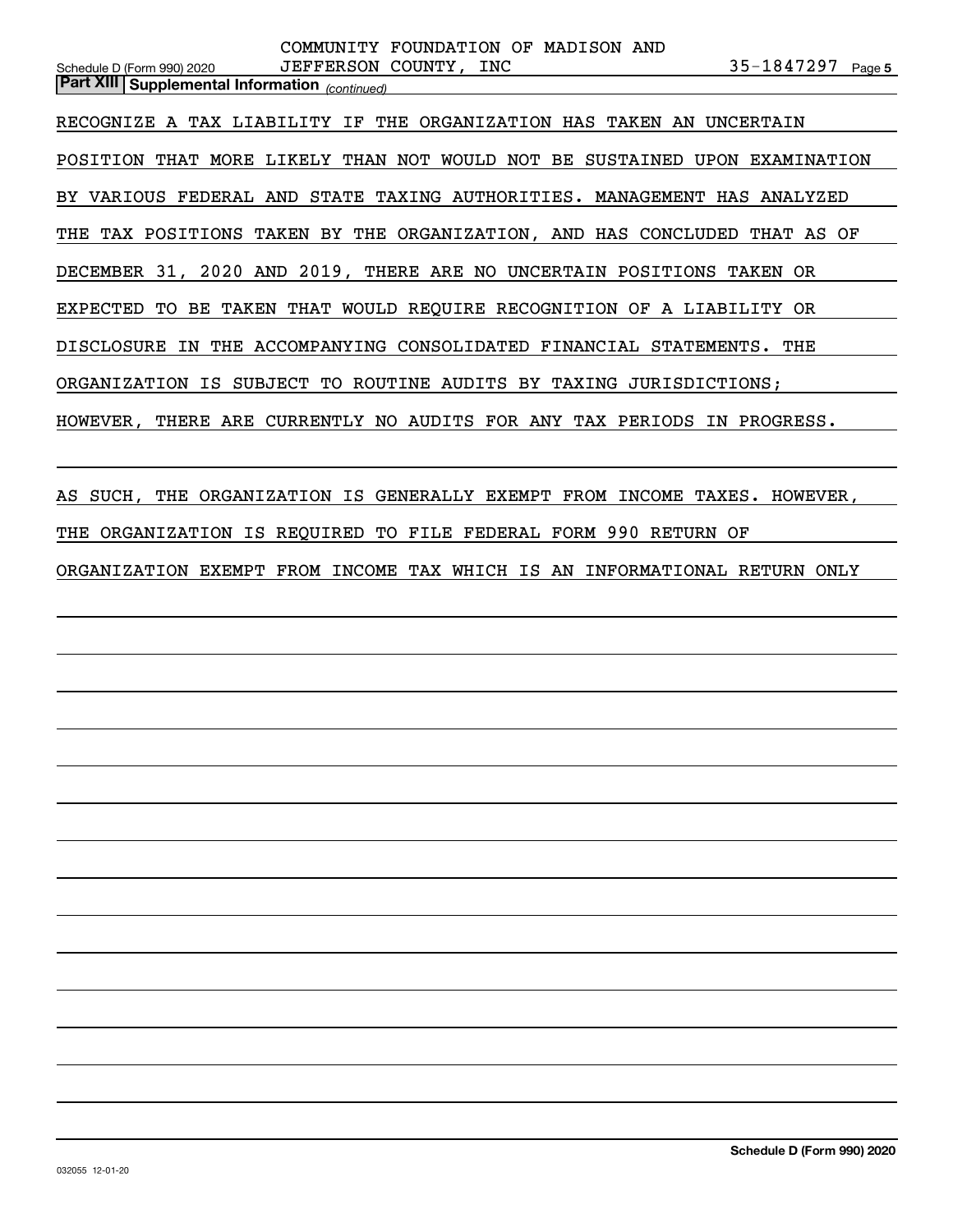| <b>SCHEDULE I</b>                                                                                                                                                                                                                                                         |                  | <b>Grants and Other Assistance to Organizations,</b>                                                                                  |                                                                              |                                         |                                                                |                                          | OMB No. 1545-0047                                              |
|---------------------------------------------------------------------------------------------------------------------------------------------------------------------------------------------------------------------------------------------------------------------------|------------------|---------------------------------------------------------------------------------------------------------------------------------------|------------------------------------------------------------------------------|-----------------------------------------|----------------------------------------------------------------|------------------------------------------|----------------------------------------------------------------|
| (Form 990)                                                                                                                                                                                                                                                                |                  | Governments, and Individuals in the United States<br>Complete if the organization answered "Yes" on Form 990, Part IV, line 21 or 22. |                                                                              |                                         |                                                                |                                          | 2020                                                           |
| Department of the Treasury<br>Internal Revenue Service                                                                                                                                                                                                                    |                  |                                                                                                                                       | Attach to Form 990.<br>Go to www.irs.gov/Form990 for the latest information. |                                         |                                                                |                                          | <b>Open to Public</b><br>Inspection                            |
| Name of the organization<br>JEFFERSON COUNTY, INC                                                                                                                                                                                                                         |                  | COMMUNITY FOUNDATION OF MADISON AND                                                                                                   |                                                                              |                                         |                                                                |                                          | <b>Employer identification number</b><br>35-1847297            |
| Part I<br><b>General Information on Grants and Assistance</b>                                                                                                                                                                                                             |                  |                                                                                                                                       |                                                                              |                                         |                                                                |                                          |                                                                |
| Does the organization maintain records to substantiate the amount of the grants or assistance, the grantees' eligibility for the grants or assistance, and the selection<br>$\mathbf 1$                                                                                   |                  |                                                                                                                                       |                                                                              |                                         |                                                                |                                          | $\boxed{\text{X}}$ Yes<br>  No                                 |
| Describe in Part IV the organization's procedures for monitoring the use of grant funds in the United States.<br>$\mathbf{2}$<br>Part II                                                                                                                                  |                  |                                                                                                                                       |                                                                              |                                         |                                                                |                                          |                                                                |
| Grants and Other Assistance to Domestic Organizations and Domestic Governments. Complete if the organization answered "Yes" on Form 990, Part IV, line 21, for any<br>recipient that received more than \$5,000. Part II can be duplicated if additional space is needed. |                  |                                                                                                                                       |                                                                              |                                         |                                                                |                                          |                                                                |
| 1 (a) Name and address of organization<br>or government                                                                                                                                                                                                                   | (b) EIN          | (c) IRC section<br>(if applicable)                                                                                                    | (d) Amount of<br>cash grant                                                  | (e) Amount of<br>non-cash<br>assistance | (f) Method of<br>valuation (book,<br>FMV, appraisal,<br>other) | (g) Description of<br>noncash assistance | (h) Purpose of grant<br>or assistance                          |
| MADISON CONSOLIDATED SCHOOL                                                                                                                                                                                                                                               |                  |                                                                                                                                       |                                                                              |                                         |                                                                |                                          |                                                                |
| CORPORATION EDUCATION FOUNDATION -                                                                                                                                                                                                                                        |                  |                                                                                                                                       |                                                                              |                                         |                                                                |                                          | TO FURTHER THE EXEMPT                                          |
| 2421 WILSON AVE - MADISON, IN                                                                                                                                                                                                                                             |                  |                                                                                                                                       |                                                                              |                                         |                                                                |                                          | PURPOSE OF THE                                                 |
| 47250                                                                                                                                                                                                                                                                     | 46-5005913 501C3 |                                                                                                                                       | 5,600.                                                                       | 0.                                      |                                                                |                                          | <b>DRGANIZATION</b>                                            |
| GIRLS INC. OF JEFFERSON COUNTY<br>109 WEST THIRD ST                                                                                                                                                                                                                       |                  |                                                                                                                                       |                                                                              |                                         |                                                                |                                          | TO FURTHER THE EXEMPT<br>PURPOSE OF THE                        |
| MADISON, IN 47250                                                                                                                                                                                                                                                         | 35-1309946 501C3 |                                                                                                                                       | 6,000                                                                        | 0                                       |                                                                |                                          | <b>ORGANIZATION</b>                                            |
| JEFFERSON COUNTY HISTORICAL<br>SOCIETY - 615 WEST FIRST STREET -<br>MADISON, IN 47250                                                                                                                                                                                     | 23-7422529 501C3 |                                                                                                                                       | 6,100                                                                        | 0.                                      |                                                                |                                          | TO FURTHER THE EXEMPT<br>PURPOSE OF THE<br><b>ORGANIZATION</b> |
| MADISON-JEFFERSON COUNTY HUMANE<br>SOCIETY - P.O. BOX 257 - MADISON.<br>IN 47250                                                                                                                                                                                          | 35-1855559 501C3 |                                                                                                                                       | 6,300                                                                        | $\mathbf{0}$ .                          |                                                                |                                          | TO FURTHER THE EXEMPT<br>PURPOSE OF THE<br><b>ORGANIZATION</b> |
| RIVER VALLEY RESOURCES, INC.<br>100 E SECOND ST. SUITE E<br>MADISON, IN 47250                                                                                                                                                                                             | 35-1820770 501C3 |                                                                                                                                       | 6,489                                                                        | 0.                                      |                                                                |                                          | TO FURTHER THE EXEMPT<br>PURPOSE OF THE<br><b>ORGANIZATION</b> |
| HISTORIC HOOSIER HILLS RC&D<br>1981 S. INDUSTRIAL PARK RS<br>VERSAILLES, IN 47042                                                                                                                                                                                         | 23-7438274 501C3 |                                                                                                                                       | 6,700.                                                                       | $\mathbf{0}$ .                          |                                                                |                                          | TO FURTHER THE EXEMPT<br>PURPOSE OF THE<br><b>ORGANIZATION</b> |
| 2 Enter total number of section 501(c)(3) and government organizations listed in the line 1 table                                                                                                                                                                         |                  |                                                                                                                                       |                                                                              |                                         |                                                                |                                          | 28.                                                            |
| Enter total number of other organizations listed in the line 1 table<br>3                                                                                                                                                                                                 |                  |                                                                                                                                       |                                                                              |                                         |                                                                |                                          | 0.                                                             |

**For Paperwork Reduction Act Notice, see the Instructions for Form 990. Schedule I (Form 990) 2020** LHA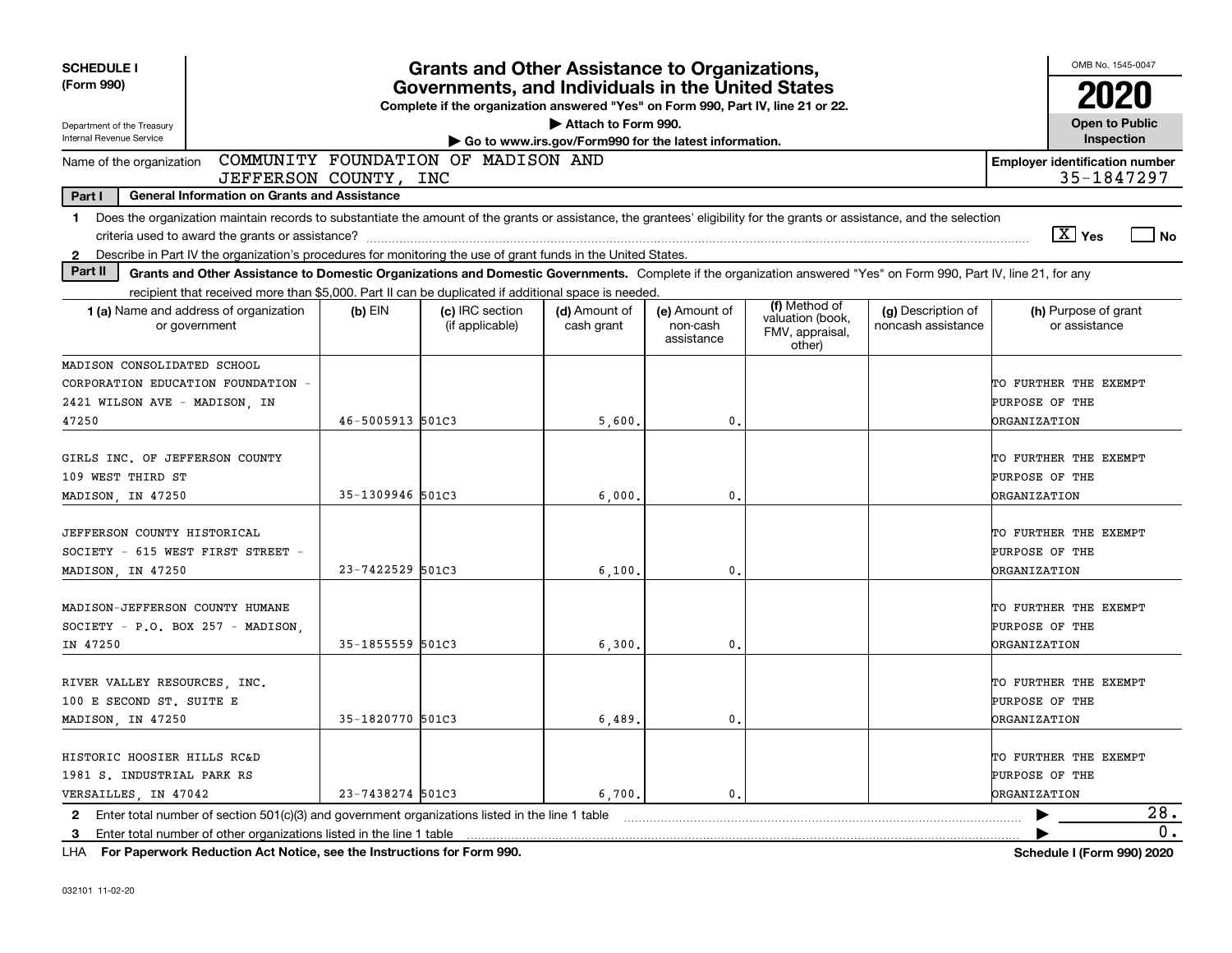Schedule I (Form 990)  ${\rm JEFFERSON}$  COUNTY,  ${\rm INC}$  35-1847297 Page 1

| Part II   Continuation of Grants and Other Assistance to Domestic Organizations and Domestic Governments (Schedule I (Form 990), Part II.) |                  |                                  |                             |                                         |                                                                |                                           |                                                                |
|--------------------------------------------------------------------------------------------------------------------------------------------|------------------|----------------------------------|-----------------------------|-----------------------------------------|----------------------------------------------------------------|-------------------------------------------|----------------------------------------------------------------|
| (a) Name and address of<br>organization or government                                                                                      | $(b)$ EIN        | (c) IRC section<br>if applicable | (d) Amount of<br>cash grant | (e) Amount of<br>non-cash<br>assistance | (f) Method of<br>valuation<br>(book, FMV,<br>appraisal, other) | (g) Description of<br>non-cash assistance | (h) Purpose of grant<br>or assistance                          |
| MADISON CONSOLIDATED JUNIOR HIGH<br>SCHOOL - 701 8TH ST. - MADISON, IN                                                                     |                  |                                  |                             |                                         |                                                                |                                           | TO FURTHER THE EXEMPT<br>PURPOSE OF THE                        |
| 47250                                                                                                                                      | 35-6002609 501C3 |                                  | 6,900.                      | 0.                                      |                                                                |                                           | <b>DRGANIZATION</b>                                            |
| JEFFERSON COUNTY YOUTH SHELTER,<br>INC. - P.O. BOX 444 - MADISON, IN<br>47250                                                              | 35-1606865 501C3 |                                  | 7,000,                      | 0.                                      |                                                                |                                           | TO FURTHER THE EXEMPT<br>PURPOSE OF THE<br><b>DRGANIZATION</b> |
| FRIENDS OF CANAAN, INC.<br>P.O. BOX 20                                                                                                     | 30-0627217 501C3 |                                  |                             | $\mathbf{0}$ .                          |                                                                |                                           | TO FURTHER THE EXEMPT<br>PURPOSE OF THE                        |
| CANAAN, IN 47224                                                                                                                           |                  |                                  | 7,049                       |                                         |                                                                |                                           | <b>DRGANIZATION</b>                                            |
| SOUTHWESTERN ELEMENTARY SCHOOL<br>273 S. MAIN CROSS ST                                                                                     |                  |                                  |                             |                                         |                                                                |                                           | TO FURTHER THE EXEMPT<br>PURPOSE OF THE                        |
| HANOVER, IN 47243                                                                                                                          | 35-6006827 501C3 |                                  | 7,175.                      | 0.                                      |                                                                |                                           | <b>DRGANIZATION</b>                                            |
| TOWN OF HANOVER<br>P.O. BOX 288                                                                                                            |                  |                                  |                             |                                         |                                                                |                                           | TO FURTHER THE EXEMPT<br>PURPOSE OF THE                        |
| HANOVER, IN 47243                                                                                                                          | 35-6004876 501C3 |                                  | 7,772.                      | 0.                                      |                                                                |                                           | <b>DRGANIZATION</b>                                            |
| OHIO VALLEY OPPORTUNITIES, INC.<br>P.O. BOX 625<br>MADISON, IN 47250                                                                       | 35-1125641 501C3 |                                  | 8,500,                      | 0.                                      |                                                                |                                           | TO FURTHER THE EXEMPT<br>PURPOSE OF THE<br><b>DRGANIZATION</b> |
| MADISON MUSIC MOVEMENT<br>P.O. BOX 322                                                                                                     |                  |                                  |                             |                                         |                                                                |                                           | TO FURTHER THE EXEMPT<br>PURPOSE OF THE                        |
| MADISON, IN 47250                                                                                                                          | 85-0574175 501C3 |                                  | 8,900,                      | 0.                                      |                                                                |                                           | <b>DRGANIZATION</b>                                            |
| OAK HERITAGE CONSERVANCY<br>P.O. BOX 335                                                                                                   |                  |                                  |                             |                                         |                                                                |                                           | TO FURTHER THE EXEMPT<br>PURPOSE OF THE                        |
| HANOVER, IN 47243                                                                                                                          | 27-0042193 501C3 |                                  | 9,280.                      | 0.                                      |                                                                |                                           | <b>ORGANIZATION</b>                                            |
| SALVATION ARMY- MADISON, INDIANA<br>CITADEL - P.O. BOX 222 - MADISON,<br>IN 47250                                                          | 13-2923701 501C3 |                                  | 9.500.                      | $\mathfrak{o}$ .                        |                                                                |                                           | TO FURTHER THE EXEMPT<br>PURPOSE OF THE<br><b>ORGANIZATION</b> |

**Schedule I (Form 990)**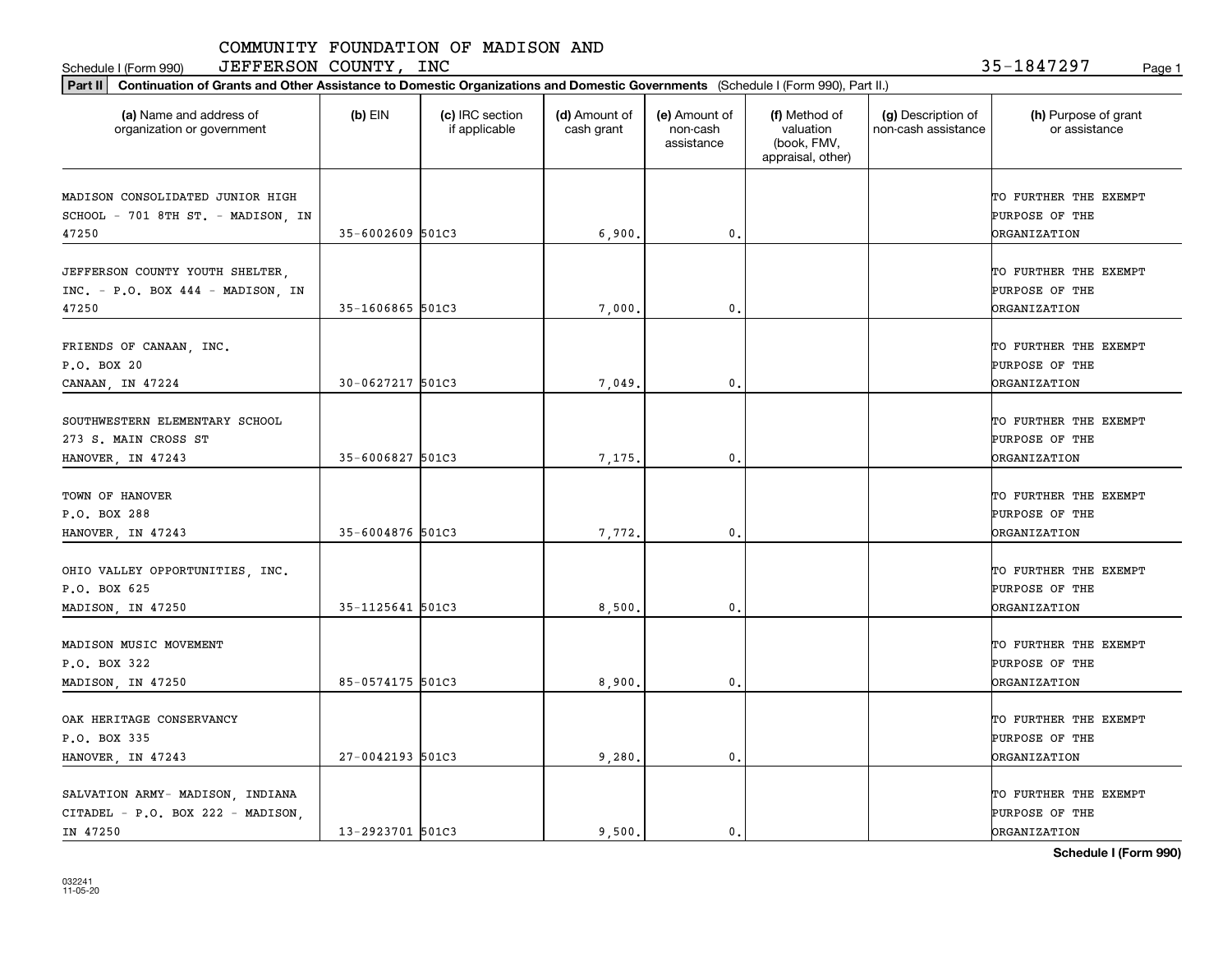Schedule I (Form 990)  ${\rm JEFFERSON}$  COUNTY,  ${\rm INC}$  35-1847297 Page 1

| (a) Name and address of<br>organization or government                                                       | $(b)$ EIN        | (c) IRC section<br>if applicable | (d) Amount of<br>cash grant | (e) Amount of<br>non-cash<br>assistance | (f) Method of<br>valuation<br>(book, FMV,<br>appraisal, other) | (g) Description of<br>non-cash assistance | (h) Purpose of grant<br>or assistance                          |
|-------------------------------------------------------------------------------------------------------------|------------------|----------------------------------|-----------------------------|-----------------------------------------|----------------------------------------------------------------|-------------------------------------------|----------------------------------------------------------------|
| PRINCE OF PEACE CATHOLIC SCHOOLS<br>305 W STATE ST                                                          |                  |                                  |                             |                                         |                                                                |                                           | TO FURTHER THE EXEMPT<br>PURPOSE OF THE                        |
| MADISON, IN 47250                                                                                           | 35-1120914 501C3 |                                  | 9,600                       | 0.                                      |                                                                |                                           | <b>DRGANIZATION</b>                                            |
| JEFFERSON COUNTY HOUSE OF HOPE,<br>INC. - 100 E. SECOND ST. SUITE H -<br>MADISON, IN 47250                  | 46-2000035 501C3 |                                  | 10,000                      | 0.                                      |                                                                |                                           | TO FURTHER THE EXEMPT<br>PURPOSE OF THE<br><b>DRGANIZATION</b> |
| HERITAGE TRAIL CONSERVANCY<br>935 W. SECOND ST.<br>MADISON, IN 47250                                        | 45-3435893 501C3 |                                  | 10,000                      | $\mathbf{0}$ .                          |                                                                |                                           | TO FURTHER THE EXEMPT<br>PURPOSE OF THE<br><b>DRGANIZATION</b> |
| GIRLS INC. OF JEFFERSON COUNTY<br>109 WEST THIRD ST<br>MADISON, IN 47250                                    | 35-1309946 501C3 |                                  | 11,100                      | 0.                                      |                                                                |                                           | TO FURTHER THE EXEMPT<br>PURPOSE OF THE<br><b>ORGANIZATION</b> |
| KDH FOUNDATION<br>ONE BETHANY DRIVE 13373 EAST STATE<br>MADISON, IN 47250                                   | 20-2148950 501C3 |                                  | 14,200                      | 0.                                      |                                                                |                                           | TO FURTHER THE EXEMPT<br>PURPOSE OF THE<br><b>ORGANIZATION</b> |
| MADISON CONSOLIDATED SCHOOL<br>CORPORATION EDUCATION FOUNDATION -<br>2421 WILSON AVE - MADISON, IN<br>47250 | 46-5005913 501C3 |                                  | 14,400                      | 0.                                      |                                                                |                                           | TO FURTHER THE EXEMPT<br>PURPOSE OF THE<br><b>DRGANIZATION</b> |
| SALVATION ARMY- MADISON, INDIANA<br>CITADEL - P.O. BOX 222 - MADISON,<br>IN 47250                           | 13-2923701 501C3 |                                  | 17,382.                     | $\mathbf{0}$ .                          |                                                                |                                           | TO FURTHER THE EXEMPT<br>PURPOSE OF THE<br><b>DRGANIZATION</b> |
| HERITAGE TRAIL CONSERVANCY<br>935 W. SECOND ST.<br>MADISON, IN 47250                                        | 45-3435893 501C3 |                                  | 19,000.                     | $\mathbf{0}$ .                          |                                                                |                                           | TO FURTHER THE EXEMPT<br>PURPOSE OF THE<br><b>ORGANIZATION</b> |
| LIDE WHITE MEMORIAL BOYS & GIRLS<br>CLUB - P.O. BOX 1128 - MADISON, IN<br>47250                             | 35-1143819 501C3 |                                  | 22.900.                     | $\mathbf{0}$ .                          |                                                                |                                           | TO FURTHER THE EXEMPT<br>PURPOSE OF THE<br><b>ORGANIZATION</b> |

**Schedule I (Form 990)**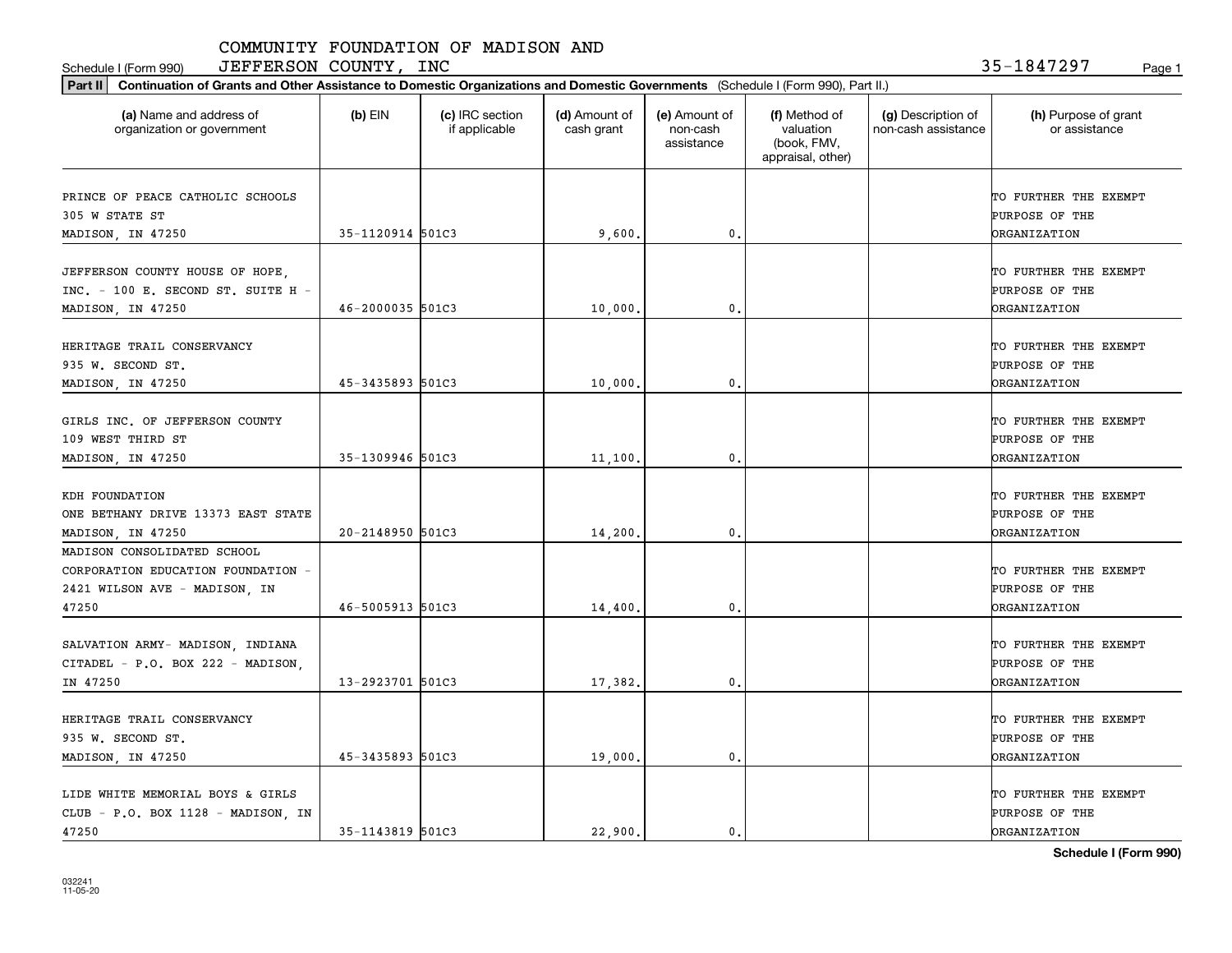Schedule I (Form 990) Page 1 JEFFERSON COUNTY, INC

35-1847297

| Part II   Continuation of Grants and Other Assistance to Domestic Organizations and Domestic Governments (Schedule I (Form 990), Part II.) |                  |                                  |                             |                                         |                                                                |                                           |                                                                |
|--------------------------------------------------------------------------------------------------------------------------------------------|------------------|----------------------------------|-----------------------------|-----------------------------------------|----------------------------------------------------------------|-------------------------------------------|----------------------------------------------------------------|
| (a) Name and address of<br>organization or government                                                                                      | $(b)$ EIN        | (c) IRC section<br>if applicable | (d) Amount of<br>cash grant | (e) Amount of<br>non-cash<br>assistance | (f) Method of<br>valuation<br>(book, FMV,<br>appraisal, other) | (g) Description of<br>non-cash assistance | (h) Purpose of grant<br>or assistance                          |
| MADISON RIVERFRONT DEVELOPMENT<br>CORPORATION - P.O. BOX 1279 -                                                                            |                  |                                  |                             |                                         |                                                                |                                           | TO FURTHER THE EXEMPT<br>PURPOSE OF THE                        |
| MADISON, IN 47250                                                                                                                          | 35-1639867 501C3 |                                  | 25,000.                     | $\mathbf{0}$ .                          |                                                                |                                           | <b>ORGANIZATION</b>                                            |
| CHRIST EPISCOPAL CHURCH<br>506 MULBERRY ST<br>MADISON, IN 47250                                                                            | 35-1382801 501C3 |                                  | 33,100.                     | $\mathbf 0$ .                           |                                                                |                                           | TO FURTHER THE EXEMPT<br>PURPOSE OF THE<br><b>ORGANIZATION</b> |
| FIRST CHRISTIAN CHURCH<br>512 W. MAIN ST.<br>MADISON, IN 47250                                                                             | 20-1102017 501C3 |                                  | 38,790.                     | $\mathfrak{o}$ .                        |                                                                |                                           | TO FURTHER THE EXEMPT<br>PURPOSE OF THE<br><b>ORGANIZATION</b> |
| JEFFERSON COUNTY HISTORICAL<br>SOCIETY - 615 WEST FIRST STREET -<br>MADISON, IN 47250                                                      | 23-7422529 501C3 |                                  | 38,790.                     | $\mathfrak o$ .                         |                                                                |                                           | TO FURTHER THE EXEMPT<br>PURPOSE OF THE<br><b>ORGANIZATION</b> |
|                                                                                                                                            |                  |                                  |                             |                                         |                                                                |                                           |                                                                |
|                                                                                                                                            |                  |                                  |                             |                                         |                                                                |                                           |                                                                |
|                                                                                                                                            |                  |                                  |                             |                                         |                                                                |                                           |                                                                |
|                                                                                                                                            |                  |                                  |                             |                                         |                                                                |                                           |                                                                |
|                                                                                                                                            |                  |                                  |                             |                                         |                                                                |                                           |                                                                |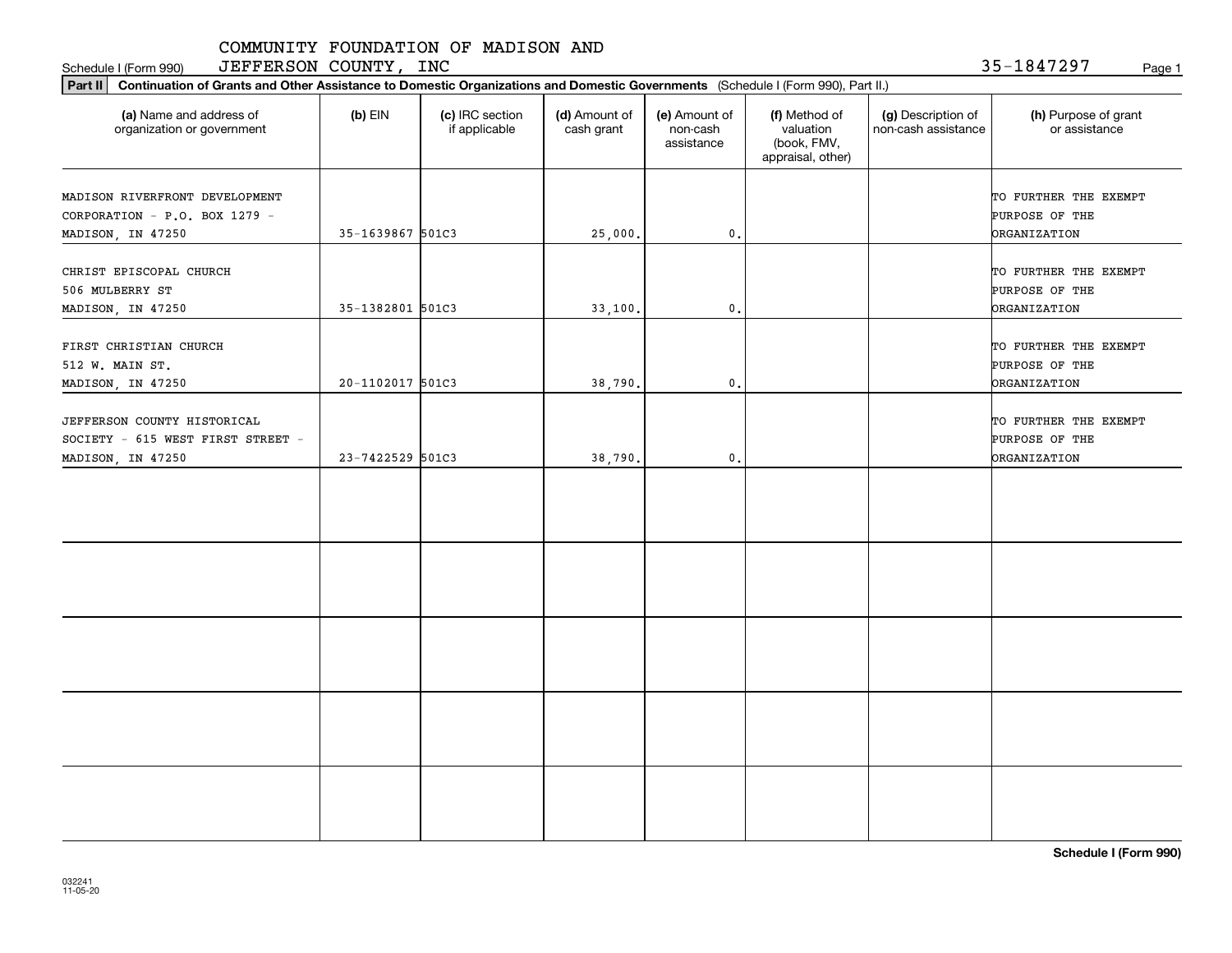**Part III | Grants and Other Assistance to Domestic Individuals. Complete if the organization answered "Yes" on Form 990, Part IV, line 22.** Schedule I (Form 990) 2020 JEFFERSON COUNTY, INC 35-1847297 Page

Part III can be duplicated if additional space is needed.

| (a) Type of grant or assistance | (b) Number of<br>recipients | (c) Amount of<br>cash grant | (d) Amount of non-<br>cash assistance | (e) Method of valuation<br>(book, FMV, appraisal, other) | (f) Description of noncash assistance |
|---------------------------------|-----------------------------|-----------------------------|---------------------------------------|----------------------------------------------------------|---------------------------------------|
|                                 |                             |                             |                                       |                                                          |                                       |
| SCHOLARSHIP                     | 43                          | 162,010.                    | $\mathfrak o$ .                       |                                                          |                                       |
|                                 |                             |                             |                                       |                                                          |                                       |
|                                 |                             |                             |                                       |                                                          |                                       |
|                                 |                             |                             |                                       |                                                          |                                       |
|                                 |                             |                             |                                       |                                                          |                                       |
|                                 |                             |                             |                                       |                                                          |                                       |
|                                 |                             |                             |                                       |                                                          |                                       |
|                                 |                             |                             |                                       |                                                          |                                       |
|                                 |                             |                             |                                       |                                                          |                                       |

Part IV | Supplemental Information. Provide the information required in Part I, line 2; Part III, column (b); and any other additional information.

PART I, LINE 2:

ALL ORGANIZATIONS RECEIVING GRANTS MUST COMPLETE A FINAL REPORT AND SUBMIT,

DISCLOSING THE USE OF THE FUNDS. THE GRANTS COMMITTEE FOLLOWS UP TO ENSURE

THESE FORMS ARE RECEIVED. THE BOARD REVIEWS THE FINAL REPORTS ONCE

RECEIVED TO VERIFY GRANTS ARE USED APPROPRIATELY.

**2**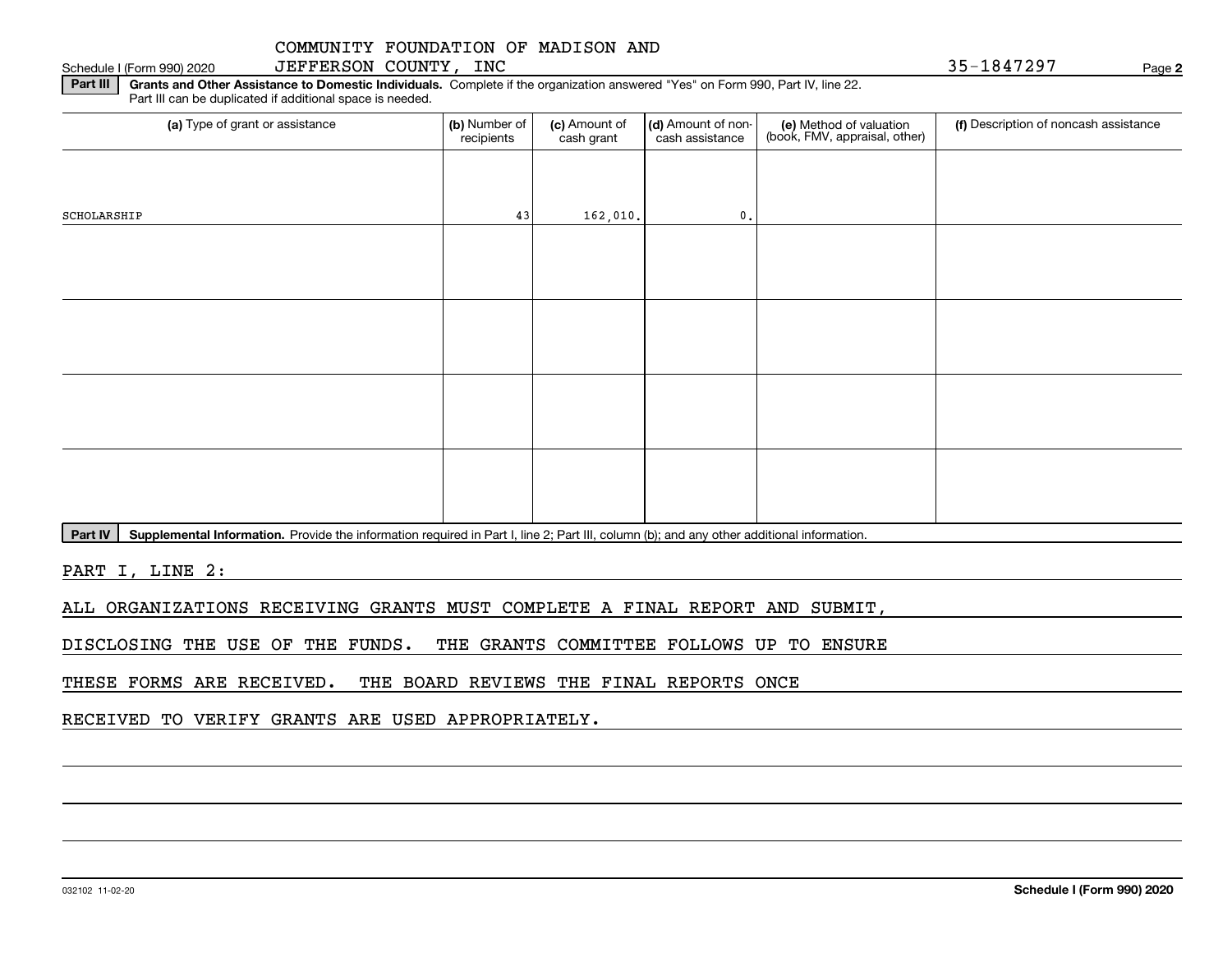**SCHEDULE O Supplemental Information to Form 990 or 990-EZ**

**(Form 990 or 990-EZ)**

**Complete to provide information for responses to specific questions on Form 990 or 990-EZ or to provide any additional information. | Attach to Form 990 or 990-EZ.**



OMB No. 1545-0047

Department of the Treasury Internal Revenue Service **| Go to www.irs.gov/Form990 for the latest information.** Name of the organization COMMUNITY FOUNDATION OF MADISON AND

**Employer identification number** JEFFERSON COUNTY, INC 35-1847297

FORM 990, PART I, LINE 1, DESCRIPTION OF ORGANIZATION MISSION:

VIBRANT COMMUNITY BY HELPING DONORS PROVIDE PERPETUAL FUNDING FOR THE

PEOPLE, PROJECTS, AND PASSIONS OF JEFFERSON COUNTY.

FORM 990, PART VI, SECTION B, LINE 11B:

FORM 990 IS PASSED OUT TO BOARD MEMBERS PRIOR TO THE BOARD MEETING. AT THE

BOARD MEETING THE FORM IS APPROVED. THEN THE TREASURER SIGNS AND

MAILS/E-FILES.

FORM 990, PART VI, SECTION B, LINE 12C:

THE CONFLICT OF INTEREST POLICY IS UPDATED ANNUALLY. ANY CONFLICTS ARE

DISCLOSED AT THE BOARD MEETING.

FORM 990, PART VI, SECTION B, LINE 15:

AN ANNUAL EVALUATION IS DONE. COMPARABILITY DATA IS USED AND THE BOARD

REVIEWS AND MAKES FINAL DECISION.

FORM 990, PART VI, SECTION C, LINE 19:

UPON REQUEST

FORM 990, PART XI, LINE 9, CHANGES IN NET ASSETS:

SFAS #136 ADJUSTMENT  $-92,998.$ 

CHANGE IN CHARITABLE GIFT ANNUITY  $-1,839$ .

TOTAL TO FORM 990, PART XI, LINE 9  $-94,837$ .

FORM 990,PART XII, LINE 2C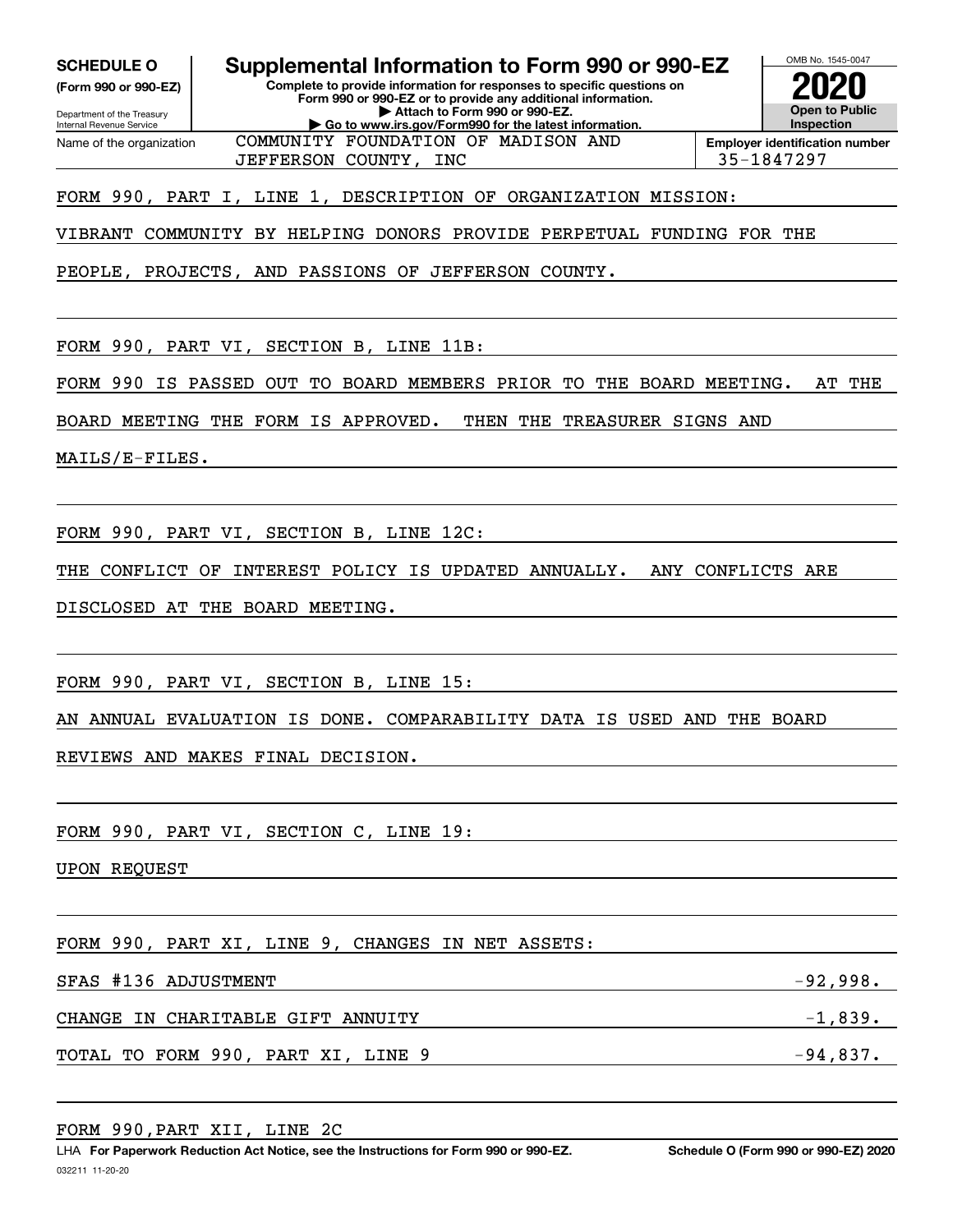| Schedule O (Form 990 or 990-EZ) 2020<br>Name of the organization COMMUNITY FOUNDATION OF MADISON AND<br>JEFFERSON COUNTY, INC |               |  |  |  |                                                                         |  | Page 2<br>Employer identification number<br>35-1847297 |  |  |  |  |
|-------------------------------------------------------------------------------------------------------------------------------|---------------|--|--|--|-------------------------------------------------------------------------|--|--------------------------------------------------------|--|--|--|--|
|                                                                                                                               |               |  |  |  | THE PROCEDURES THE AUDIT COMMITTEE TAKES ANNUALLY DID NOT CHANGE IN THE |  |                                                        |  |  |  |  |
|                                                                                                                               | CURRENT YEAR. |  |  |  |                                                                         |  |                                                        |  |  |  |  |
|                                                                                                                               |               |  |  |  |                                                                         |  |                                                        |  |  |  |  |
|                                                                                                                               |               |  |  |  |                                                                         |  |                                                        |  |  |  |  |
|                                                                                                                               |               |  |  |  |                                                                         |  |                                                        |  |  |  |  |
|                                                                                                                               |               |  |  |  |                                                                         |  |                                                        |  |  |  |  |
|                                                                                                                               |               |  |  |  |                                                                         |  |                                                        |  |  |  |  |
|                                                                                                                               |               |  |  |  |                                                                         |  |                                                        |  |  |  |  |
|                                                                                                                               |               |  |  |  |                                                                         |  |                                                        |  |  |  |  |
|                                                                                                                               |               |  |  |  |                                                                         |  |                                                        |  |  |  |  |
|                                                                                                                               |               |  |  |  |                                                                         |  |                                                        |  |  |  |  |
|                                                                                                                               |               |  |  |  |                                                                         |  |                                                        |  |  |  |  |
|                                                                                                                               |               |  |  |  |                                                                         |  |                                                        |  |  |  |  |
|                                                                                                                               |               |  |  |  |                                                                         |  |                                                        |  |  |  |  |
|                                                                                                                               |               |  |  |  |                                                                         |  |                                                        |  |  |  |  |
|                                                                                                                               |               |  |  |  |                                                                         |  |                                                        |  |  |  |  |
|                                                                                                                               |               |  |  |  |                                                                         |  |                                                        |  |  |  |  |
|                                                                                                                               |               |  |  |  |                                                                         |  |                                                        |  |  |  |  |
|                                                                                                                               |               |  |  |  |                                                                         |  |                                                        |  |  |  |  |
|                                                                                                                               |               |  |  |  |                                                                         |  |                                                        |  |  |  |  |
|                                                                                                                               |               |  |  |  |                                                                         |  |                                                        |  |  |  |  |
|                                                                                                                               |               |  |  |  |                                                                         |  |                                                        |  |  |  |  |
|                                                                                                                               |               |  |  |  |                                                                         |  |                                                        |  |  |  |  |
|                                                                                                                               |               |  |  |  |                                                                         |  |                                                        |  |  |  |  |
|                                                                                                                               |               |  |  |  |                                                                         |  |                                                        |  |  |  |  |
|                                                                                                                               |               |  |  |  |                                                                         |  |                                                        |  |  |  |  |
|                                                                                                                               |               |  |  |  |                                                                         |  |                                                        |  |  |  |  |
|                                                                                                                               |               |  |  |  |                                                                         |  |                                                        |  |  |  |  |
|                                                                                                                               |               |  |  |  |                                                                         |  |                                                        |  |  |  |  |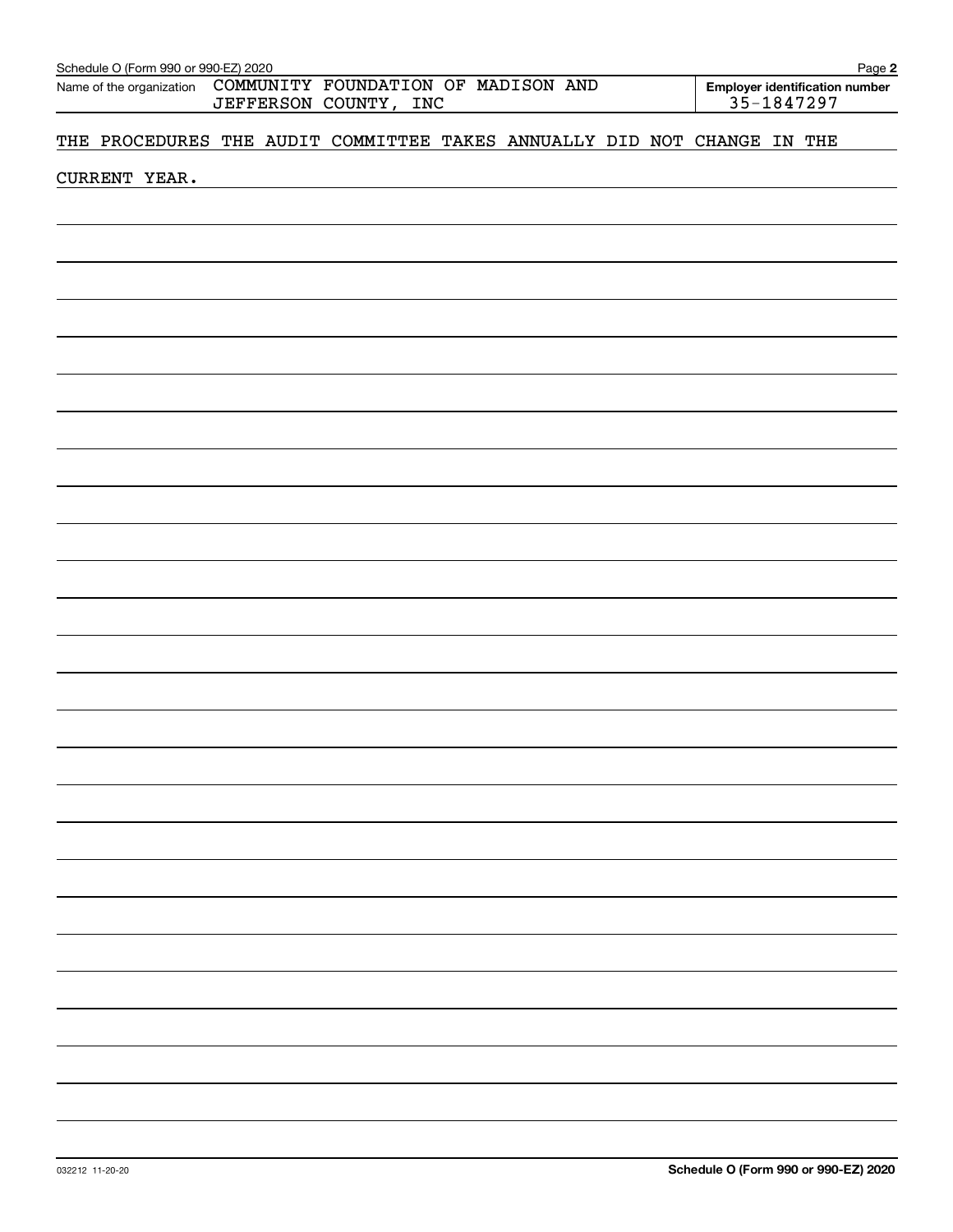| <b>SCHEDULE R</b> |  |
|-------------------|--|
|                   |  |

### **(Form 990)**

# ant of the

# **Related Organizations and Unrelated Partnerships**

**Complete if the organization answered "Yes" on Form 990, Part IV, line 33, 34, 35b, 36, or 37.** |

**Attach to Form 990.**  |

**Open to Public 2020**

OMB No. 1545-0047

| <u>DUDUI IIIUIII UI IIU IIUUUUI</u><br>Internal Revenue Service | $\cdot$ Go to www.irs.gov/Form990 for instructions and the latest information. | <b>Inspection</b>                     |
|-----------------------------------------------------------------|--------------------------------------------------------------------------------|---------------------------------------|
| Name of the organization                                        | AND<br>COMMUNITY<br>FOUNDATION<br>MADISON<br>OF                                | <b>Employer identification number</b> |
|                                                                 | INC<br><b>COUNTY</b><br>JEFFERSON                                              | 1847297<br>$25 -$                     |
|                                                                 |                                                                                |                                       |

**Part I Identification of Disregarded Entities.**  Complete if the organization answered "Yes" on Form 990, Part IV, line 33.

| (a)<br>Name, address, and EIN (if applicable)<br>of disregarded entity | (b)<br>Primary activity | (c)<br>Legal domicile (state or | (d)<br>Total income | (e)<br>End-of-year assets | (f)<br>Direct controlling<br>entity |
|------------------------------------------------------------------------|-------------------------|---------------------------------|---------------------|---------------------------|-------------------------------------|
|                                                                        |                         | foreign country)                |                     |                           |                                     |
| CFMJC PROPERTIES, LLC - 46-2384150                                     |                         |                                 |                     |                           | COMMUNITY FOUNDATION OF             |
| 416 WEST STREET                                                        |                         |                                 |                     |                           | MADISON AND JEFFERSON               |
| MADISON, IN 47250                                                      | REAL ESTATE HOLDING     | INDIANA                         | 16,004.             |                           | 287, 531. COUNTY INC.               |
|                                                                        |                         |                                 |                     |                           |                                     |
|                                                                        |                         |                                 |                     |                           |                                     |
|                                                                        |                         |                                 |                     |                           |                                     |
|                                                                        |                         |                                 |                     |                           |                                     |
|                                                                        |                         |                                 |                     |                           |                                     |
|                                                                        |                         |                                 |                     |                           |                                     |
|                                                                        |                         |                                 |                     |                           |                                     |
|                                                                        |                         |                                 |                     |                           |                                     |
|                                                                        |                         |                                 |                     |                           |                                     |

**Identification of Related Tax-Exempt Organizations.** Complete if the organization answered "Yes" on Form 990, Part IV, line 34, because it had one or more related tax-exempt **Part II** organizations during the tax year.

| (a)<br>Name, address, and EIN<br>of related organization | (b)<br>Primary activity | (c)<br>Legal domicile (state or<br>foreign country) | (d)<br><b>Exempt Code</b><br>section | (e)<br>Public charity<br>status (if section | (f)<br>Direct controlling<br>entity |     | $(g)$<br>Section 512(b)(13)<br>controlled<br>entity? |
|----------------------------------------------------------|-------------------------|-----------------------------------------------------|--------------------------------------|---------------------------------------------|-------------------------------------|-----|------------------------------------------------------|
|                                                          |                         |                                                     | 501(c)(3)                            |                                             |                                     | Yes | No                                                   |
|                                                          |                         |                                                     |                                      |                                             |                                     |     |                                                      |
|                                                          |                         |                                                     |                                      |                                             |                                     |     |                                                      |
|                                                          |                         |                                                     |                                      |                                             |                                     |     |                                                      |
|                                                          |                         |                                                     |                                      |                                             |                                     |     |                                                      |

**For Paperwork Reduction Act Notice, see the Instructions for Form 990. Schedule R (Form 990) 2020**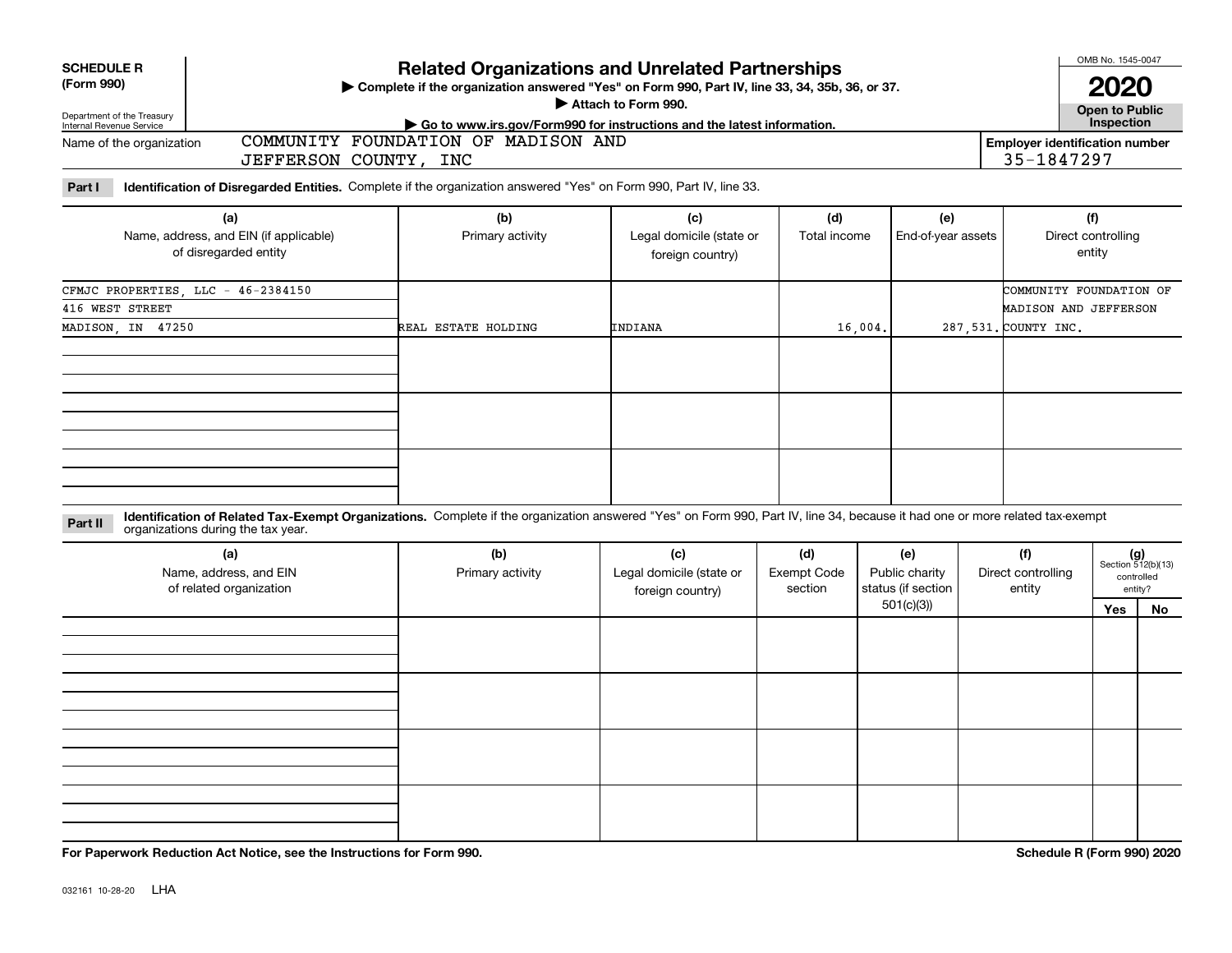#### Schedule R (Form 990) 2020  ${\rm JEFFERSON}$  COUNTY,  ${\rm INC}$  and the set of the set of the set of the set of the set of the set of the set of the set of the set of the set of the set of the set of the set of the set of the set of

**2**

**Identification of Related Organizations Taxable as a Partnership.** Complete if the organization answered "Yes" on Form 990, Part IV, line 34, because it had one or more related **Part III** organizations treated as a partnership during the tax year.

| (a)                                               | (b)              | (c)                  | (d)                          | (e)                                                                 | (f)                      | (g)                     |              | (h)              | (i)                                                       | (j) | (k)                                                     |
|---------------------------------------------------|------------------|----------------------|------------------------------|---------------------------------------------------------------------|--------------------------|-------------------------|--------------|------------------|-----------------------------------------------------------|-----|---------------------------------------------------------|
| Name, address, and EIN<br>of related organization | Primary activity | Legal<br>domicile    | Direct controlling<br>entity | Predominant income                                                  | Share of total<br>income | Share of<br>end-of-year |              | Disproportionate | Code V-UBI                                                |     | General or Percentage<br>managing ownership<br>partner? |
|                                                   |                  | (state or<br>foreign |                              |                                                                     |                          | assets                  | allocations? |                  |                                                           |     |                                                         |
|                                                   |                  | country)             |                              | related, unrelated,<br>excluded from tax under<br>sections 512-514) |                          |                         |              | Yes   No         | amount in box<br>20 of Schedule<br>K-1 (Form 1065) Yes No |     |                                                         |
|                                                   |                  |                      |                              |                                                                     |                          |                         |              |                  |                                                           |     |                                                         |
|                                                   |                  |                      |                              |                                                                     |                          |                         |              |                  |                                                           |     |                                                         |
|                                                   |                  |                      |                              |                                                                     |                          |                         |              |                  |                                                           |     |                                                         |
|                                                   |                  |                      |                              |                                                                     |                          |                         |              |                  |                                                           |     |                                                         |
|                                                   |                  |                      |                              |                                                                     |                          |                         |              |                  |                                                           |     |                                                         |
|                                                   |                  |                      |                              |                                                                     |                          |                         |              |                  |                                                           |     |                                                         |
|                                                   |                  |                      |                              |                                                                     |                          |                         |              |                  |                                                           |     |                                                         |
|                                                   |                  |                      |                              |                                                                     |                          |                         |              |                  |                                                           |     |                                                         |
|                                                   |                  |                      |                              |                                                                     |                          |                         |              |                  |                                                           |     |                                                         |
|                                                   |                  |                      |                              |                                                                     |                          |                         |              |                  |                                                           |     |                                                         |
|                                                   |                  |                      |                              |                                                                     |                          |                         |              |                  |                                                           |     |                                                         |
|                                                   |                  |                      |                              |                                                                     |                          |                         |              |                  |                                                           |     |                                                         |
|                                                   |                  |                      |                              |                                                                     |                          |                         |              |                  |                                                           |     |                                                         |
|                                                   |                  |                      |                              |                                                                     |                          |                         |              |                  |                                                           |     |                                                         |
|                                                   |                  |                      |                              |                                                                     |                          |                         |              |                  |                                                           |     |                                                         |
|                                                   |                  |                      |                              |                                                                     |                          |                         |              |                  |                                                           |     |                                                         |
|                                                   |                  |                      |                              |                                                                     |                          |                         |              |                  |                                                           |     |                                                         |

**Identification of Related Organizations Taxable as a Corporation or Trust.** Complete if the organization answered "Yes" on Form 990, Part IV, line 34, because it had one or more related **Part IV** organizations treated as a corporation or trust during the tax year.

| (a)<br>Name, address, and EIN<br>of related organization | (b)<br>Primary activity | (c)<br>Legal domicile<br>(state or<br>foreign | (d)<br>(f)<br>(e)<br>(g)<br>Direct controlling<br>Type of entity<br>(C corp, S corp,<br>or trust)<br>Share of total<br>entity<br>income |  | Share of<br>end-of-year<br>assets | (h)<br> Percentage <br>ownership | $\begin{array}{c} \textbf{(i)}\\ \text{Section}\\ 512 \text{(b)} \text{(13)}\\ \text{controlled}\\ \text{entity?} \end{array}$ |        |
|----------------------------------------------------------|-------------------------|-----------------------------------------------|-----------------------------------------------------------------------------------------------------------------------------------------|--|-----------------------------------|----------------------------------|--------------------------------------------------------------------------------------------------------------------------------|--------|
|                                                          |                         | country)                                      |                                                                                                                                         |  |                                   |                                  |                                                                                                                                | Yes No |
|                                                          |                         |                                               |                                                                                                                                         |  |                                   |                                  |                                                                                                                                |        |
|                                                          |                         |                                               |                                                                                                                                         |  |                                   |                                  |                                                                                                                                |        |
|                                                          |                         |                                               |                                                                                                                                         |  |                                   |                                  |                                                                                                                                |        |
|                                                          |                         |                                               |                                                                                                                                         |  |                                   |                                  |                                                                                                                                |        |
|                                                          |                         |                                               |                                                                                                                                         |  |                                   |                                  |                                                                                                                                |        |
|                                                          |                         |                                               |                                                                                                                                         |  |                                   |                                  |                                                                                                                                |        |
|                                                          |                         |                                               |                                                                                                                                         |  |                                   |                                  |                                                                                                                                |        |
|                                                          |                         |                                               |                                                                                                                                         |  |                                   |                                  |                                                                                                                                |        |
|                                                          |                         |                                               |                                                                                                                                         |  |                                   |                                  |                                                                                                                                |        |
|                                                          |                         |                                               |                                                                                                                                         |  |                                   |                                  |                                                                                                                                |        |
|                                                          |                         |                                               |                                                                                                                                         |  |                                   |                                  |                                                                                                                                |        |
|                                                          |                         |                                               |                                                                                                                                         |  |                                   |                                  |                                                                                                                                |        |
|                                                          |                         |                                               |                                                                                                                                         |  |                                   |                                  |                                                                                                                                |        |
|                                                          |                         |                                               |                                                                                                                                         |  |                                   |                                  |                                                                                                                                |        |
|                                                          |                         |                                               |                                                                                                                                         |  |                                   |                                  |                                                                                                                                |        |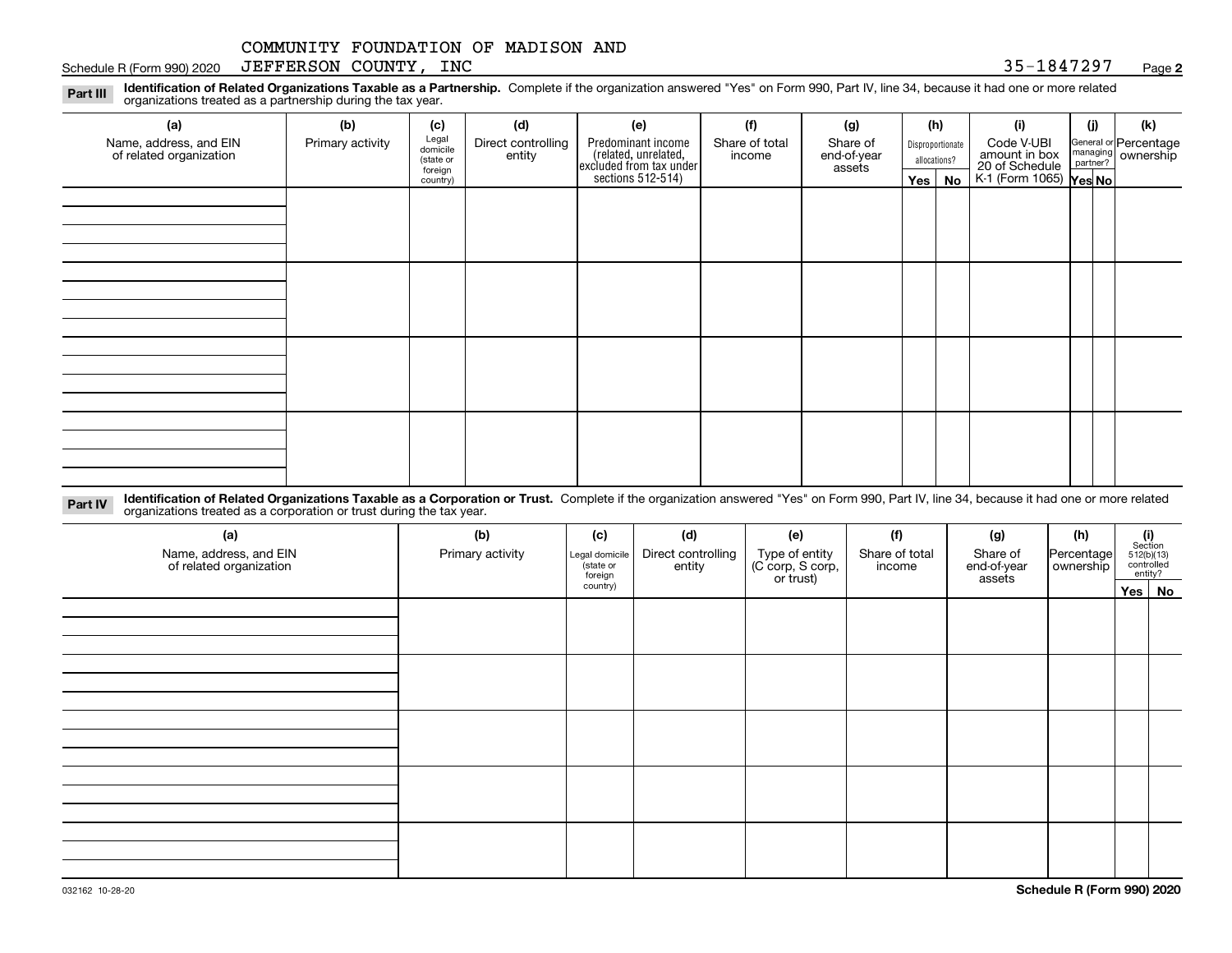| Schedule R (Form 990) 2020 | JEFFERSON COUNTY, | INC | 817297<br>-18472.<br>ر ر | Page |
|----------------------------|-------------------|-----|--------------------------|------|
|----------------------------|-------------------|-----|--------------------------|------|

**Part V** T**ransactions With Related Organizations.** Complete if the organization answered "Yes" on Form 990, Part IV, line 34, 35b, or 36.

| Note: Complete line 1 if any entity is listed in Parts II, III, or IV of this schedule. |                                                                                                                                                                                                                                      |                |  |  |  |  |
|-----------------------------------------------------------------------------------------|--------------------------------------------------------------------------------------------------------------------------------------------------------------------------------------------------------------------------------------|----------------|--|--|--|--|
|                                                                                         | During the tax year, did the organization engage in any of the following transactions with one or more related organizations listed in Parts II-IV?                                                                                  |                |  |  |  |  |
|                                                                                         |                                                                                                                                                                                                                                      | 1a             |  |  |  |  |
|                                                                                         | <b>b</b> Gift, grant, or capital contribution to related organization(s)                                                                                                                                                             | 1b             |  |  |  |  |
|                                                                                         | c Gift, grant, or capital contribution from related organization(s)                                                                                                                                                                  | 1c             |  |  |  |  |
|                                                                                         | <b>d</b> Loans or loan quarantees to or for related organization(s)                                                                                                                                                                  | 1d             |  |  |  |  |
|                                                                                         | e Loans or loan quarantees by related organization(s)                                                                                                                                                                                | 1e             |  |  |  |  |
|                                                                                         |                                                                                                                                                                                                                                      |                |  |  |  |  |
|                                                                                         | f Dividends from related organization(s) manufactured contains and contained a series of the contact of the contact of the contact of the contact of the contact of the contact of the contact of the contact of the contact o       | 1f             |  |  |  |  |
|                                                                                         | g Sale of assets to related organization(s) www.assettion.com/www.assettion.com/www.assettion.com/www.assettion.com/www.assettion.com/www.assettion.com/www.assettion.com/www.assettion.com/www.assettion.com/www.assettion.co       | 1g             |  |  |  |  |
|                                                                                         | h Purchase of assets from related organization(s) manufactured and content to content the content of assets from related organization(s)                                                                                             | 1h             |  |  |  |  |
|                                                                                         | Exchange of assets with related organization(s) material content and content to the content of the content of the content of the content of the content of the content of the content of the content of the content of the con       | 1i             |  |  |  |  |
|                                                                                         |                                                                                                                                                                                                                                      | 1i.            |  |  |  |  |
|                                                                                         |                                                                                                                                                                                                                                      |                |  |  |  |  |
|                                                                                         |                                                                                                                                                                                                                                      | 1k             |  |  |  |  |
|                                                                                         | Performance of services or membership or fundraising solicitations for related organization(s)                                                                                                                                       | 11             |  |  |  |  |
|                                                                                         | m Performance of services or membership or fundraising solicitations by related organization(s)                                                                                                                                      | 1 <sub>m</sub> |  |  |  |  |
|                                                                                         |                                                                                                                                                                                                                                      | 1n             |  |  |  |  |
|                                                                                         | o Sharing of paid employees with related organization(s) <b>contract to consumer contract to consumer and consumer consumer and consumer consumer consumer consumer consumer consumer consumer consumer consumer consumer consum</b> | 10             |  |  |  |  |
|                                                                                         |                                                                                                                                                                                                                                      |                |  |  |  |  |
|                                                                                         | p Reimbursement paid to related organization(s) for expenses [1111] and the content of the content of the content of the content of the content of the content of the content of the content of the content of the content of        | 1p             |  |  |  |  |
|                                                                                         |                                                                                                                                                                                                                                      | 1a             |  |  |  |  |
|                                                                                         |                                                                                                                                                                                                                                      |                |  |  |  |  |
|                                                                                         | r Other transfer of cash or property to related organization(s)                                                                                                                                                                      | 1r             |  |  |  |  |
|                                                                                         |                                                                                                                                                                                                                                      | 1s             |  |  |  |  |

**2**If the answer to any of the above is "Yes," see the instructions for information on who must complete this line, including covered relationships and transaction thresholds. **(a) (b) (c) (d) (1)**Name of related organization  $\vert$  Transaction type (a-s) Amount involved letter are method of determining amount involved

| . <i>.</i> |  |  |
|------------|--|--|
| (2)        |  |  |
| (3)        |  |  |
| (4)        |  |  |
|            |  |  |
| (5)        |  |  |
| (6)        |  |  |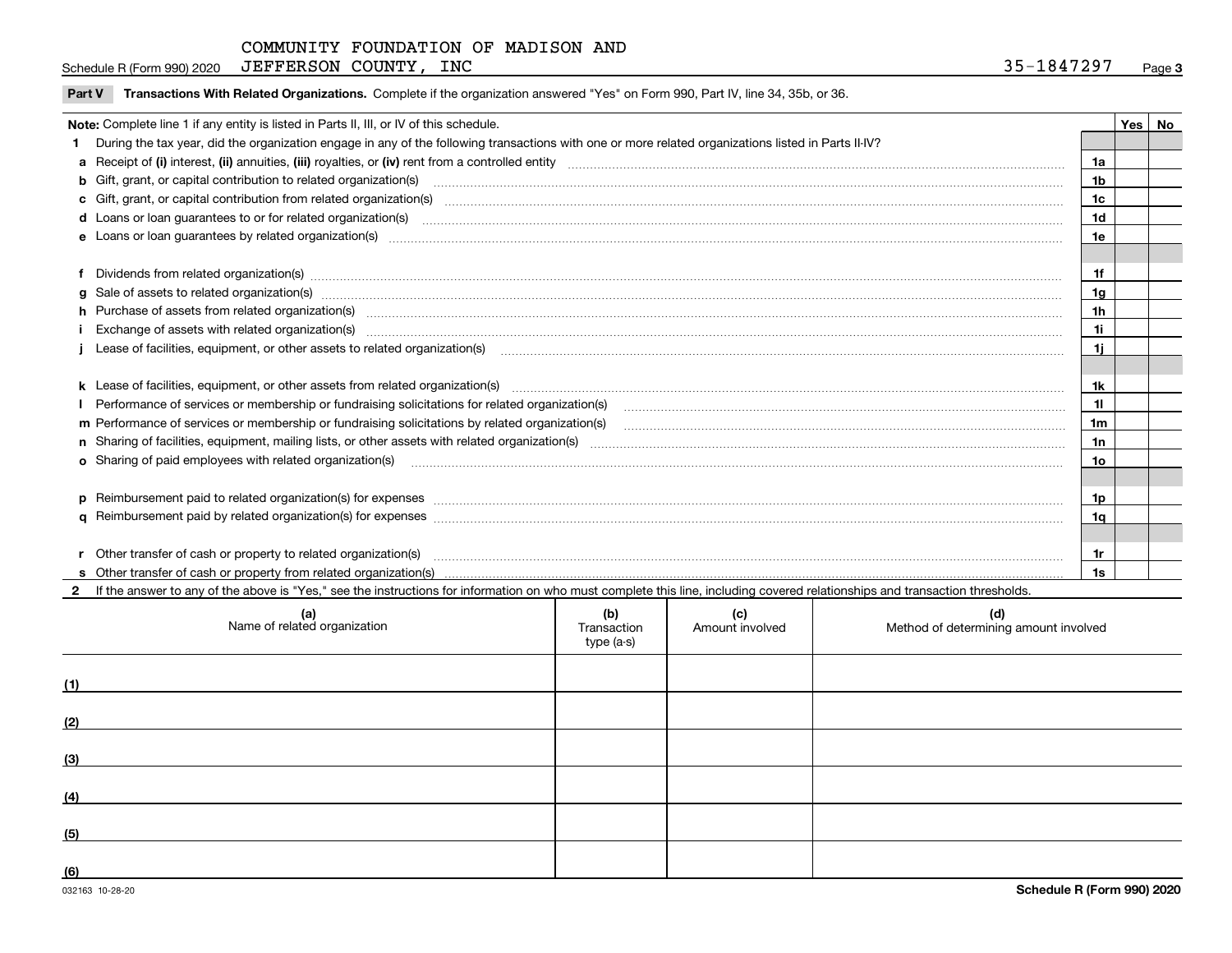Schedule R (Form 990) 2020  ${\rm JEFFERSON}$   ${\rm COUNTY}$  ,  ${\rm INC}$   ${\rm SOIN}$   ${\rm SO}$   ${\rm SO}$   ${\rm SO}$   ${\rm SO}$   ${\rm SU}(2)$  .  ${\rm Sp}$   ${\rm Sp}$ 

**Part VI Unrelated Organizations Taxable as a Partnership. Complete if the organization answered "Yes" on Form 990, Part IV, line 37.** 

Provide the following information for each entity taxed as a partnership through which the organization conducted more than five percent of its activities (measured by total assets or gross revenue) that was not a related organization. See instructions regarding exclusion for certain investment partnerships.

| .<br>(a)               | (b)              | (c)               | .<br><br>(d)                                                                               |                                                          |  | (f)      | (g)         |  | (h)                   | (i)                                                                                          | (i) | (k) |
|------------------------|------------------|-------------------|--------------------------------------------------------------------------------------------|----------------------------------------------------------|--|----------|-------------|--|-----------------------|----------------------------------------------------------------------------------------------|-----|-----|
| Name, address, and EIN | Primary activity | Legal domicile    |                                                                                            | (e)<br>Are all<br>partners sec.<br>$501(c)(3)$<br>orgs.? |  | Share of | Share of    |  |                       |                                                                                              |     |     |
| of entity              |                  | (state or foreign |                                                                                            |                                                          |  | total    | end-of-year |  | Dispropor-<br>tionate |                                                                                              |     |     |
|                        |                  | country)          | Predominant income<br>(related, unrelated,<br>excluded from tax under<br>sections 512-514) |                                                          |  | income   | assets      |  | allocations?          | Code V-UBI<br>amount in box 20 managing<br>of Schedule K-1 partner?<br>(Form 1065)<br>ves No |     |     |
|                        |                  |                   |                                                                                            | Yes No                                                   |  |          |             |  | Yes│No                |                                                                                              |     |     |
|                        |                  |                   |                                                                                            |                                                          |  |          |             |  |                       |                                                                                              |     |     |
|                        |                  |                   |                                                                                            |                                                          |  |          |             |  |                       |                                                                                              |     |     |
|                        |                  |                   |                                                                                            |                                                          |  |          |             |  |                       |                                                                                              |     |     |
|                        |                  |                   |                                                                                            |                                                          |  |          |             |  |                       |                                                                                              |     |     |
|                        |                  |                   |                                                                                            |                                                          |  |          |             |  |                       |                                                                                              |     |     |
|                        |                  |                   |                                                                                            |                                                          |  |          |             |  |                       |                                                                                              |     |     |
|                        |                  |                   |                                                                                            |                                                          |  |          |             |  |                       |                                                                                              |     |     |
|                        |                  |                   |                                                                                            |                                                          |  |          |             |  |                       |                                                                                              |     |     |
|                        |                  |                   |                                                                                            |                                                          |  |          |             |  |                       |                                                                                              |     |     |
|                        |                  |                   |                                                                                            |                                                          |  |          |             |  |                       |                                                                                              |     |     |
|                        |                  |                   |                                                                                            |                                                          |  |          |             |  |                       |                                                                                              |     |     |
|                        |                  |                   |                                                                                            |                                                          |  |          |             |  |                       |                                                                                              |     |     |
|                        |                  |                   |                                                                                            |                                                          |  |          |             |  |                       |                                                                                              |     |     |
|                        |                  |                   |                                                                                            |                                                          |  |          |             |  |                       |                                                                                              |     |     |
|                        |                  |                   |                                                                                            |                                                          |  |          |             |  |                       |                                                                                              |     |     |
|                        |                  |                   |                                                                                            |                                                          |  |          |             |  |                       |                                                                                              |     |     |
|                        |                  |                   |                                                                                            |                                                          |  |          |             |  |                       |                                                                                              |     |     |
|                        |                  |                   |                                                                                            |                                                          |  |          |             |  |                       |                                                                                              |     |     |
|                        |                  |                   |                                                                                            |                                                          |  |          |             |  |                       |                                                                                              |     |     |
|                        |                  |                   |                                                                                            |                                                          |  |          |             |  |                       |                                                                                              |     |     |
|                        |                  |                   |                                                                                            |                                                          |  |          |             |  |                       |                                                                                              |     |     |
|                        |                  |                   |                                                                                            |                                                          |  |          |             |  |                       |                                                                                              |     |     |
|                        |                  |                   |                                                                                            |                                                          |  |          |             |  |                       |                                                                                              |     |     |
|                        |                  |                   |                                                                                            |                                                          |  |          |             |  |                       |                                                                                              |     |     |
|                        |                  |                   |                                                                                            |                                                          |  |          |             |  |                       |                                                                                              |     |     |
|                        |                  |                   |                                                                                            |                                                          |  |          |             |  |                       |                                                                                              |     |     |
|                        |                  |                   |                                                                                            |                                                          |  |          |             |  |                       |                                                                                              |     |     |
|                        |                  |                   |                                                                                            |                                                          |  |          |             |  |                       |                                                                                              |     |     |
|                        |                  |                   |                                                                                            |                                                          |  |          |             |  |                       |                                                                                              |     |     |
|                        |                  |                   |                                                                                            |                                                          |  |          |             |  |                       |                                                                                              |     |     |
|                        |                  |                   |                                                                                            |                                                          |  |          |             |  |                       |                                                                                              |     |     |
|                        |                  |                   |                                                                                            |                                                          |  |          |             |  |                       |                                                                                              |     |     |
|                        |                  |                   |                                                                                            |                                                          |  |          |             |  |                       |                                                                                              |     |     |
|                        |                  |                   |                                                                                            |                                                          |  |          |             |  |                       |                                                                                              |     |     |
|                        |                  |                   |                                                                                            |                                                          |  |          |             |  |                       |                                                                                              |     |     |

**Schedule R (Form 990) 2020**